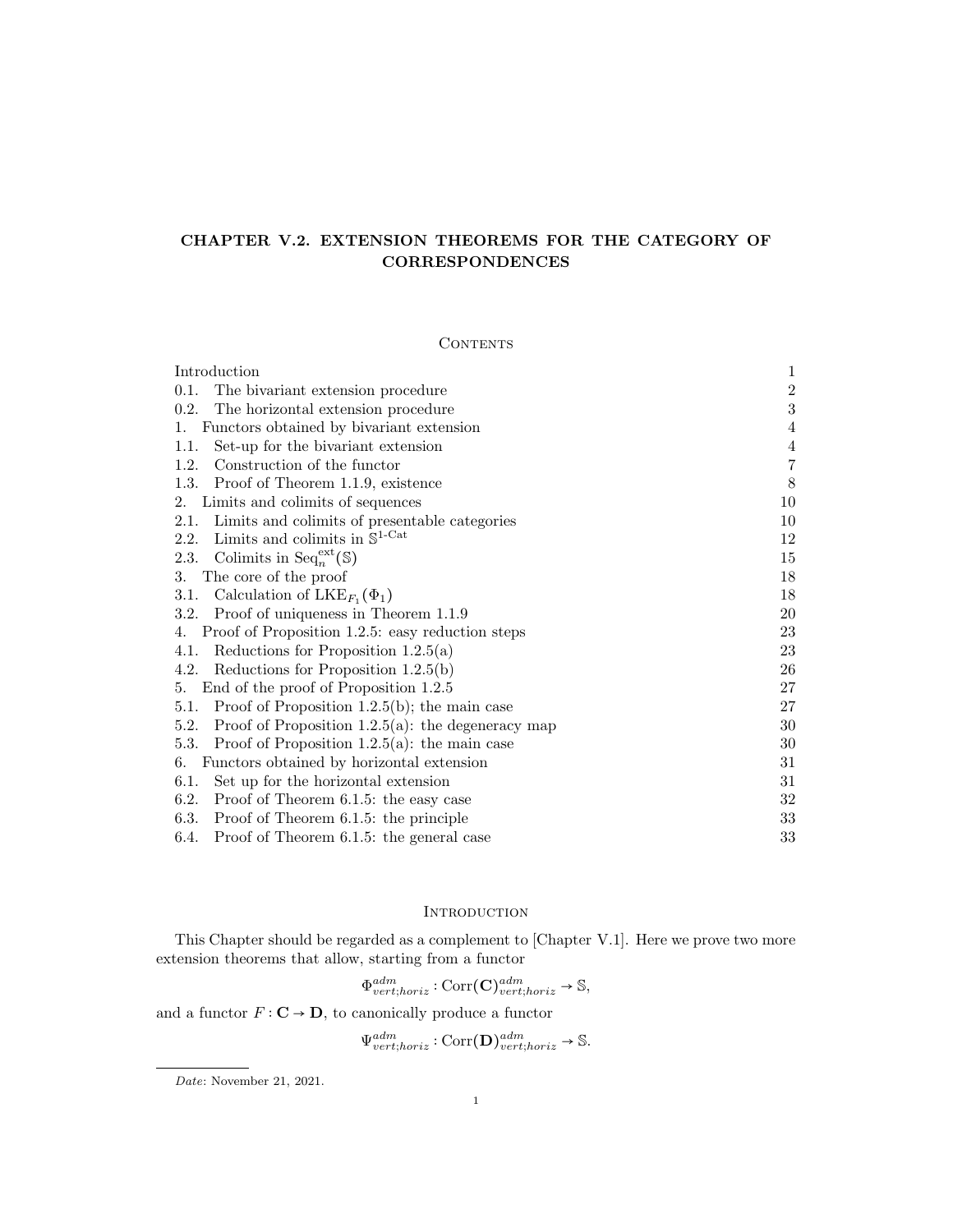The nature of the extensions in this chapter will be very different from that in [Chapter V.1, Theorems 4.1.3 and 5.2.4]: in loc. cit. we enlarged our 2-category of correspondences by allowing more 1-morphisms and 2-morphisms. In the present section, we will enlarge the class of objects.

0.1. The bivariant extension procedure. The first of our two extension results, Theorem 1.1.9, is a general framework designed to treat the following situation. We start with the functor

 $\mathrm{IndCoh}_{\mathrm{Corr}(\mathrm{Sch}_{\mathrm{aft}},\mathrm{l}_{\mathrm{all},\mathrm{all}}^{\mathrm{nil-closed}})}:\mathrm{Corr}(\mathrm{Sch}_{\mathrm{aft}},\mathrm{l}_{\mathrm{all},\mathrm{all}}^{\mathrm{nil-closed}}\to \mathrm{DGCat}_{\mathrm{cont}}$ 

and we want to extend it to a functor

$$
\operatorname{IndCoh}_{\operatorname{Corr}(\operatorname{indinfSch}_{\operatorname{alt},\operatorname{all}})_{\operatorname{all},\operatorname{all}}}:\operatorname{Corr}(\operatorname{indinfSch}_{\operatorname{alt}})_{\operatorname{all},\operatorname{all}}^{\operatorname{nil-closed}}\to \operatorname{DGCat}_{\operatorname{cont}}.
$$

nila di contro

.

0.1.1. Here is how this extension is supposed to behave.

Let us first restrict our attention to the 1-full subcategories

 $\text{Sch}_{\text{aff}} \subset \text{Corr}(\text{Sch}_{\text{aff}})_{\text{all};\text{all}}^{\text{nil-closed}}$  and indinfSch<sub>aft</sub>  $\subset \text{Corr}(\text{indinfSch}_{\text{aff}},^{\text{nil-closed}})$ 

and the fully faithful embedding

(1)  $\text{Sch}_{\text{aft}} \to \text{indinfSch}_{\text{aft}}$ .

We want the restriction  $IndCoh_{indinfSch_{att}}$  of  $IndCoh_{Corr(indinfSch_{att})}$ <sup>nil-closed</sup> to indinfSch<sub>aft</sub> to be given by left Kan extension of

$$
\rm IndCoh_{Corr(Sch_{aft})^{\rm nil-closed}_{all;all}}|_{Sch_{aft}}\coloneqq \rm IndCoh_{Sch_{aft}}
$$

along (0.1).

0.1.2. Consider now the 1-full subcategories

$$
(\mathrm{Sch}_{\mathrm{aff}})^{\mathrm{op}} \subset \mathrm{Corr}(\mathrm{Sch}_{\mathrm{aff}})_{\mathrm{all;all}}^{\mathrm{nil-closed}} \ \mathrm{and} \ (\mathrm{indinfSch}_{\mathrm{aff}})^{\mathrm{op}} \subset \mathrm{Corr}(\mathrm{indinfSch}_{\mathrm{aff}})_{\mathrm{all;all}}^{\mathrm{nil-closed}},
$$

and the fully faithful embedding

(0.2) 
$$
(\text{Sch}_{\text{aft}})^{\text{op}} \to (\text{indinfSch}_{\text{aft}})^{\text{op}}
$$

We want the restriction  $\mathrm{IndCoh}_{\mathrm{indinfSch}_{\mathrm{aft}}}^!$  of  $\mathrm{IndCoh}_{\mathrm{Corr}(\mathrm{indinfSch}_{\mathrm{aft}})_{\mathrm{all;all}}}^{\mathrm{nil}\text{-closed}}$  to  $(\mathrm{indinfSch}_{\mathrm{aft}})^{\mathrm{op}}$ to be given by right Kan extension of

$$
\rm IndCoh_{Corr(Sch_{aft})^{\rm nil-closed}_{all;all}}|_{(Sch_{aft})^{\rm op}}\eqqcolon \rm IndCoh_{Sch_{aft}}^{!}
$$

along (0.2).

0.1.3. So, we see that our extension behaves as a left Kan extension along vertical directions and as a right Kan extension along the horizontal directions. But these two patterns of behavior are closely linked via the 2-categorical structure.

Namely, the left Kan extension behavior along the vertical direction and the right Kan extension behavior along the vertical direction, once restricted to 1-full subcategories corresponding to nil-closed maps, are formal consequences of each other (this is obtained by combining [Chapter III.3, Corollay 4.2.3 and Theorem 4.3.2], [Chapter V.1, Theorem 3.2.2] and Proposition 2.2.7 below).

The idea is that there are 'enough' of nil-closed maps to fix the behavior of our extension on all objects and morphisms.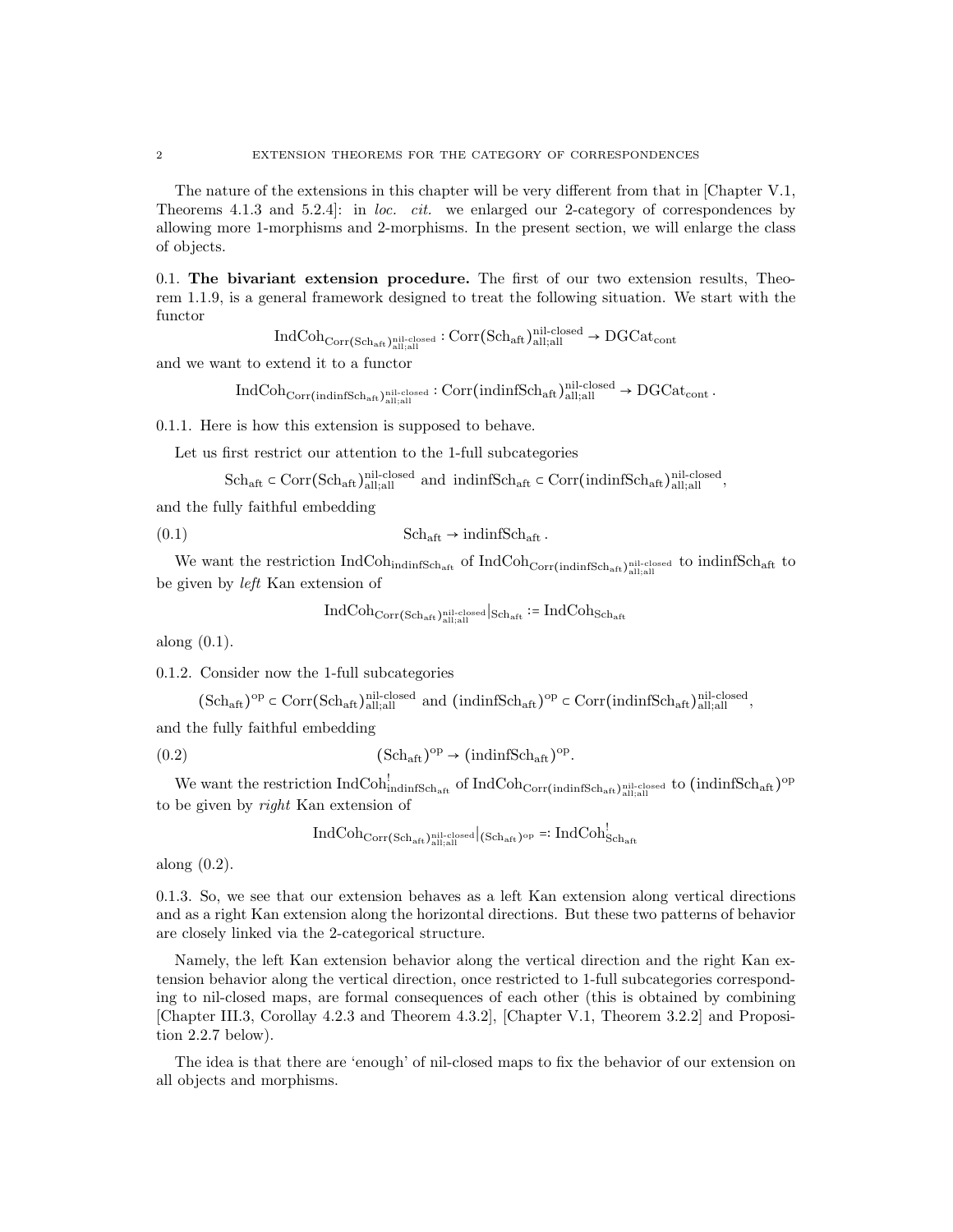0.1.4. The 2-categorical features are essential in the proof of Theorem 1.1.9. Namely, we perceive the datum of a functor

$$
\mathrm{IndCoh}_{\mathrm{Corr}(\mathrm{indinfSch}_{\mathrm{aff}})_{\mathrm{all};\mathrm{all}}^{\mathrm{nil}\text{-}\mathrm{closed}}}:\mathrm{Corr}(\mathrm{indinfSch}_{\mathrm{aff}})_{\mathrm{all};\mathrm{all}}^{\mathrm{nil}\text{-}\mathrm{closed}}\to \mathrm{DGCat}_{\mathrm{cont}}
$$

as that of simplicial functor between  $(\infty, 1)$ -categories

$$
{}'{\bf Grid}_\bullet^{\ge {\rm dgnl}}({\rm indinfSch}_{\rm aff})_{\rm all;all}^{\rm nil-closed}\to {\rm Seq}_\bullet^{\rm ext}(\mathbb{S}).
$$

The corresponding functors

$$
'\mathbf{Grid}_{n}^{\geq \text{dgnl}}(\text{indinfSch}_{\text{aft}})^{\text{nil-closed}}_{\text{all,all}} \to \text{Seq}_{n}^{\text{ext}}(\mathbb{S})
$$

are obtained as left Kan extensions of the corresponding functors

$$
'\mathbf{Grid}_{n}^{\geq \mathrm{dgnl}}(\mathrm{Sch}_{\mathrm{aff}})_{\mathrm{all};\mathrm{all}}^{\mathrm{nil-closed}} \to \mathrm{Seq}_{n}^{\mathrm{ext}}(\mathbb{S}).
$$

That is to say, here we use in an essential way the fact that  $'Grid_n^{\geq \text{dgnl}}(\text{indinfSch}_{\text{aff}})_{all;all}^{\text{nil-closed}}$ is a category, and not just a space: we approximate diagrams  $\underline{\mathbf{d}} \in \text{Grid}_n(\text{indinfSch}_{\text{aft}})^{\text{nil-closed}}$  by diagrams  $\underline{\mathbf{c}} \in \text{Grid}_n(\text{indinfSch}_{\text{aff}})_{\text{all;all}}^{\text{nil-closed}}$ , where the maps  $\underline{\mathbf{c}} \to \underline{\mathbf{d}}$  are required to be term-wise nil-closed.

So, it would be impossible to prove an analog of Theorem 1.1.9, if instead of the  $(\infty, 2)$ categories

$$
\rm Corr(Sch_{aft})_{all;all}^{nil-closed}
$$
 and  $\rm Corr (indinfSch_{aft})_{all;all}^{nil-closed}$ 

we used the underlying  $(\infty, 1)$ -categories

$$
Corr(Sch_{aft})all;all and  $Corr(indinfSch_{aft})all;all.$
$$

0.1.5. The bulk of the proof of Theorem 1.1.9 is concentrated in Proposition 1.2.5 that guarantees that the left Kan extension extensions of

$$
{}'{\bf Grid}_n^{\geq {\rm dgnl}}({\rm Sch}_{\rm aff})_{\rm all;all}^{\rm nil-closed}\to {\rm Seq}_n^{\rm ext}(\mathbb S)
$$

along

$$
{}'{\bf Grid}_n^{\geq {\rm dgnl}}({\rm Sch}_{\rm aff})_{\rm all;all}^{\rm nil-closed} \rightarrow {}'{\bf Grid}_n^{\geq {\rm dgnl}}({\rm indinfSch}_{\rm aff})_{\rm all;all}^{\rm nil-closed}
$$

'does the right thing', i.e., produces the expected strings of 1-morphisms.

In the process of proving Proposition 1.2.5 we will need to make a digression and study the behavior of colimits in the categories  $Seq_n^{\text{ext}}(\mathbb{S})$ , and how these colimits behave with respect to restriction functors

$$
\mathrm{Seq}_n^{\mathrm{ext}}(\mathbb{S}) \to \mathrm{Seq}_m^{\mathrm{ext}}(\mathbb{S}),
$$

corresponding to maps  $[m] \rightarrow [n]$  in the category  $\Delta$ .

0.2. The horizontal extension procedure. Our second extension result, Theorem 6.1.5 is a general framework designed to treat the following situation. We start with the functor

$$
\mathrm{IndCoh}_{\mathrm{Corr}(\mathrm{Sch}_{\mathrm{aff}},\mathrm{l}_{\mathrm{all};\mathrm{all}}^{\mathrm{proper}})} : \mathrm{Corr}(\mathrm{Sch}_{\mathrm{aff}},\mathrm{l}_{\mathrm{all};\mathrm{all}}^{\mathrm{proper}} \rightarrow \mathrm{DGCat}_{\mathrm{cont}},
$$

and we want to extend it to a functor

$$
\mathrm{IndCoh}_{\mathrm{Corr}(\mathrm{PreStk}_{\mathrm{laft}})_{\mathrm{sch} ; \mathrm{all}}^{\mathrm{sch} \ \& \ \mathrm{proper}}}: \mathrm{Corr}(\mathrm{PreStk}_{\mathrm{laft}})_{\mathrm{sch} ; \mathrm{all}}^{\mathrm{proper}} \rightarrow \mathrm{DGCat}_{\mathrm{cont}}\,.
$$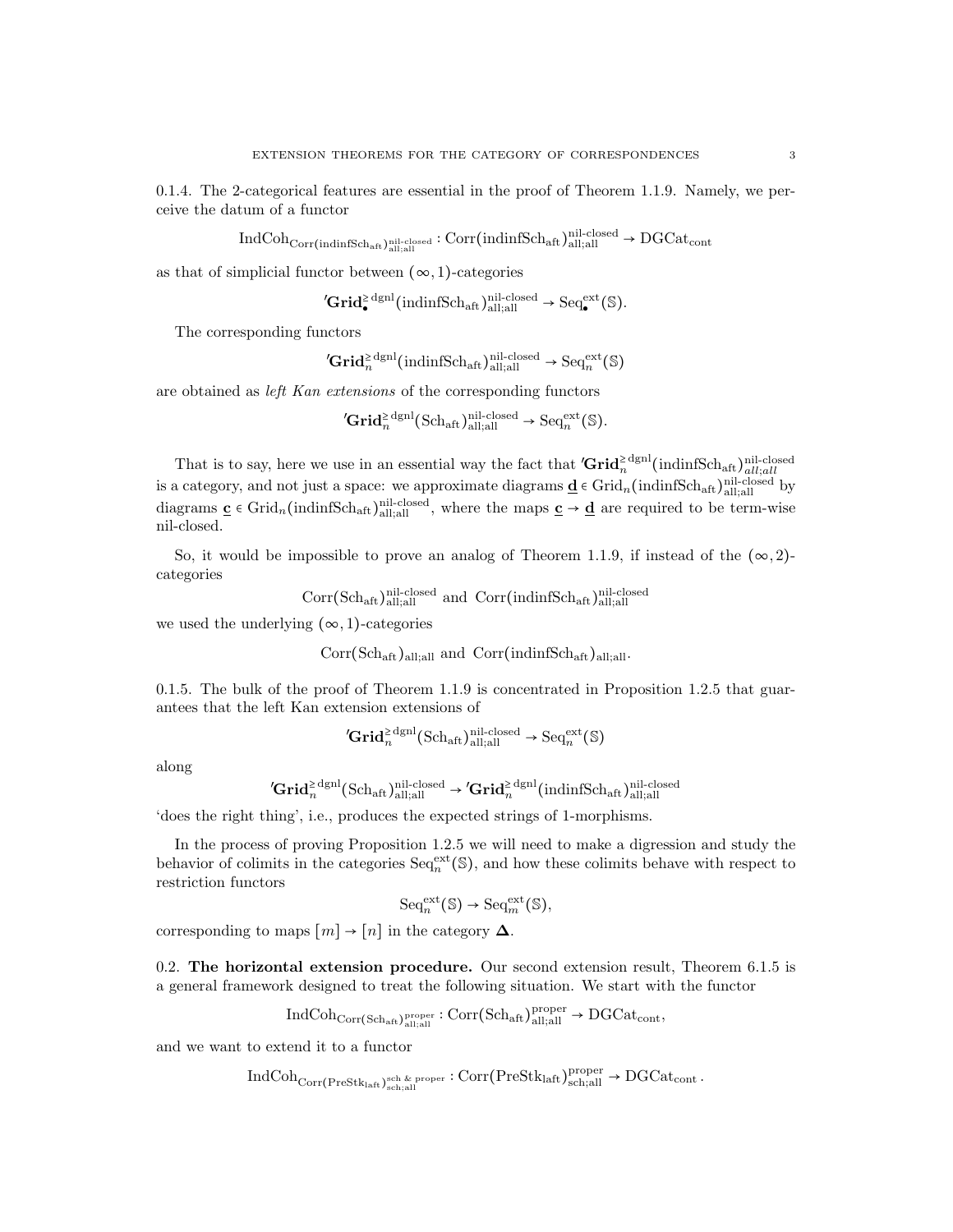0.2.1. The above extension procedure is an instance of the 2-categorical right Kan extension. We do not develop the general theory of right Kan extensions for  $(\infty, 2)$ -categories in this book.

What saves the day here is the fact that the present situation has a feature that makes it particularly simple:

Whatever that right Kan

$$
RKE_{Corr(Sch_{aft})_{all;all}^{proper}\rightarrow Corr(PreStk_{laff}})_{sch,all}^{sch, \&\ proper}\left(IndCoh_{Corr(Sch_{aft})_{all;all}^{proper}}\right)
$$

is, its restriction to the underlying  $(\infty, 1)$ -categories is given by the usual (i.e., 1-categorical) right Kan extension, i.e., the canonical map

$$
\begin{array}{c}\n\mathrm{RKE}_{\mathrm{Corr}(\mathrm{Sch}_{\mathrm{aff}})\mathrm{all};\mathrm{all}}\rightarrow\!\!\operatorname{Corr}(\mathrm{PreStk}_{\mathrm{laff}})_{\mathrm{sch},\mathrm{all}}^{\mathrm{sch}}\times\mathrm{proper}(\mathrm{IndCoh}_{\mathrm{Corr}(\mathrm{Sch}_{\mathrm{aff}})\mathrm{all};\mathrm{all}})\vert_{\mathrm{Corr}(\mathrm{PreStk}_{\mathrm{laff}})_{\mathrm{all};\mathrm{all}}}\rightarrow\\ \quad\quad\rightarrow\mathrm{RKE}_{\mathrm{Corr}(\mathrm{Sch}_{\mathrm{aff}})_{\mathrm{all};\mathrm{all}}}\rightarrow\!\mathrm{Corr}(\mathrm{PreStk}_{\mathrm{laff}})_{\mathrm{sch},\mathrm{all}}(\mathrm{IndCoh}_{\mathrm{Corr}(\mathrm{Sch}_{\mathrm{aff}})_{\mathrm{all};\mathrm{all}}})\nonumber\end{array}
$$

is an isomorphism.

0.2.2. A general statement of when a functor  $F : \mathbb{T}_1 \to \mathbb{T}_2$  between  $(\infty, 2)$ -categories has the property that for any  $\Phi : \mathbb{T}_1 \to \mathbb{S}$ , the map

$$
\mathrm{RKE}_F(\Phi)|_{\mathbb{T}_2^{1\textrm{-}\mathrm{Cat}}}\rightarrow \mathrm{RKE}_{F|_{\mathbb{T}_1^{1\textrm{-}\mathrm{Cat}}}}(\Phi|_{\mathbb{T}_1^{1\textrm{-}\mathrm{Cat}}})
$$

is an isomorphism, is given in Lemma 6.3.3.

The idea of the condition of this lemma says that for any  $t_1 \in \mathbb{T}_1$  and  $t_2 \in \mathbb{T}_2$ , the morphisms in the category

$$
\mathbf{Maps}_{\mathbb{T}_2}(t_2, F(t_1))
$$

'come' from 2-morphisms in  $\mathbb{T}_1$ .

This guarantees that the 1-categorical right Kan extension

$$
\mathrm{RKE}_{F|_{\mathbb{T}_1^{1-\mathrm{Cat}}}}(\Phi|_{\mathbb{T}_1^{1-\mathrm{Cat}}}) : \mathbb{T}_2^{1-\mathrm{Cat}} \to \mathbb{S}
$$

can be canonically extended to 2-morphisms using the data of  $\Phi$  itself.

### 1. Functors obtained by bivariant extension

In this section we will describe one of the two extension results of this chapter that allows to extend a functor from a given  $(\infty, 2)$ -category of correspondences to a larger one.

A typical situation in which the procedure described in this section will be applied is when we want to extend IndCoh as a functor out of the category of correspondences of schemes to that of ind-inf-schemes. I.e., we start with the functor

$$
\mathrm{IndCoh}_{\mathrm{Corr}(\mathrm{Sch}_{\mathrm{aff}},\mathrm{h}^{\mathrm{nil}\text{-}\mathrm{closed}}_{\mathrm{all},\mathrm{all}})}:\mathrm{Corr}(\mathrm{Sch}_{\mathrm{aff}})^{\mathrm{nil}\text{-}\mathrm{closed}}_{\mathrm{all},\mathrm{all}}\rightarrow \mathrm{DGCat}_{\mathrm{cont}}
$$

and we want to extend it to a functor

$$
\operatorname{IndCoh}_{\operatorname{Corr}(\operatorname{indinfSch}_{\operatorname{aft}},\mathcal{V}^{\operatorname{nil-closed}}_{\operatorname{all};\operatorname{all}})}:\operatorname{Corr}(\operatorname{indinfSch}_{\operatorname{aft}},\mathcal{V}^{\operatorname{nil-closed}}_{\operatorname{all};\operatorname{all}}\to \operatorname{DGCat}_{\operatorname{cont}}.
$$

1.1. Set-up for the bivariant extension. In this subsection we will describe the context of our extension procedure and state the main result of this section, Theorem 1.1.9.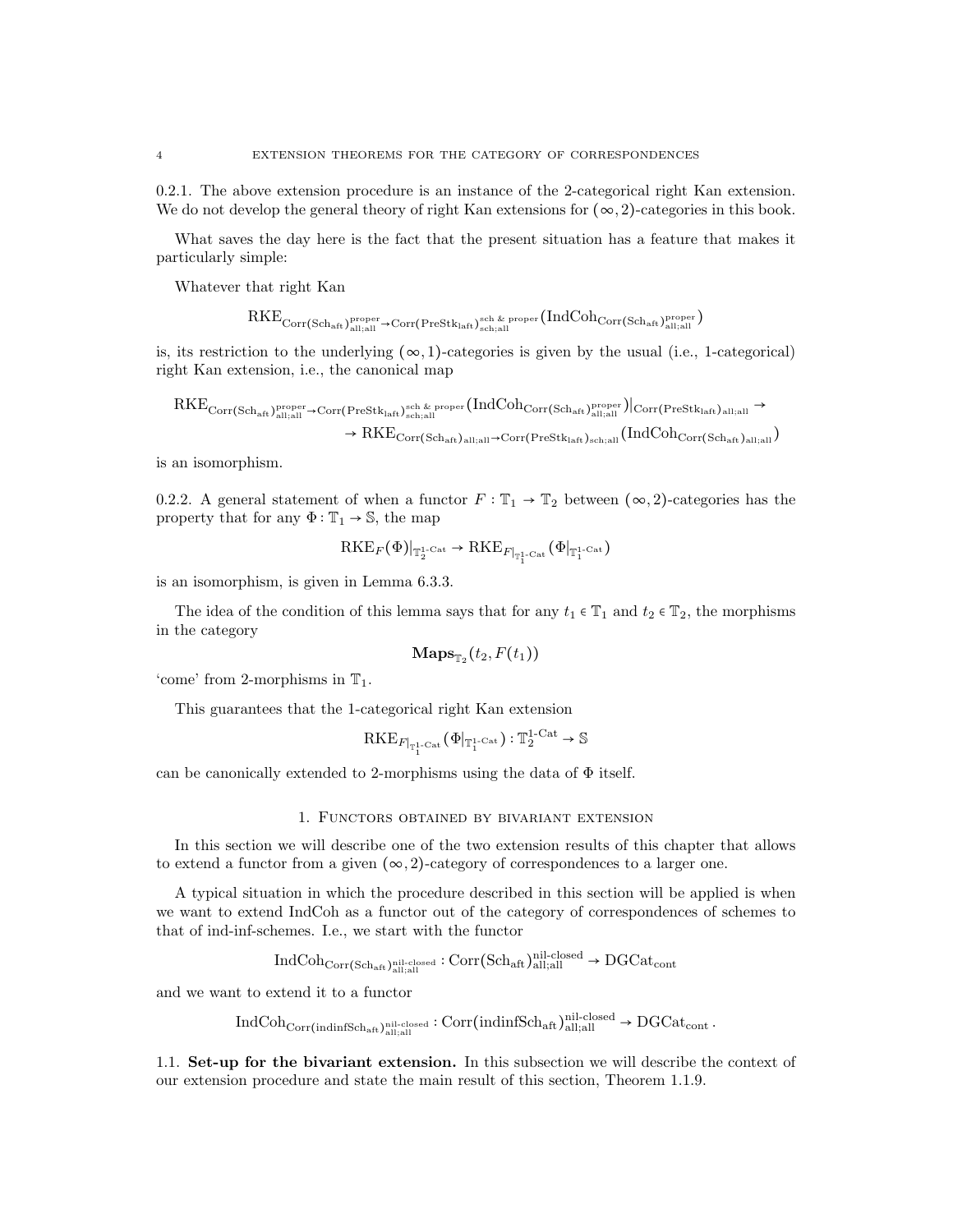1.1.1. Let  $(C, vert, horiz, adm)$  be as in [Chapter V.1, Sect. 1.1.1]. We will also assume that all three classes vert, horiz and adm satisfy the '2 out of 3' property.

Suppose we have a functor

$$
\Phi^{adm}_{vert;horiz} : \text{Corr}(\mathbf{C})^{adm}_{vert;horiz} \to \mathbb{S},
$$

where  $\mathcal{S} \in 2$ -Cat.

Denote

$$
\begin{aligned} \Phi \coloneqq \Phi^{adm}_{vert,horiz}|_{\mathbf{C}_{vert}} \text{ and } \Phi^! \coloneqq \Phi^{adm}_{vert;horiz}|_{(\mathbf{C}_{horiz})^{\mathrm{op}}};\\ \Phi_{adm} \coloneqq \Phi|_{\mathbf{C}_{adm}} \simeq \Phi^{adm}_{vert;horiz}|_{\mathbf{C}_{adm}} \end{aligned}
$$

and

$$
\Phi_{adm}^! := \Phi^!|_{(\mathbf{C}_{adm})^{\mathrm{op}}} \simeq \Phi_{vert;horiz}^{adm}|_{(\mathbf{C}_{adm})^{\mathrm{op}}}.
$$

For an object  $\mathbf{c} \in \mathbf{C}$  we will simply write  $\Phi(\mathbf{c})$  for  $\Phi_{vert;horiz}^{adm}(\mathbf{c})$ .

In our main application we will take  $\mathbb S$  to be  $\mathrm{DGCat}_{\mathrm{cat}}$  and  $\mathbf C$  =  $\mathrm{Sch}_{\mathrm{aff}}$  with  $vert$  =  $horiz$  = all and  $adm = \text{nil-closed}$ . We take  $\Phi_{vert,horiz}^{adm}$  to be the functor

$$
\operatorname{IndCoh}_{\operatorname{Corr}(\operatorname{Sch}_{\operatorname{aff}})_{\operatorname{all} ; \operatorname{all}}^{\operatorname{nil-closed}}}:\operatorname{Corr}(\operatorname{Sch}_{\operatorname{aff}})_{\operatorname{all} ; \operatorname{all}}^{\operatorname{nil-closed}}\to \operatorname{DGCat}_{\operatorname{cont}}.
$$

1.1.2. Let  $(D, vert, horiz, adm)$  be another datum as above, and assume that  $D$  admits all fiber products. Let  $F: \mathbf{C} \to \mathbf{D}$  be a functor that preserves the corresponding classes of 1-morphisms, i.e., that it gives rise to well-defined functors

$$
F_{vert}: \mathbf{C}_{vert} \to \mathbf{D}_{vert}, F_{horiz}: \mathbf{C}_{horiz} \to \mathbf{D}_{horiz}
$$
 and  $F_{adm}: \mathbf{C}_{adm} \to \mathbf{D}_{adm}$ ,

and that each of the above functors (including  $F$  itself) is fully faithful.

We will assume that F takes Cartesian squares as in [Chapter V.1, Diagram  $(1.1)$ ] to Cartesian squares. Hence,  $F$  induces a functor

$$
F_{vert;horiz}^{adm} : \text{Corr}(\mathbf{C})_{vert;horiz}^{adm} \to \text{Corr}(\mathbf{D})_{vert;horiz}^{adm}.
$$

1.1.3. We will also assume that for every  $\mathbf{d} \in \mathbf{D}$  there exists  $\mathbf{c} \in \mathbf{C}$  equipped with a map  $\mathbf{c} \to \mathbf{d}$ that belongs to adm.

1.1.4. The goal of this section is to extend the functor  $\Phi_{vert;horiz}^{adm}$  to a functor

$$
\Psi^{adm}_{vert;horiz} : \text{Corr}(\mathbf{D})^{adm}_{vert;horiz} \to \mathbb{S},
$$

under certain conditions on the  $(\infty, 2)$ -category S (see Sect. 1.1.5) and on the functor  $\Phi_{vert;horiz}^{adm}$ (see Sect. 1.1.6).

1.1.5. Conditions on the target 2-category. Let S be a target  $(\infty, 2)$ -category. We will impose the following conditions on S:

- (1) For any  $s', s'' \in \mathbb{S}$ , the category  $\mathbf{Maps}_{\mathbb{S}}(s', s'')$  is presentable;
- (2) For any  $s', s'' \in \mathbb{S}$ , the category  $\mathbf{Maps}_{\mathbb{S}}(s', s'')$  is pointed, i.e., the map from the initial object to the final object is an isomorphism;
- (3) For any  $s', s'' \in \mathbb{S}$ , and a fixed  $\tilde{s}' \stackrel{\alpha}{\rightarrow} s'$  (resp.,  $s'' \stackrel{\beta}{\rightarrow} \tilde{s}'$ ), the functors

$$
\mathbf{Maps}_{\mathbb{S}}(s', s'') \stackrel{\neg \alpha}{\longrightarrow} \mathbf{Maps}_{\mathbb{S}}(\tilde{s}', s'') \text{ and } \mathbf{Maps}_{\mathbb{S}}(s', s'') \stackrel{\beta \circ \neg}{\longrightarrow} \mathbf{Maps}_{\mathbb{S}}(s', \tilde{s}'')
$$

preserve colimits;

(4)  $\mathbb{S}^{1-\text{Cat}}$  is presentable;

 $(5)$   $\mathbb{S}^{1-\text{Cat}}$  is pointed;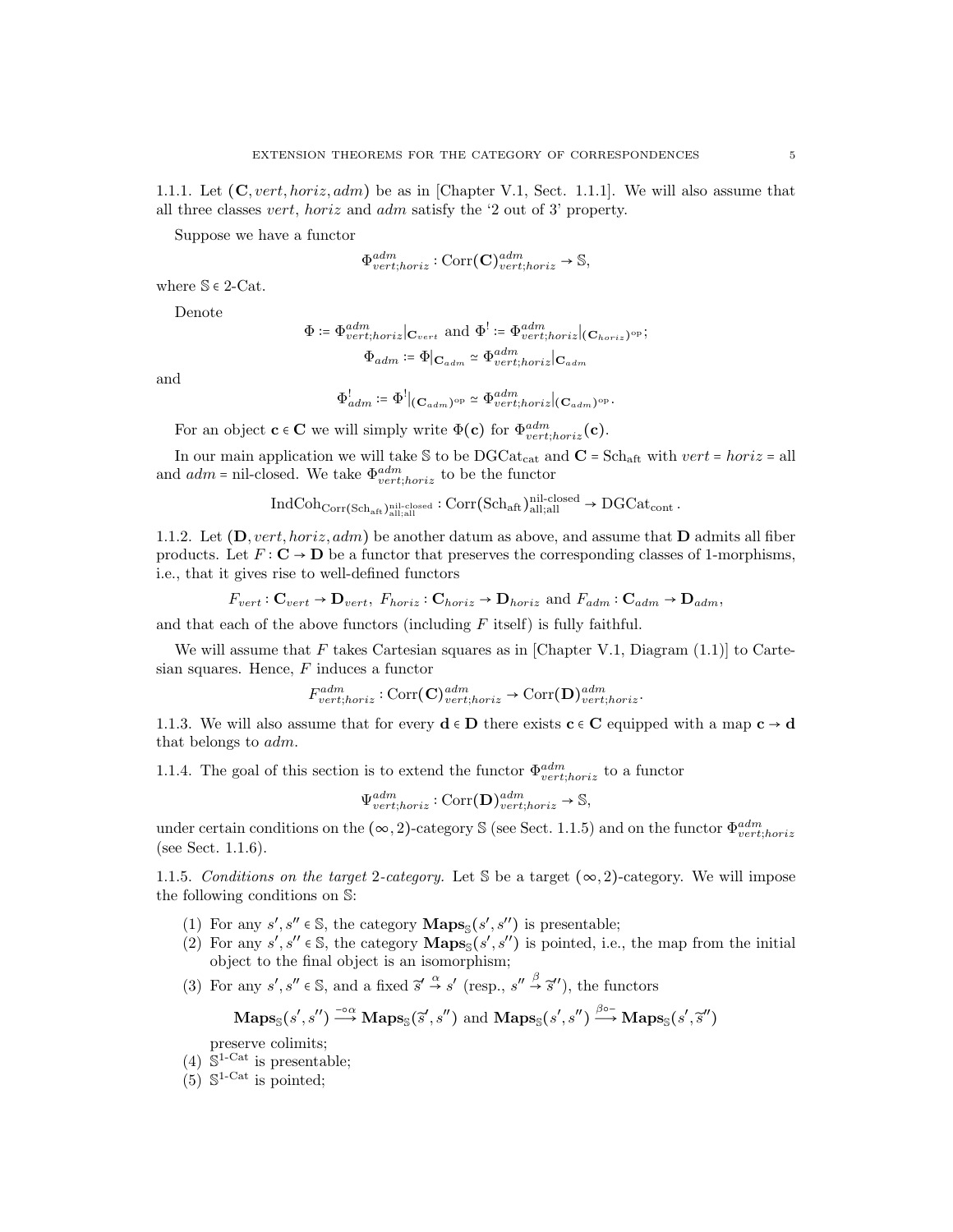- (6) For  $s \in \mathbb{S}$  there exist objects  $[1] \otimes s$  and  $s^{[1]}$  equipped with functorial identifications
- $\text{Maps}([1] \otimes s, s') \simeq \text{Maps}([1], \text{Maps}_\mathbb{S}(s, s'))$  and  $\text{Maps}(s', s^{[1]}) \simeq \text{Maps}([1], \text{Maps}_{\mathbb{S}}(s', s)),$ respectively.

These conditions are satisfied, e.g., if  $\mathbb S$  is 1-Cat<sup>St</sup>,<sup>cocmpl</sup> ot DGCat<sub>cont</sub>.

1.1.6. Conditions on the functor  $\Phi_{vert;horiz}^{adm}$ . Denote

$$
\begin{aligned}\n\Psi_{adm} &:= \text{LKE}_{F_{adm}}(\Phi_{adm}), \quad \Psi_{adm}^! := \text{RKE}_{F_{adm}^{op}}(\Phi_{adm}^!), \\
\Psi_{vert} &:= \text{LKE}_{F_{vert}}(\Phi_{vert}), \quad \Psi_{horiz}^! := \text{RKE}_{F_{horiz}^{op}}(\Phi_{horiz}^!).\n\end{aligned}
$$

We impose the following conditions on the interaction of  $\Phi_{vert,horiz}^{adm}$  and F:

- (1) The functor  $\Psi_{vert}$  satisfies the left Beck-Chevalley condition with respect to  $adm \subset vert$ .
- (2) The canonical map  $\Psi_{adm} \to \Psi_{vert} |_{\mathbf{D}_{adm}}$  is an isomorphism.
- (3) The functor  $\Psi^!$  satisfies the right Beck-Chevalley condition with respect to  $adm \subset horiz$ .
- (4) The canonical map  $\Psi_{horiz}^{\perp}|_{(\mathbf{D}_{adm})^{\text{op}}} \to \Psi_{adm}^{\perp}$  is an isomorphism.

1.1.7. Finally, we impose one more technical condition:

(\*) For every morphism  $\mathbf{d}' \rightarrow \mathbf{d}$  in **D**, the map

$$
\operatornamewithlimits{colim}_{\mathbf{c}\in(\mathbf{D}_{adm})/\mathbf{d}_{\mathbf{D}_{adm}}\times\mathbf{C}_{adm}}\Psi_{adm}(\mathbf{d}'\times\mathbf{c})\to\Psi_{adm}(\mathbf{d}')
$$

is an isomorphism.

1.1.8. The main result of the present section is the following:

Theorem 1.1.9. Under the above circumstances there exists a uniquely defined functor

$$
\Psi^{adm}_{vert;horiz} : \text{Corr}(\mathbf{D})^{adm}_{vert;horiz} \to \mathbb{S},
$$

equipped with an identification,

$$
\Phi^{adm}_{vert;horiz} \simeq \Psi^{adm}_{vert;horiz} \circ F^{adm}_{vert;horiz},
$$

such that the induced natural transformation

$$
\text{LKE}_{F_{adm}}(\Phi_{adm}) \rightarrow \Psi^{adm}_{vert;horiz}|_{\mathbf{D}_{adm}}
$$

is an isomorphism.

In addition, the functor  $\Psi^{adm}_{vert;horiz}$  has the following properties:

• The induced natural transformation

$$
\text{LKE}_{F_{vert}}(\Phi) \rightarrow \Psi^{adm}_{vert;horiz}|_{\mathbf{D}_{vert}}
$$

is an isomorphism;

• The induced natural transformation

$$
\Psi^{adm}_{vert;horiz}|_{(\mathbf{D}_{horiz})^{\mathrm{op}}} \to \mathrm{RKE}_{(F_{horiz})^{\mathrm{op}}}(\Phi^!)
$$

is an isomorphism.

Note that we can reformulate the uniqueness part of Theorem 1.1.9 as follows: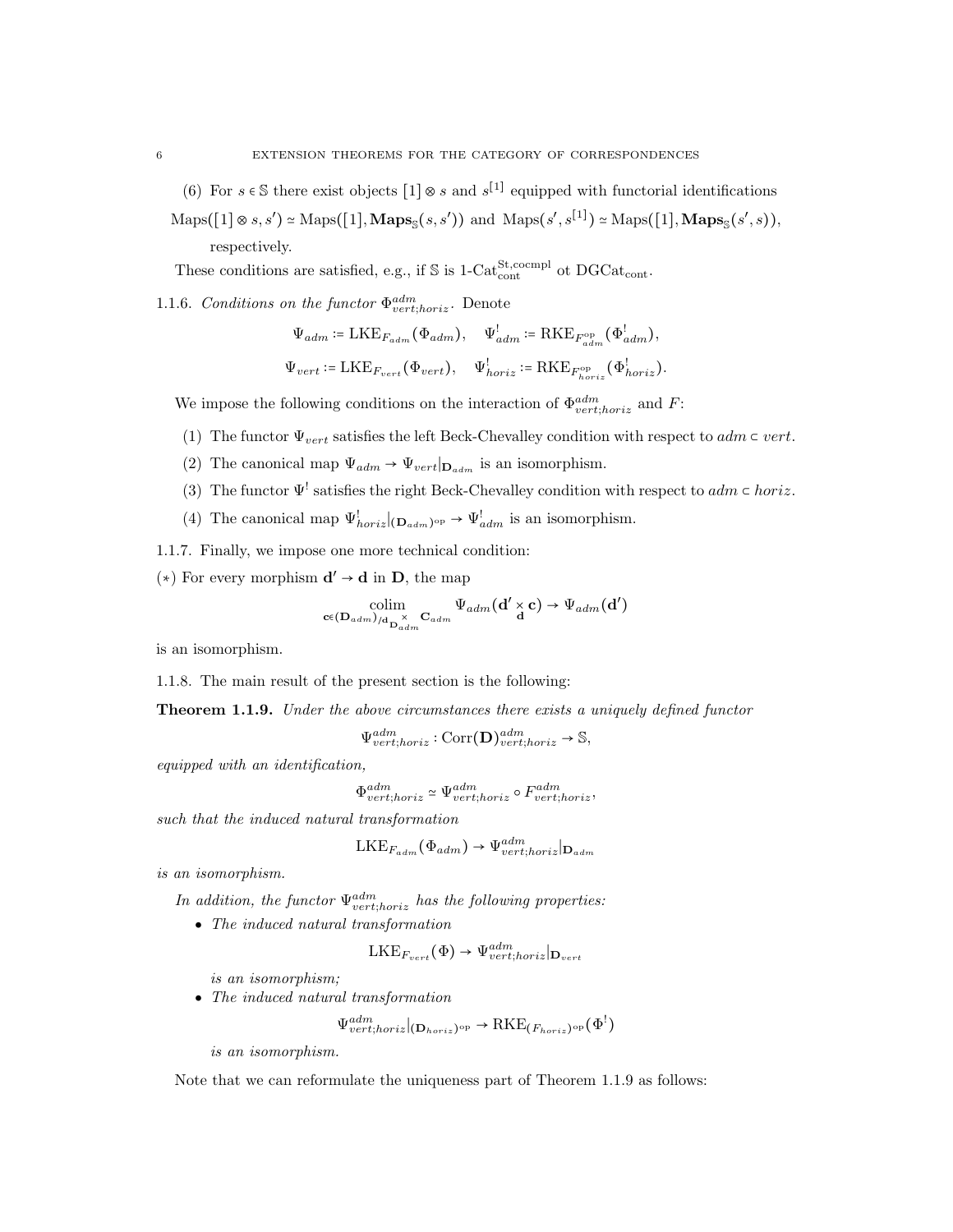Corollary 1.1.10. Let

$$
\widetilde{\Psi}^{adm}_{vert;horiz}: \mathrm{Corr}(\mathbf{D})^{adm}_{vert;horiz} \to \mathbb{S}
$$

be a functor such that the following maps are isomorphisms:

(i) 
$$
LKE_{F_{vert}}(\widetilde{\Psi}_{vert;horiz}^{adm} \circ F_{vert}|_{\mathbf{C}_{vert}}) \rightarrow \widetilde{\Psi}_{vert;horiz}^{adm}|_{\mathbf{D}_{vert}}
$$

- (ii)  $\Psi^{adm}_{vert;horiz}|_{\mathbf{D}^{\rm op}_{horiz}} \to \mathrm{LKE}_{F^{\rm op}_{horiz}}(\widetilde{\Psi}^{adm}_{vert;horiz} \circ F^{\rm op}_{horiz}|_{\mathbf{C}^{\rm op}_{horiz}});$
- (iii)  $\text{LKE}_{F_{adm}}(\tilde{\Psi}^{adm}_{vert;horiz} \circ F_{adm} | \mathbf{C}_{adm}) \rightarrow \tilde{\Psi}^{adm}_{vert;horiz} | \mathbf{D}_{adm}$
- (iv) The map

$$
\underset{\mathbf{c}\in(\mathbf{D}_{adm})_{/\mathbf{d}_{\mathbf{D}}}^{\times}}{\operatorname{colim}}\underset{\mathbf{D}_{adm}}{\widetilde{\Psi}_{adm}}(\mathbf{d}'\times\mathbf{c})\rightarrow\widetilde{\Psi}_{adm}(\mathbf{d}')
$$

for every morphism  $\mathbf{d}' \to \mathbf{d}$  in  $\mathbf{D}$ .

Then the functor  $\Phi_{vert;horiz}^{adm} := \widetilde{\Psi}_{vert;horiz}^{adm} \circ F_{vert;horiz}^{adm}$  satisfies the assumptions of Theorem 1.1.9, and  $\widetilde{\Psi}_{vert,horiz}^{adm}$  identifies canonically with the extension given by that theorem.

1.2. Construction of the functor. The rest of this section and the following four sections are devoted to the proof of Theorem 1.1.9.

We will construct  $\Psi^{adm}_{vert;horiz}$  as a simplicial functor

$$
\Psi_{\bullet}: 'Grid_{\bullet}^{\geq \mathrm{dgnl}}(\mathbf{D})^{adm}_{vert;horiz} \to \mathrm{Seq}_{\bullet}^{\mathrm{ext}}(\mathbb{S}).
$$

1.2.1. The functor  $F: \mathbf{C} \to \mathbf{D}$  gives rise to a simplicial functor

$$
F_n: 'Grid_n^{\geq \text{dgnl}}(\mathbf{C})^{adm}_{vert;horiz} \rightarrow 'Grid_n^{\geq \text{dgnl}}(\mathbf{D})^{adm}_{vert;horiz},
$$

which is fully faithful for each  $n$ .

We define the functor

$$
\Psi_n: 'Grid_n^{\geq \text{dgnl}}(\mathbf{D})^{adm}_{vert;horiz} \to \text{Seq}_n^{\text{ext}}(\mathbb{S}),
$$

by

$$
\Psi_n \coloneqq \mathrm{LKE}_{F_n}(\Phi_n),
$$

where

$$
\Phi_{\bullet}: {'}\mathbf{Grid}_{\bullet}^{\geq \mathrm{dgnl}}(\mathbf{C})^{adm}_{vert;horiz} \to \mathrm{Seq}_{\bullet}^{\mathrm{ext}}(\mathbb{S}),
$$

is the simplicial functor corresponding to  $\Phi_{vert, horiz}^{adm}$ . (It will follow from Corollary 2.3.5 that this left Kan extension exists.)

1.2.2. Consider the following set up. Let **I** be an index category, and let  $F_I : C_I \to D_I$  be a map between co-Cartesian fibrations over I that takes co-Cartesian arrows to co-Cartesian ones. Let  $S_I$  be another co-Cartesian fibration over I, and let  $\Phi_I : C_I \to S_I$  be a functor over I that also takes co-Cartesian arrows to co-Cartesian arrows.

For each arrow  $r : i \rightarrow j$  in **I** there are canonical natural transformations

(1.1) 
$$
LKE_{F_i}(\Phi_j \circ r_{\mathbf{C}}) \to LKE_{F_j}(\Phi_j) \circ r_{\mathbf{D}}
$$

and

(1.2) 
$$
LKE_{F_i}(r_S \circ \Phi_i) \to r_S \circ LKE_{F_i}(\Phi_i)
$$

as functors  $\mathbf{D}_i \rightarrow \mathbf{S}_j$ , while

$$
F_j \circ r_{\mathbf{C}} \simeq r_{\mathbf{D}} \circ F_i
$$
 and  $r_{\mathbf{S}} \circ \Phi_i \simeq \Phi_j \circ r_{\mathbf{C}}$ ,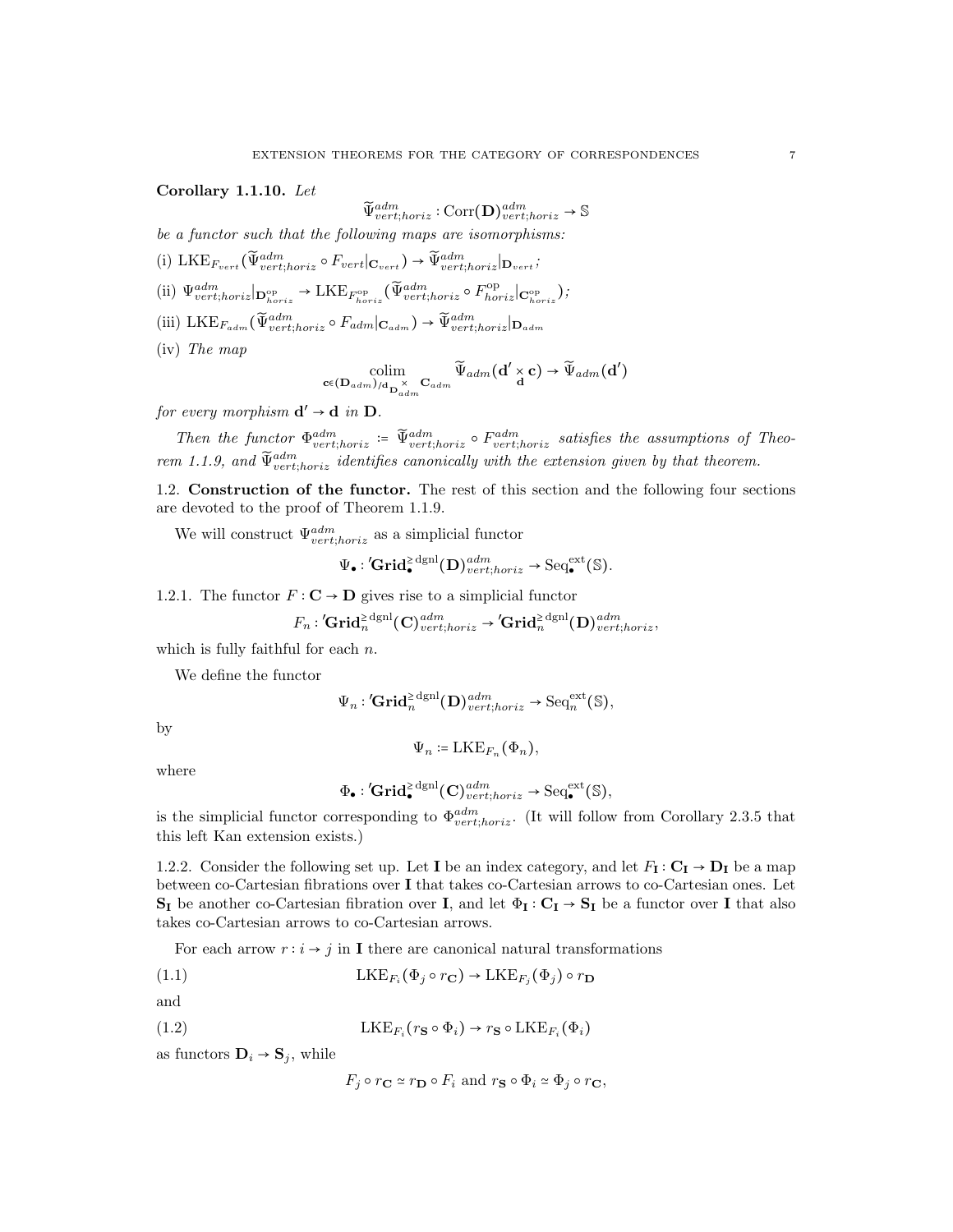where

$$
r_{\mathbf{C}}:\mathbf{C}_i \to \mathbf{C}_j, \ r_{\mathbf{D}}:\mathbf{D}_i \to \mathbf{D}_j, \ r_{\mathbf{S}}:\mathbf{S}_i \to \mathbf{S}_j
$$

denote the corresponding functors.

We have:

**Lemma 1.2.3.** Assume that the maps  $(1.1)$  and  $(1.2)$  are isomorphisms. Then relative left Kan extension defines a functor  $\Psi_I : D_I \to S_I$ , which has the property that it sends co-Cartesian arrows to co-Cartesian ones. Furthermore, for every  $i \in I$ , the natural map

$$
\mathrm{LKE}_{F_i}(\Phi_i) \to \Psi_\mathbf{I}|_{\mathbf{C}_i}
$$

is an isomorphism.

1.2.4. We will apply Lemma 1.2.3 to

$$
\mathbf{I}\coloneqq \boldsymbol{\Delta}^{\mathrm{op}}, \quad F_\mathbf{I}\coloneqq F_\bullet, \quad \mathbf{S}_\mathbf{I}\coloneqq \mathrm{Seq}_\bullet^{\mathrm{ext}}(\mathbb{S}), \quad \Phi_\mathbf{I}\coloneqq \Phi_\bullet.
$$

For a map  $r: [m] \to [n]$  in  $\Delta$ , let  $r_{\mathcal{S}}^*$  (resp.,  $r_{\mathbf{C}}^*$ ,  $r_{\mathbf{D}}^*$ ) denotes the functor  $\text{Seq}_n^{\text{ext}}(\mathcal{S}) \to \text{Seq}_m^{\text{ext}}(\mathcal{S})$ (resp.,  $'\mathbf{Grid}_n^{\geq \text{dgnl}}(\mathbf{C})_{vert;loriz}^{adm} \rightarrow \mathbf{Grid}_m^{\geq \text{dgnl}}(\mathbf{C})_{vert;loriz}^{adm}$  and similarly for **D**).

Consider the resulting functors

(1.3) 
$$
LKE_{F_n}(\Phi_m \circ r^*_{\mathbf{C}}) \to LKE_{F_m}(\Phi_m) \circ r^*_{\mathbf{D}}.
$$

$$
\quad\text{and}\quad
$$

(1.4) 
$$
LKE_{F_n}(r_{\mathbb{S}}^* \circ \Phi_n) \to r_{\mathbb{S}}^* \circ LKE_{F_n}(\Phi_n).
$$

The bulk of the proof of Theorem 1.1.9 will amount to the proof of the next proposition:

### Proposition 1.2.5.

- (a) The maps (1.3) are isomorphisms.
- (b) The maps (1.4) are isomorphisms.

1.3. Proof of Theorem 1.1.9, existence. In this subsection we will assume Proposition 1.2.5 and will deduce the existence part of Theorem 1.1.9. The uniqueness assertion will be proved in Sect. 3.2.

1.3.1. First, assuming Proposition 1.2.5, and using Lemma 1.2.3, we obtain that that the functors

$$
\Psi_n \coloneqq \mathrm{LKE}_{F_n}(\Phi_n)
$$

give rise to a simplicial functor

$$
\Psi_{\bullet}: 'Grid_{\bullet}^{\geq \mathrm{dgnl}}(\mathbf{D})^{adm}_{vert;horiz} \to \mathrm{Seq}_{\bullet}^{\mathrm{ext}}(\mathbb{S}).
$$

By the  $(\mathfrak{L}^{\text{ext}}, \text{Seq}^{\text{ext}})$ -adjunction, from  $\Psi_{\bullet}$  we obtain a functor

$$
\mathfrak{L}^{\text{ext}}(\text{Grid}_{\bullet}^{\geq \text{dgnl}}(\mathbf{D})_{vert;horiz}^{adm}) \to \mathbb{S},
$$

and finally, using [Chapter V.1, Corollary 1.4.6], the sought-for functor

 $\Psi^{adm}_{vert;horiz} : \text{Corr}(\mathbf{D})^{adm}_{vert;horiz} \to \mathbb{S}.$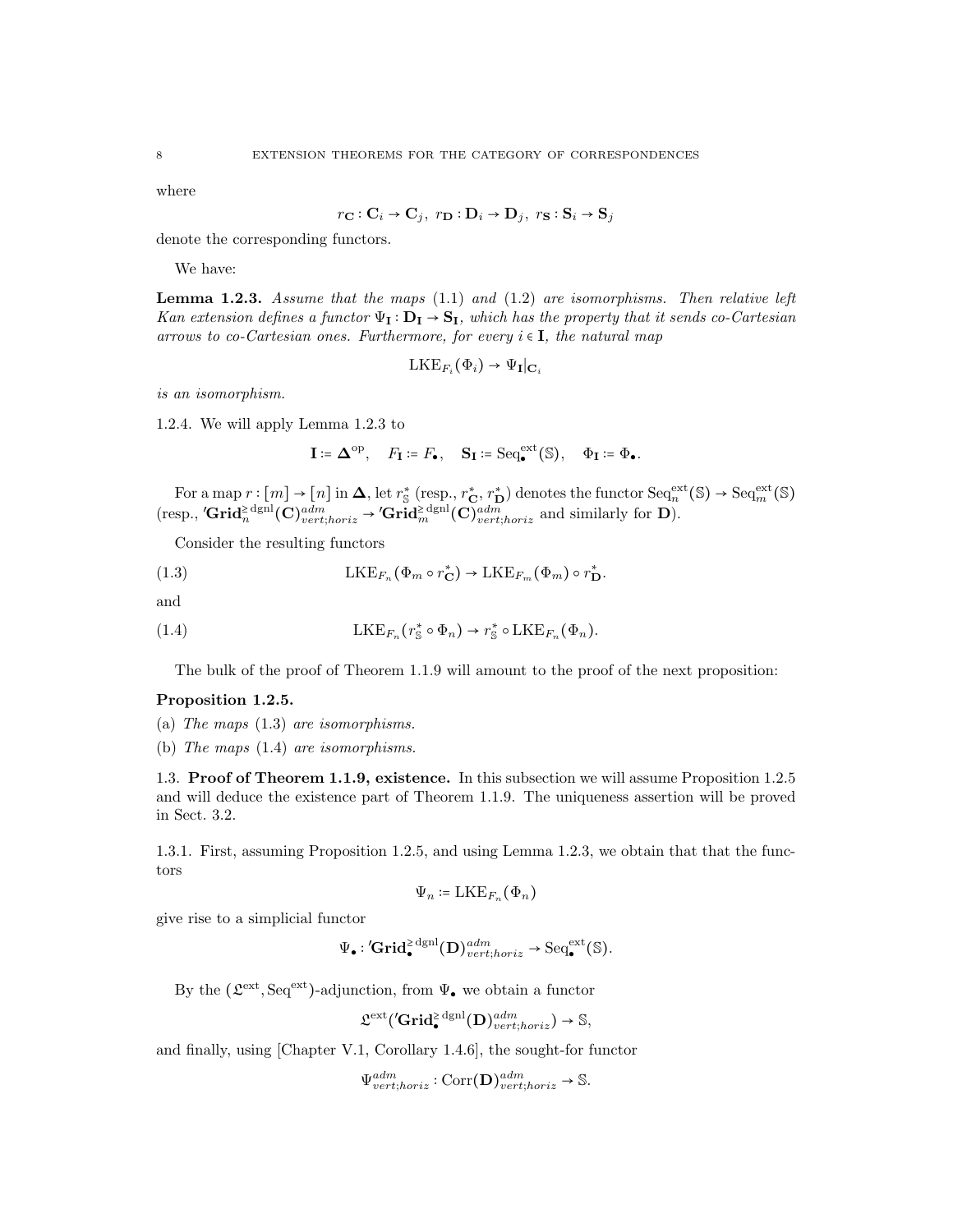1.3.2. The composite

$$
'\mathbf{Grid}_{\bullet}^{\geq \mathrm{dgnl}}(\mathbf{C})^{adm}_{vert;horiz} \rightarrow '\mathbf{Grid}_{\bullet}^{\geq \mathrm{dgnl}}(\mathbf{D})^{adm}_{vert;horiz} \xrightarrow{\Psi_{\bullet}} \mathrm{Seq}_{\bullet}^{\mathrm{ext}}(\mathbb{S})
$$

identifies with  $\Phi_{\bullet}$ . This gives an identification

$$
\Phi^{adm}_{vert;horiz} \simeq \Psi^{adm}_{vert;horiz} \circ F^{adm}_{vert;horiz}.
$$

Denote

$$
\Psi \coloneqq \Psi^{adm}_{vert;horiz}|_{\mathbf{D}_{vert}} \text{ and } \Psi^! \coloneqq \Psi^{adm}_{vert;horiz}|_{(\mathbf{D}_{horiz})^{\mathrm{op}}};
$$
  

$$
\Psi_{adm} \coloneqq \Psi|_{\mathbf{D}_{adm}} \simeq \Psi^{adm}_{vert;horiz}|_{\mathbf{D}_{adm}}
$$

and

$$
\Psi_{adm}^! := \Psi^!|_{(\mathbf{D}_{adm})^{\mathrm{op}}} \simeq \Psi_{vert;horiz}^{adm}|_{(\mathbf{D}_{adm})^{\mathrm{op}}}.
$$

For an object  $\mathbf{d} \in \mathbf{D}$  we shall simply write  $\Psi(\mathbf{d})$  for  $\Psi^{adm}_{vert, horiz}(\mathbf{d})$ .

1.3.3. Let us now show that that the induced natural transformation

$$
LKE_{F_{adm}}(\Phi_{adm}) \to \Psi_{adm}
$$

is an isomorphism.

It suffices to show that this natural transformation is an isomorphism on objects. I.e., we have to show that for  $\mathbf{d} \in \mathbf{D}$ , the map

$$
\underset{\gamma: \mathbf{c} \to \mathbf{d}, \gamma \in adm}{\text{colim}} \Phi(\mathbf{c}) \to \Psi(\mathbf{d})
$$

is an isomorphism, where the above map is given by a compatible family of maps

(1.6) 
$$
\Phi(\mathbf{c}) \stackrel{\sim}{\rightarrow} \Psi(\mathbf{c}) \stackrel{\Psi(\gamma)}{\rightarrow} \Psi(\mathbf{d}).
$$

By the definition of the functor  $\Psi_n$  for  $n = 0$ , we have a tautological isomorphism

(1.7) 
$$
\underset{\gamma: \mathbf{c} \to \mathbf{d}, \gamma \in adm}{\text{colim}} \Phi(\mathbf{c}) = \Psi_0(\mathbf{d}) = \Psi(\mathbf{d}).
$$

Now, by the definition of  $\Psi_n$  for  $n = 1$ , the compatible family of maps

 $\Phi(c) \rightarrow \Psi(d)$ 

that comprise (1.6) identifies with that in (1.7).

1.3.4. Let us show that the natural transformation

$$
\mathrm{LKE}_{F_{vert}}(\Phi) \to \Psi
$$

is an isomorphism.

Again, it is enough to do so at the level of objects. Consider the commutative diagram

$$
\begin{array}{ccc}\n\text{LKE}_{F_{adm}}(\Phi_{adm}) & \longrightarrow & \Psi_{adm} \\
\downarrow & & \downarrow \\
\text{LKE}_{F_{vert}}(\Phi)|_{\mathbf{D}_{adm}} & \longrightarrow & \Psi|_{\mathbf{D}_{adm}}.\n\end{array}
$$

The top horizontal arrow in this diagram is an isomorphism by Sect. 1.3.3 above. The left vertical arrow is an isomorphism by the second condition in Sect. 1.1.6. This implies that the bottom horizontal arrow is an isomorphism, as desired.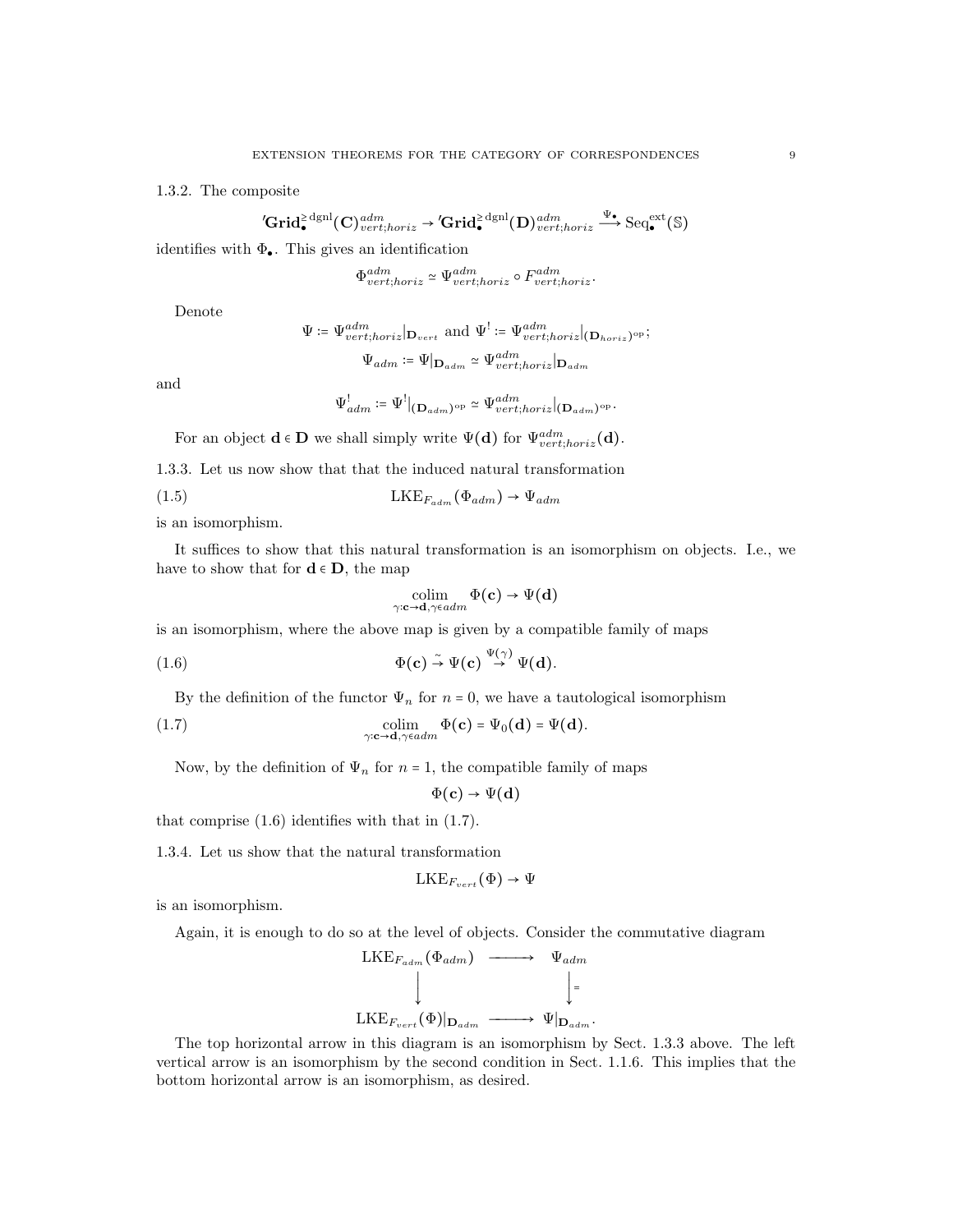1.3.5. Let us now show that the natural transformation

$$
\Psi^! \to \textnormal{RKE}_{(F_{horiz})^{\text{op}}}(\Phi^!)
$$

is an isomorphism.

As in Sect. 1.3.4, it suffices to show that the natural transformation

$$
\Psi_{adm}^! \to \text{RKE}_{(F_{adm})^{\text{op}}}(\Phi_{adm}^!)
$$

is an isomorphism.

Since the functor  $\Psi_{adm}^!$  is obtained from  $\Psi_{adm}$  by passing to right adjoints (by [Chapter V.1, Theorem 3.2.2]), we need to show that for  $\mathbf{d} \in \mathbf{D}$  the map

$$
\Psi(\mathbf{d}) \to \lim_{\gamma:\mathbf{c}\to\mathbf{d},\gamma\in\mathit{adm}} \Phi(\mathbf{c}),
$$

comprised of functors

$$
\Psi(\mathbf{d}) \to \Phi(\mathbf{c}),
$$

right adjoint to those in (1.7), is an isomorphism. However, this follows from Proposition 2.2.5 below.

### 2. Limits and colimits of sequences

In this section we prepare for the proof of Proposition 1.2.5 by making a digression on the behavior of limits and colimits in categories of the form  $\text{Seq}_n^{\text{ext}}(\mathbb{S})$ , where  $\mathbb S$  is an  $(\infty, 2)$ -category as in Sect. 1.1.5.

2.1. Limits and colimits of presentable categories. In this subsection we recall the behavior of limits and colimits in the  $(\infty, 1)$ -category, whose objects are presentable categories, and whose 1-morphisms are colimit-preserving functors.

2.1.1. Recall from [Chapter I.1, Sect. 2.5] that  $1$ -Cat<sub>Prs</sub> denotes the 1-full subcategory of 1-Cat, whose objects are presentable  $(\infty, 1)$ -categories, and whose morphisms are continuous (i.e., colimit-preserving) functors. Recall that the embedding

 $1$ -Cat<sub>Prs</sub>  $\rightarrow$  1-Cat

commutes with limits, see [Chapter I.1, Lemma 2.5.2(b)].

Let us recall the setting of [Chapter I.1, Proposition 2.5.7], which we will extensively use. Let

(2.1)  $\mathbf{I} \to 1\text{-}\mathrm{Cat}_{\mathrm{Prs}}, \quad i \mapsto \mathbf{C}_i$ 

be a functor, and consider the object

$$
\mathbf{C}' \coloneqq \underset{i \in \mathbf{I}}{\operatorname{colim}} \, \mathbf{C}_i \in 1\text{-}\mathrm{Cat}_{\mathrm{Prs}} \, .
$$

For an index  $i$ , let ins<sub>i</sub> denote the tautological functor

 $\mathbf{C}_i \rightarrow \mathbf{C}'$ .

Assume now that for every arrow  $i \to j$  in I, the corresponding functor  $C_i \to C_j$  admits a continuous right adjoint. Consider the resulting functor

$$
\mathbf{I}^{\mathrm{op}} \to 1\text{-}\mathrm{Cat}_{\mathrm{Prs}}, \quad i \mapsto \mathbf{C}_i,
$$

obtained from (2.1) by passing to right adjoints. Consider the object

$$
\mathbf{C}'' \coloneqq \lim_{i \in \mathbf{I}^{\mathrm{op}}} \mathbf{C}_i \in 1\text{-}\mathrm{Cat}_{\mathrm{Prs}}\,.
$$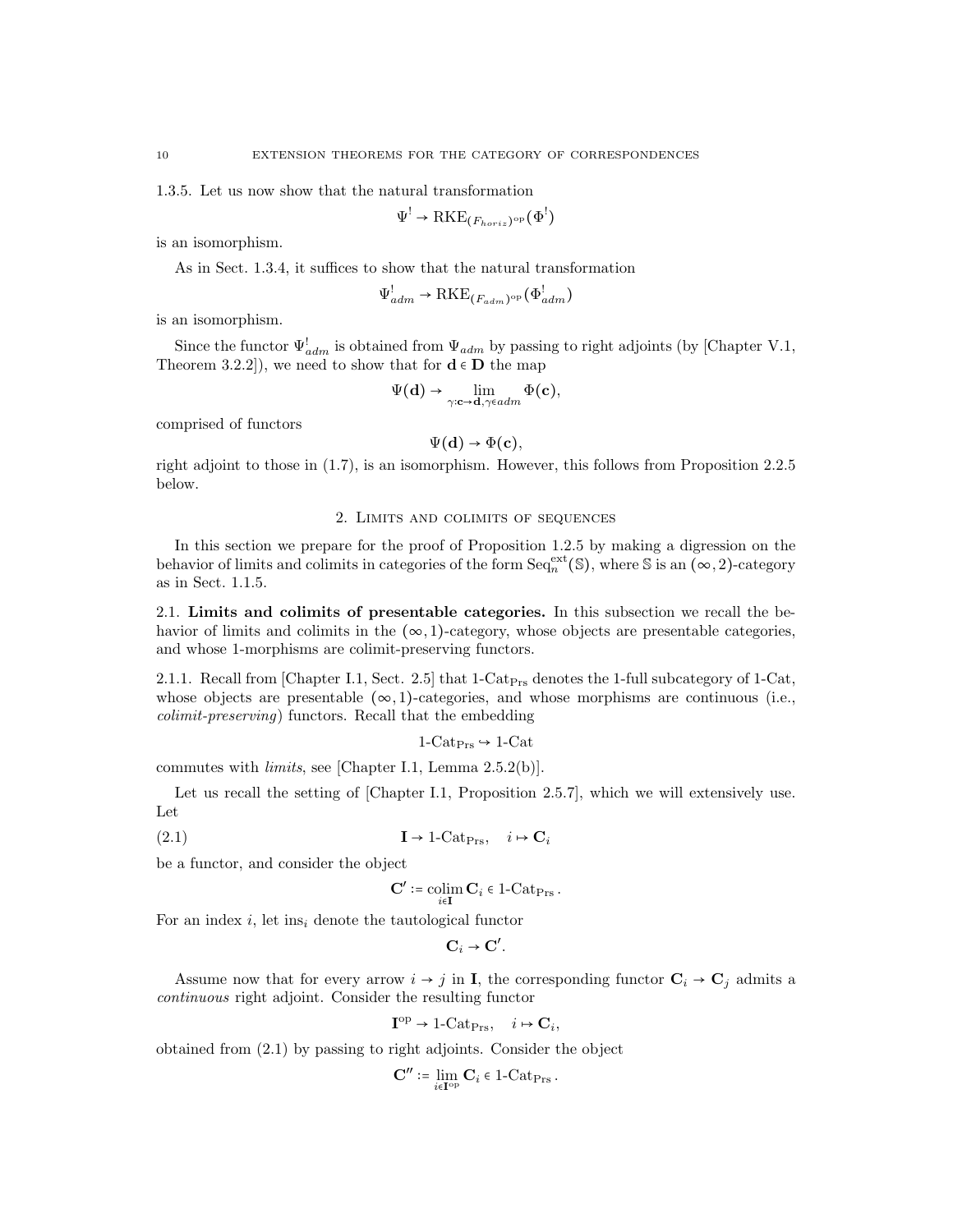For an index i, let  $ev_i$  denote the tautological functor

 $\mathbf{C}'' \to \mathbf{C}_i.$ 

Then [Chapter I.1, Proposition 2.5.7] says that each of the functors  $ev_i$  admits a left adjoint, and that the resulting functor

 $(2.2)$  $'\rightarrow \mathbf{C}'', \quad (\text{ev}_i)^L: \mathbf{C}_i \rightarrow \mathbf{C}''$ 

is an equivalence. In other words, we have an equivalence  $\mathbf{C}' \simeq \mathbf{C}''$ , under which, the adjoint pair

$$
\text{ins}_i : \mathbf{C}_i \rightleftarrows \mathbf{C}' : (\text{ins}_i)^R
$$

identifies with

$$
(ev_i)^L : C_i \rightleftarrows C'': ev_i.
$$

As a formal consequence, we obtain:

## Corollary 2.1.2.

(a) The natural transformation

$$
\underset{i \in \mathbf{I}}{\text{colim}} \text{ ins}_i \circ (\text{ins}_i)^R \to \text{Id}_{\mathbf{C}'}
$$

is an isomorphism, where the colimit is taken in either the category  $\text{Maps}_{1\text{-}\text{Cat}_{\text{Prs}}}(\textbf{C}', \textbf{C}')$  or  $\mathrm{Maps}_{1\text{-}\mathrm{Cat}}(\mathbf{C}', \mathbf{C}')$ .

(b) The functor  $\mathbf{C}'' \to \mathbf{C}'$ , given by

 $\operatornamewithlimits{colim}_{i\in\mathbf{I}}\,\operatornamewithlimits{ins}_i\circ \operatorname{ev}_i$ 

provides an inverse to the functor  $\mathbf{C}' \to \mathbf{C}''$  from (2.2), where the colimit is taken in either the category  $\mathrm{Maps}_{1\text{-}\mathrm{Cat}_{\mathrm{Prs}}}(\mathbf{C}'', \mathbf{C}')$  or  $\mathrm{Maps}_{1\text{-}\mathrm{Cat}}(\mathbf{C}'', \mathbf{C}')$ .

(c) For  $\mathbf{D} \in \text{1-Cat}_{\text{Prs}}$ , the natural map

$$
\underset{i \in \mathbf{I}}{\text{colim}} \; \text{Funct}_{\text{cont}}(\mathbf{D}, \mathbf{C}_i) \to \text{Funct}_{\text{cont}}(\mathbf{D}, \mathbf{C}')
$$

is an isomorphism, where the colimit is taken in the category  $1$ -Cat<sub>Prs</sub>.

Proof. Let us prove point (a). It suffices to show that the natural transformation

$$
\operatornamewithlimits{colim}_{i \in \mathbf{I}} (\operatorname{ev}_i)^L \circ \operatorname{ev}_i \to \operatorname{Id}_{\mathbf{C}''}
$$

is an equivalence. I.e., we have to show that for  $\underline{c}, \underline{\tilde{c}} \in \mathbb{C}''$ , given by compatible systems of objects  $\mathbf{c}_i, \widetilde{\mathbf{c}}_i \in \mathbf{C}_i$ , respectively, the map

$$
\mathrm{Maps}_{\mathbf{C}''}(\underline{\mathbf{c}}, \underline{\widetilde{\mathbf{c}}}) \to \lim_{i \in \mathbf{I}} \mathrm{Maps}_{\mathbf{C}''}((\mathrm{ev}_i)^L \circ \mathrm{ev}_i(\underline{\mathbf{c}}), \underline{\widetilde{\mathbf{c}}})
$$

is an isomorphism. We rewrite the right-hand side as

$$
\lim_{i \in \mathbf{I}} \mathrm{Maps}_{\mathbf{C}_i}((\mathrm{ev}_i(\mathbf{\underline{c}}), \mathrm{ev}_i(\mathbf{\underline{\widetilde{c}}})),
$$

and now the assertion becomes manifest.

Point (b) follows formally from (a). Point (c) follows formally from (b) and the commutative diagram

$$
\begin{array}{ccc}\n\text{colim Function}_{\text{\'et}}(\mathbf{D}, \mathbf{C}_{i}) & \longrightarrow & \text{Funct}_{\text{cont}}(\mathbf{D}, \mathbf{C}') \\
\downarrow^{\mathbf{C}^{\text{def}}}_{\text{\'et}^{\text{op}}} & \uparrow^{\mathbf{C}^{\text{def}}}_{\text{cont}}(\mathbf{D}, \mathbf{C}_{i}) & \longrightarrow & \text{Funct}_{\text{cont}}(\mathbf{D}, \mathbf{C}'').\n\end{array}
$$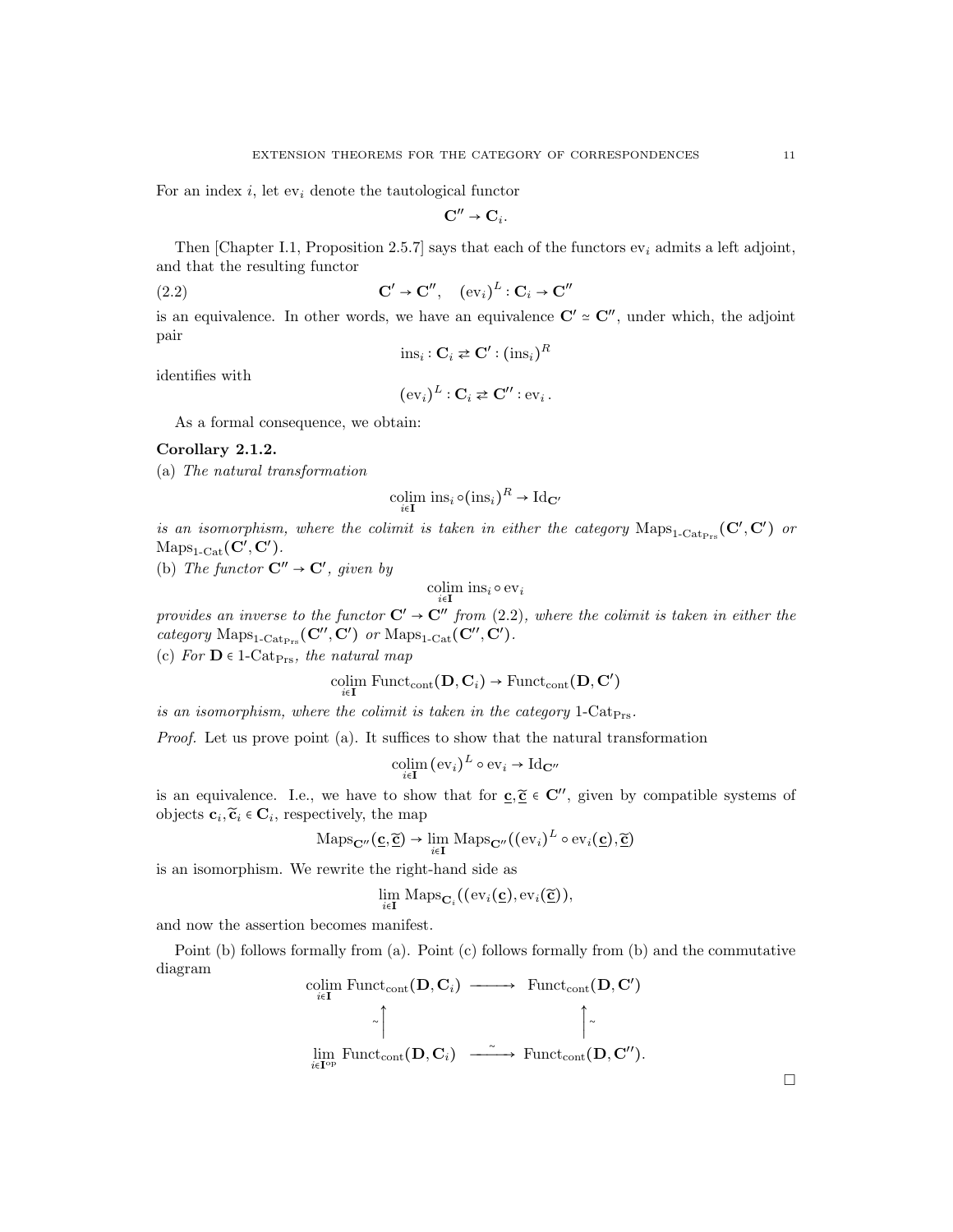# 2.2. Limits and colimits in  $\mathbb{S}^{1-\text{Cat}}$ . Let

$$
1\text{-}\mathrm{Cat}_{\mathrm{Prs}}\in 1\text{-}\mathrm{Cat}
$$

be the 1-full subcategory, corresponding to 1-Cat<sub>Prs</sub>  $\subset$  1-Cat. We can view the equivalence (2.2) as a result about functors  $I \rightarrow 1$  -  $Cat_{Prs}$ .

In this subsection we will generalize the equivalence  $(2.2)$  by replacing **1** -  $Cat_{\text{Prs}}$  by a more general  $(\infty, 2)$ -category S.

2.2.1. Limits of mapping categories. Let S be an  $(\infty, 2)$ -category satisfying assumptions (1), (3), (4) and (6) of Sect. 1.1.5.

#### Lemma 2.2.2.

(a) For  $I \in I$ -Cat and a functor  $I \to \mathbb{S}$ ,  $i \mapsto s_i$  with  $s := \operatornamewithlimits{colim}_{i \in I} s_i$ , for any  $s' \in \mathbb{S}$ , the resulting map

$$
\mathbf{Maps}_{\mathbb{S}}(s,s') \rightarrow \lim_{i \in \mathbf{I}^{\mathrm{op}}} \mathbf{Maps}_{\mathbb{S}}(s_i,s')
$$

is an isomorphism in  $1$ -Cat<sub>Prs</sub>.

(b) For  $I \in \infty$ -Cat and a functor  $I \to \mathbb{S}$ ,  $i \mapsto s_i$  with  $s := \lim_{i \in I} s_i$ , for any  $s' \in \mathbb{S}$ , the resulting map

$$
\mathbf{Maps}_{\mathbb{S}}(s', s) \to \lim_{i \in \mathbf{I}} \mathbf{Maps}_{\mathbb{S}}(s', s_i)
$$

is an isomorphism in  $1$ -Cat<sub>Prs</sub>.

Remark 2.2.3. By definition, the maps in the lemma a priori induce isomorphisms of the underlying spaces.

*Proof.* Follows from the above remark by replacing s' by the objects  $s^{\prime}[1]$  and  $[1] \otimes s'$ , respectively.

 $\Box$ 

2.2.4. Let

(2.3)  $\mathbf{I} \to \mathbb{S}, i \mapsto s_i$ 

be a functor, and assume that for every arrow  $i \rightarrow j$ , the corresponding 1-morphism  $s_i \rightarrow s_j$ admits a right adjoint. Consider the functor

$$
\mathbf{I}^{\mathrm{op}} \to \mathbb{S}, \ i \mapsto s_i,
$$

obtained from (2.3) by passing to right adjoints.

Denote

$$
s' \coloneqq \mathop{\text{\rm colim}}_{i \in \mathbf{I}} s_i \text{ and } s'' \coloneqq \lim_{i \in \mathbf{I}^{\text{op}}} s_i
$$

and let

$$
\text{ins}_i : s_i \to s' \text{ and } \text{ev}_i : s'' \to s_i
$$

denote the corresponding 1-morphisms.

We are going to prove:

#### Proposition 2.2.5.

(a) Each of the 1-morphisms  $ev_i$  admits a left adjoint. The 1-morphism  $s' \rightarrow s''$ , given by the compatible family

$$
(\mathrm{ev}_i)^L : s_i \to s'',
$$

is an isomorphism. Under this identification, the functors  $(ev_i)^L$  correspond to ins<sub>i</sub>, and the functors  $ev_i$  correspond to the the right adjoints  $(\text{ins}_i)^R$  of  $\text{ins}_i$ .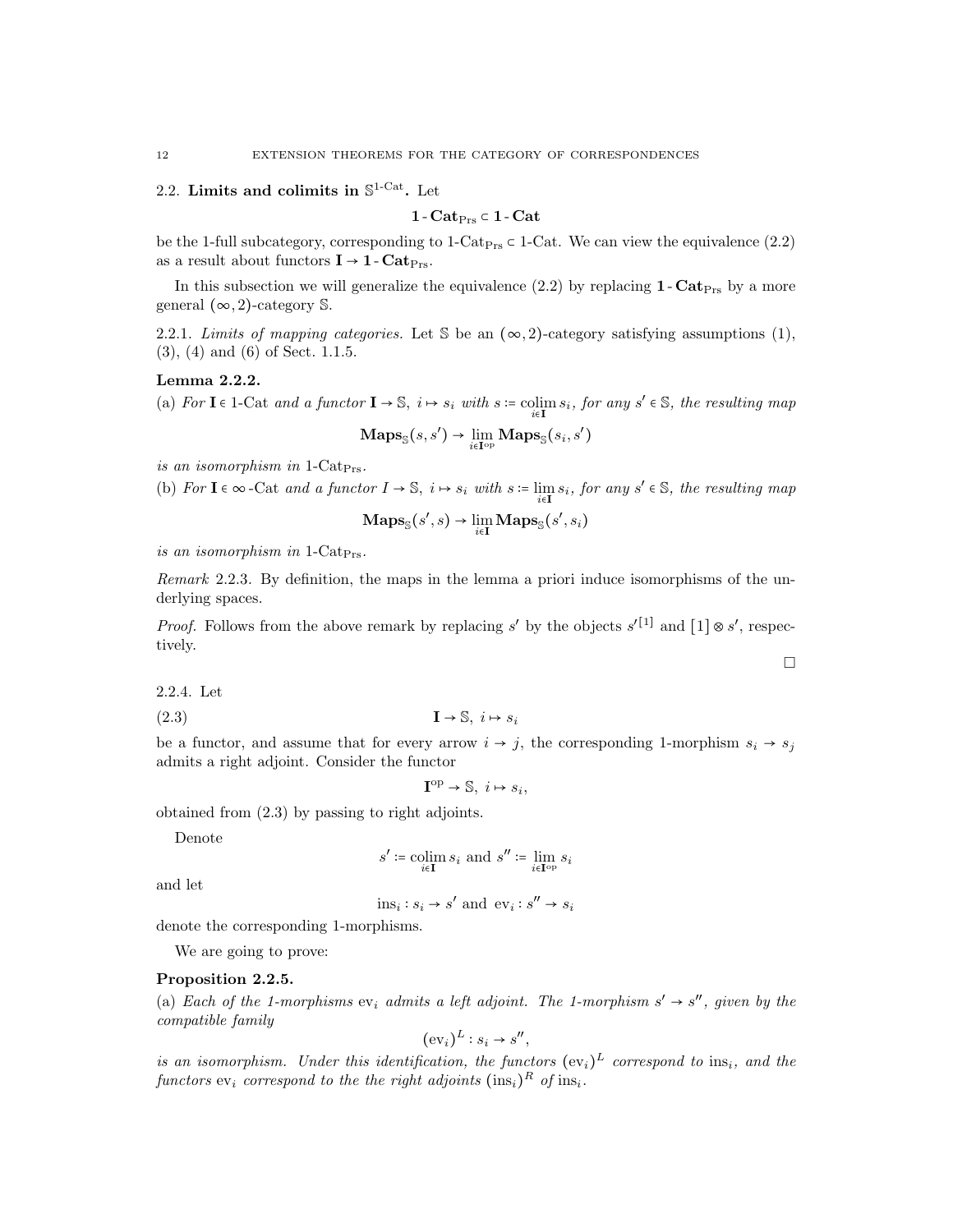(b) The map

$$
\underset{i \in \mathbf{I}}{\text{colim}} \text{ ins}_i \circ (\text{ins}_i)^R \to \text{id}_{s'}
$$

is an isomorphism, where the colimit is taken in  $\mathbf{Maps}_{\mathbb{S}}(s', s')$ .

(c) The inverse 1-morphism to one in point (a) is given by

$$
\underset{i\in \mathbf{I}}{\operatorname{colim}}\ \text{ins}_i \circ \text{ev}_i,
$$

where the colimit is taken in  $\mathbf{Maps}_{\mathbb{S}}(s'', s')$ .

(d) For any  $t \in \mathbb{S}$ , the natural functor

$$
\operatornamewithlimits{colim}_{i \in \mathbf{I}} \mathbf{Maps}_{\mathbb S}(t,s_i) \to \mathbf{Maps}_{\mathbb S}(t,s')
$$

is an equivalence, where the colimit is taken in  $1$ -Cat<sub>Prs</sub>.

*Proof.* To show that the 1-morphism  $ev_j$  admits a left adjoint, it is enough to show that for any  $t \in \mathbb{S}$ , the induced morphism

$$
\mathbf{Maps}_{\mathbb{S}}(t, s'') \to \mathbf{Maps}_{\mathbb{S}}(t, s_j)
$$

admits a left adjoint and that for a 1-morphism  $t_0 \rightarrow t_1$ , the diagram

$$
\begin{array}{ccc}\n\text{Maps}_{\mathbb{S}}(t_1, s'') & \longleftarrow & \text{Maps}_{\mathbb{S}}(t_1, s_j) \\
\downarrow & & \downarrow \\
\text{Maps}_{\mathbb{S}}(t_0, s'') & \longleftarrow & \text{Maps}_{\mathbb{S}}(t_0, s_j)\n\end{array}
$$

obtained by passing to left adjoints along the horizontal arrows in the commutative diagram

$$
\begin{array}{ccc}\n\text{Maps}_{\mathbb{S}}(t_1, s'') & \longrightarrow & \text{Maps}_{\mathbb{S}}(t_1, s_j) \\
\downarrow & & \downarrow \\
\text{Maps}_{\mathbb{S}}(t_0, s'') & \longrightarrow & \text{Maps}_{\mathbb{S}}(t_0, s_j),\n\end{array}
$$

that a priori commutes up to a natural transformation, actually commutes.

By Lemma 2.2.2, we have

$$
\mathbf{Maps}_{\mathbb{S}}(t, s'') \simeq \lim_{i \in \mathbf{Top}} \mathbf{Maps}_{\mathbb{S}}(t, s_i),
$$

and now the assertion follows from the equivalence (2.2).

We will now show that the composite

$$
s' \to s'' \to s',
$$

where the first arrow is the map point  $(a)$  and the second arrow is the map in point  $(c)$ , is isomorphic to  $id_{s'}$ . We need to show that for every  $j \in I$ , the composition

$$
(2.4) \quad s_j \xrightarrow{\text{ins}_j} s' \to s'' \to s'
$$

is canonically isomorphic to ins<sub>i</sub>, in a way functorial in j.

Note now that for any  $t \in \mathbb{S}$  we have a commutative diagram

$$
\begin{array}{ccc}\n\text{Maps}_{\mathbb{S}}(t, s') & \longrightarrow & \text{Maps}_{\mathbb{S}}(t, s'') & \longrightarrow & \text{Maps}_{\mathbb{S}}(t, s') \\
\uparrow & & \uparrow & & \uparrow \\
\text{colim Maps}_{\mathbb{S}}(t, s_i) & \longrightarrow & \lim_{i \in I} \text{Maps}_{\mathbb{S}}(t, s_i) & \longrightarrow & \text{colim Maps}_{\mathbb{S}}(t, s_i),\n\end{array}
$$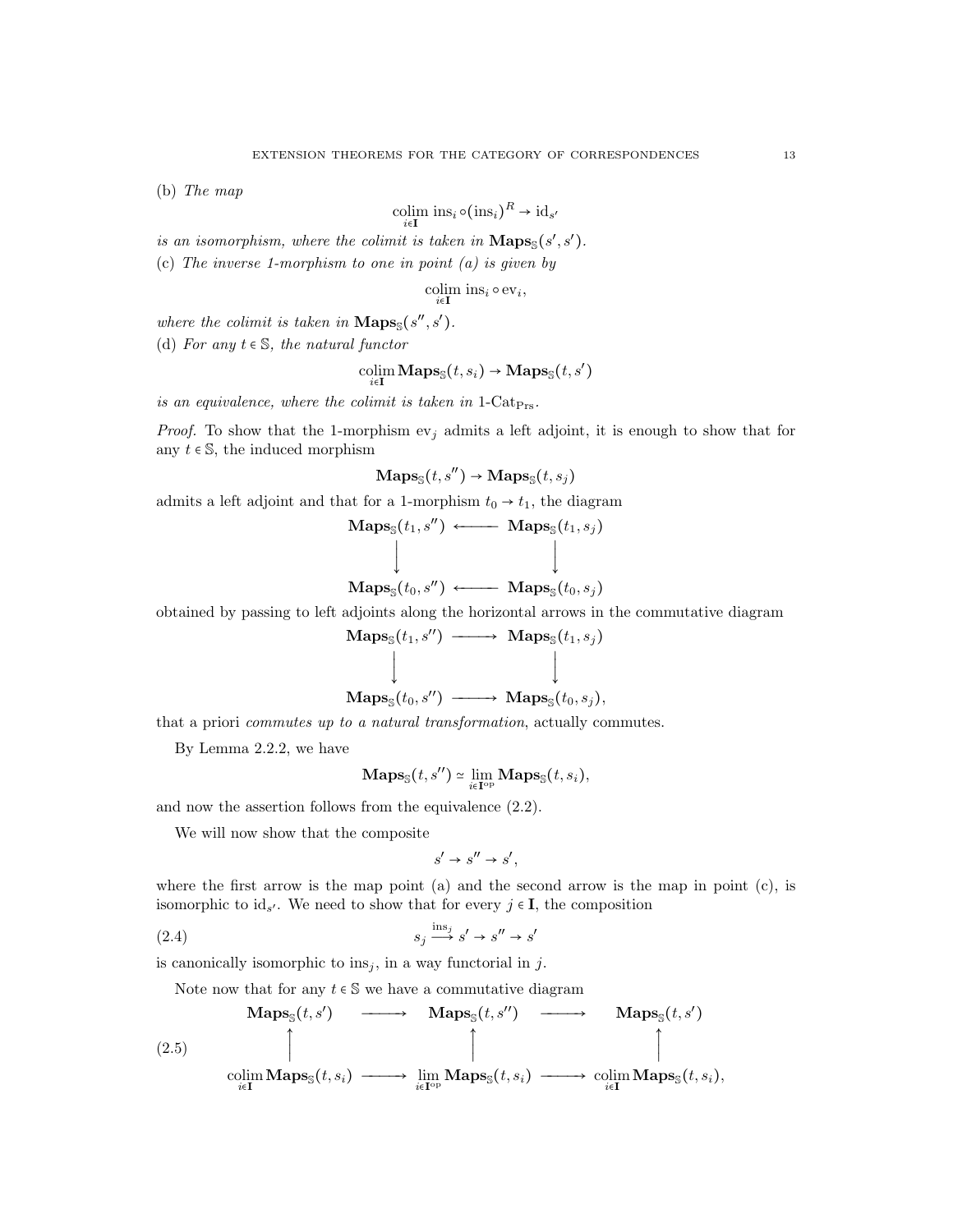where the colimits in the bottom row are taken in  $1$ -Cat<sub>Prs</sub>. Now, Corollary 2.1.2(b) asserts that the bottom composition is canonically isomorphic to the identity on colim  $\text{Maps}_{\mathbb{S}}(t, s_i)$ . i∈I

Applying this to  $t = s_j$  and the tautological map

 $s_j \rightarrow \operatorname*{colim}_{i \in \mathbf{I}} \mathbf{Maps}_{\mathbb{S}}(s_j, s_i),$ 

we obtain that the composition  $(2.4)$  is indeed isomorphic to ins<sub>j</sub>.

Thus, we obtain that the composite  $s' \rightarrow s'' \rightarrow s'$  is indeed isomorphic to the identity map. In particular, the composite in the top row of (2.5) is also isomorphic to the identity map. Now, since the middle vertical map in  $(2.5)$  is an isomorphism (by Lemma 2.2.2(b)), we obtain that the left vertical map is an isomorphism as well.

This proves point (d) of the proposition. Now, since all maps in the bottom row of (2.5) are isomorphisms, we obtain that the same is true for the top row. This proves point (a) of the proposition.

Point (c) has been established already. Point (b) follows formally from point (c).

2.2.6. As an application of Proposition 2.2.5, we shall now prove the following. Let

 $F: \mathbf{C} \to \mathbf{D}$ 

 $\Box$ 

be a functor between  $(\infty, 1)$ -categories. Let

 $\Phi : \mathbf{C} \to \mathbb{S}$ 

be a functor, and set  $\Psi \coloneqq \text{LKE}_F(\Phi)$ .

Assume that for every arrow  $c_1 \rightarrow c_2$  in C, the resulting 1-morphism  $\Phi(c_1) \rightarrow \Phi(c_2)$  admits a right adjoint. Let  $\Phi^!: \mathbf{C}^{op} \to \mathbb{S}$  be the functor, obtained from  $\Phi$  by passing to right adjoints.

We claim:

**Proposition 2.2.7.** Under the above circumstances, the functor  $\Psi^! = RKE_{F^{op}}(\Phi^!)$  is obtained  $from \Psi$  by passing to right adjoints.

*Proof.* Let us first show that for any arrow  $\mathbf{d}_1 \rightarrow \mathbf{d}_2$  in **D**, the 1-morphism

$$
\Psi(\mathbf{d}_1)\rightarrow \Psi(\mathbf{d}_2)
$$

admits a right adjoint.

We have:

$$
\Psi(\mathbf{d}_1) = \operatornamewithlimits{colim}_{\mathbf{c}_1, F(\mathbf{c}_1) \to \mathbf{d}_1} \Phi(\mathbf{c}_1) \text{ and } \Psi(\mathbf{d}_2) = \operatornamewithlimits{colim}_{\mathbf{c}_2, F(\mathbf{c}_2) \to \mathbf{d}_2} \Phi(\mathbf{c}_2),
$$

and the 1-morphism  $\Psi(\mathbf{d}_1) \to \Psi(\mathbf{d}_2)$  is obtained from the map of index categories

$$
(\mathbf{c}_1,F(\mathbf{c}_1)\rightarrow \mathbf{d}_1)\mapsto (\mathbf{c}_1,F(\mathbf{c}_1)\rightarrow \mathbf{d}_1\rightarrow \mathbf{d}_2).
$$

The right adjoint in question is given, in terms of the isomorphism of Proposition 2.2.5(a) by

$$
\lim_{\mathbf{c}_2,F(\mathbf{c}_2)\to\mathbf{d}_2}\Phi(\mathbf{c}_2)\to\lim_{\mathbf{c}_1,F(\mathbf{c}_1)\to\mathbf{d}_1}\Phi(\mathbf{c}_1).
$$

Let  $\Psi^!$  denote the functor obtained from  $\Psi$  by passing to right adjoints. Let us construct a natural transformation

$$
\Psi^! \to \text{RKE}_{F^{\text{op}}}(\Phi^!),
$$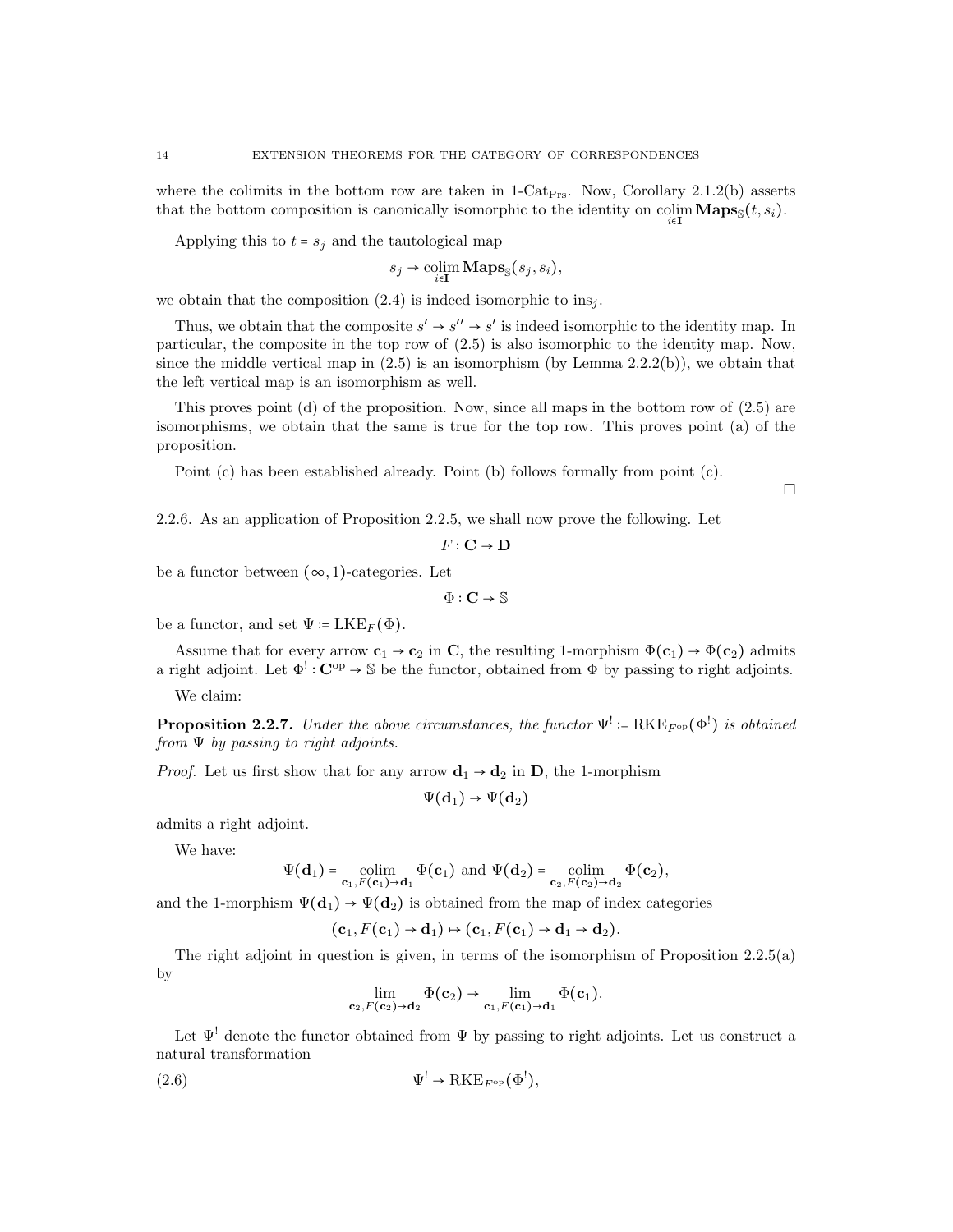which by definition amounts to a natural transformation

$$
\Psi^! \circ F^{\rm op} \to \Phi^!.
$$

This natural transformation is obtained by passing to right adjoints in the canonical natural transformation

$$
\Phi \rightarrow \Psi \circ F.
$$

Let us now show that the natural transformation 
$$
(2.6)
$$
 is an isomorphism. It is to check this at the level of objects. We have

$$
\Psi^!(\mathbf{d}) = \operatorname*{colim}_{\mathbf{c},F(\mathbf{c})\to\mathbf{d}} \Psi(\mathbf{c}) \text{ and } RKE_{F^{\mathrm{op}}}(\Phi^!) (\mathbf{d}) = \lim_{\mathbf{c},F(\mathbf{c})\to\mathbf{d}} \Phi(\mathbf{c}).
$$

By unwinding the definitions, we obtain that the resulting map

$$
\operatornamewithlimits{colim}_{\mathbf{c}, F(\mathbf{c}) \to \mathbf{d}} \Psi(\mathbf{c}) \to \lim_{\mathbf{c}, F(\mathbf{c}) \to \mathbf{d}} \Phi(\mathbf{c})
$$

is the map of Proposition  $2.2.5(a)$ .

2.3. Colimits in Seq<sup>ext</sup>(S). In this subsection we will record results pertaining to the behavior of colimits in the category  $\text{Seq}_n^{\text{ext}}(\mathbb{S})$ : these are Propositions 2.3.2, 2.3.4 and Corollary 2.3.7.

2.3.1. Colimits of strings. We begin with the following observation:

**Proposition 2.3.2.** For a morphism 
$$
r : [0, m] \rightarrow [0, n]
$$
 in  $\Delta$ , the functor

$$
r^*_\mathbb{S} : \mathrm{Seq}_n^{\mathrm{ext}}(\mathbb{S}) \to \mathrm{Seq}_m^{\mathrm{ext}}(\mathbb{S})
$$

commutes with colimits in the following cases:

(a)  $m = 0$ .

- (b)  $m = 1$  and r sends  $0 \mapsto i$  and  $1 \mapsto i + 1$  for  $0 \le i \le n$ .
- (c) For r inert; i.e. of the form  $i \mapsto k + i$  for some  $0 \le k \le n m$ .
- (d) r is a surjection.

*Proof.* We claim that in each of the above cases, the functor  $r_s^*$  admits a right adjoint. Clearly, (a) and (b) are particular cases of (c).

The right adjoint in question sends a string

$$
s^0 \to s^1 \to \dots \to s^{m-1} \to s^m
$$

to

$$
* \to \dots \to * \to s^0 \to s^1 \to \dots \to s^{m-1} \to s^m \to * \to \dots \to *,
$$

where \* denotes the initial/final object of S. Here we are using the fact that for  $s', s'' \in \mathbb{S}$ , the map

$$
\mathbf{Maps}(s',\ast) \times \mathbf{Maps}(\ast, s'') \to \mathbf{Maps}(s', s'')
$$

sends the unique object in  $\mathbf{Maps}(s',\ast)\times\mathbf{Maps}(\ast,s'')$  to the initial/final object in  $\mathbf{Maps}(s',s'')$ .

For  $r$  surjective, by transitivity, it suffices to consider the case when  $r$  collapses the interval  $\{i-1\} \rightarrow \{i\}$  in  $[n]$  to  $\{i-1\} \in [n-1]$ . In this case, the right adjoint in question sends

$$
s_0 \to \dots \to s^{i-2} \to s^{i-1} \to s^i \to s^{i+1} \to \dots \to s^n
$$

to

$$
s^{0} \to \dots \to s^{i-2} \to s'^{i-1} \to s^{i+1} \to \dots \to s^{n},
$$

where

$$
{s'}^{i-1} = s^{i-1} \underset{s^i}{\times} (s^i)^{[1]},
$$

s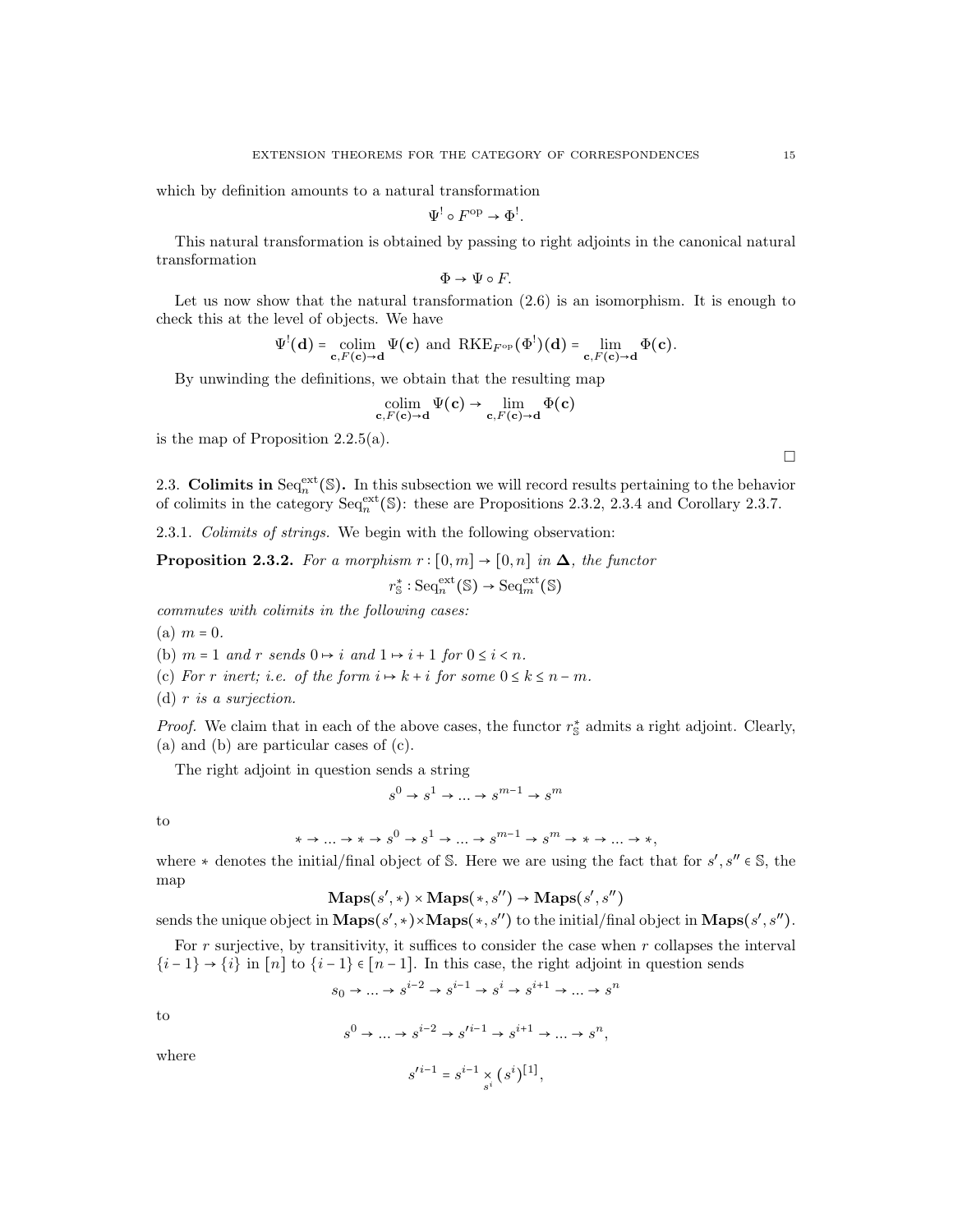where  $(s^{i})^{[1]} \rightarrow s^{i}$  corresponds to the map  $[0] \rightarrow [1]$  given by  $0 \rightarrow 0$ .

2.3.3. Colimits of 1-morphisms. We shall now describe explicitly how to compute colimits in Seq<sup>ext</sup>( $\mathbb{S}$ ). Let **I** be an  $(\infty, 1)$ -category, and let

$$
i\mapsto \underline{s}_i\coloneqq \big(s_i^0\stackrel{\beta_i}{\to} s_i^1\big)
$$

be a functor  $I \rightarrow \text{Seq}_1^{\text{ext}}(\mathbb{S})$ .

Let us denote

(2.7) 
$$
s^{0} \simeq \operatorname*{colim}_{i \in \mathbf{I}} s_{i}^{0} \text{ and } s^{1} \simeq \operatorname*{colim}_{i \in \mathbf{I}} s_{i}^{1}.
$$

Let  $\text{ins}_i^0$  and  $\text{ins}_i^1$  denote the canonical 1-morphisms

$$
s_i^0 \to s^0 \text{ and } s_i^1 \to s^1,
$$

respectively.

Note that by Proposition 2.3.2(b), if the colimit

$$
\underset{i\in\mathbf{I}}{\operatorname{colim}}\,\underline{s}_{i}\in\mathrm{Seq}_{1}^{\operatorname{ext}}(\mathbb{S})
$$

exists, the 0-th (resp., 1-st) component of the corresponding object identifies with  $s_0$  (resp.,  $s_1$ ).

Assume now that for every 1-morphism  $i \to j$  in **I**, the 1-morphism  $s_i^0 \to s_j^0$  admits a right adjoint. In this case, the 1-morphism  $ins_i^0$  also admits a right adjoint, which we denote by  $(\text{ins}_i^0)^R$ .

**Proposition 2.3.4.** Under the above circumstances, the colimit  $\underline{s} := \operatornamewithlimits{colim}_{i \in \mathbf{I}} \underline{s}_i \in \operatornamewithlimits{Seq}_1^{\text{ext}}(\mathbb{S})$  exists. The resulting 1-morphism

 $s^0 \rightarrow s^1$ 

identifies canonically with

$$
\beta \coloneqq \mathop{\text{\rm colim}}\limits_{i \in \mathbf{I}} \, \mathop{\text{\rm ins}}\nolimits_i^1 \circ \beta^i \circ (\mathop{\text{\rm ins}}\nolimits_i^0)^R \in \mathbf{Maps}_{\mathbb{S}}(s_0,s_1).
$$

Proof. Let

$$
s^{\prime 0}\stackrel{\beta'}{\rightarrow}s^{\prime 1}
$$

be an object in  $Seq_1^{\text{ext}}(\mathbb{S})$ . We need to show that a compatible system of data

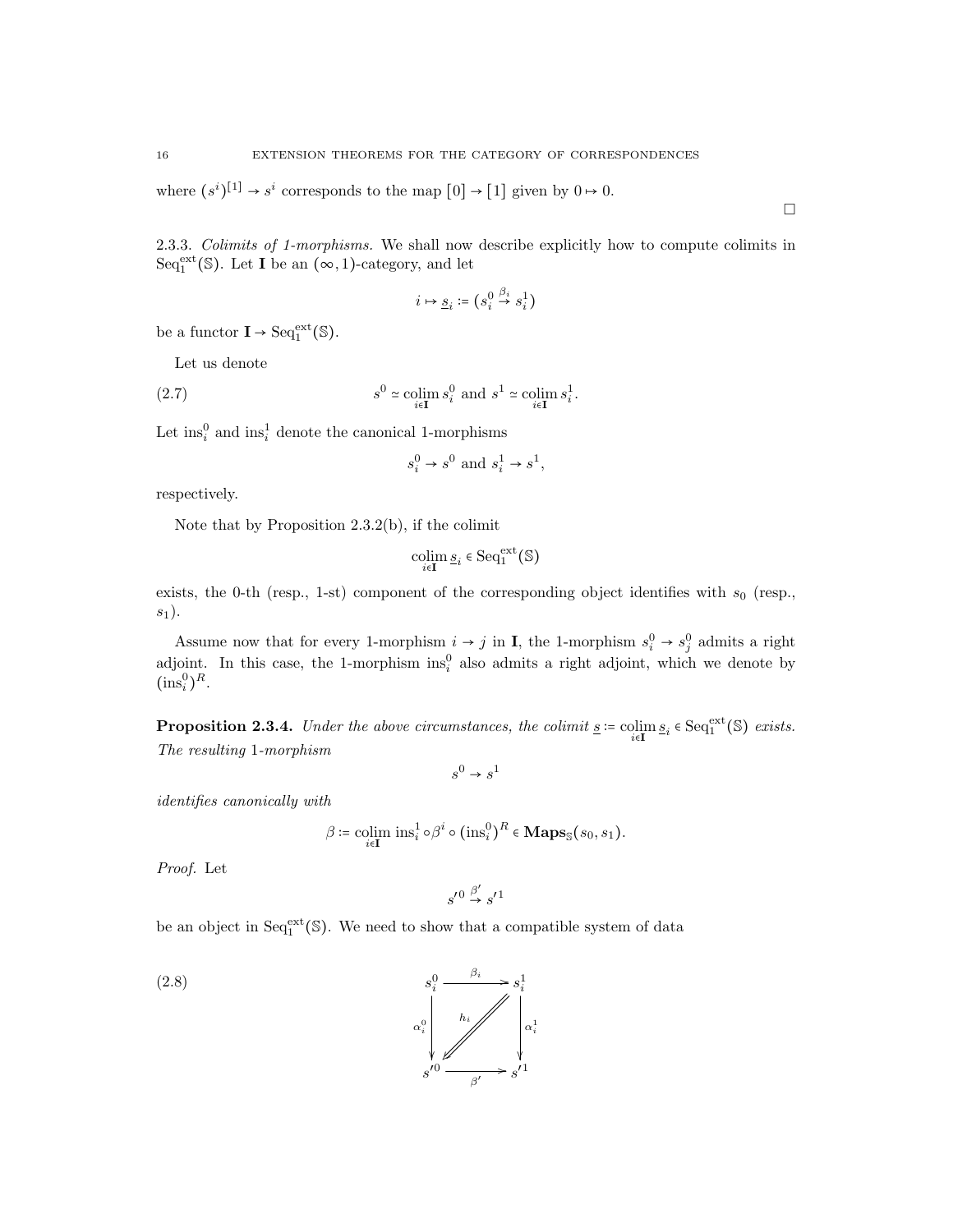is equivalent to that of



The 1-morphisms  $\alpha^0$  and  $\alpha^1$  are uniquely recovered from the compatible families  $\alpha_i^0$  and  $\alpha_i^1$ respectively, by (2.7).

Since compositions of 1-morphisms commute with colimits, by the construction of  $\beta$ , the data of  $h$  is equivalent to that of a compatible system of 2-morphisms

$$
\alpha_i^1 \circ \beta_i \circ (\text{ins}_i^0)^R \simeq \alpha^1 \circ \text{ins}_i^1 \circ \beta_i \circ (\text{ins}_i^0)^R \to \beta' \circ \alpha^0,
$$

which by adjunction is equivalent to

$$
\alpha_i^1 \circ \beta_i \to \beta' \circ \alpha^0 \circ \text{ins}_i^0 \simeq \beta' \circ \alpha_i^0,
$$

as desired.

Combing with Proposition 2.3.2(b), we obtain:

**Corollary 2.3.5.** Let  $i \mapsto \underline{s}_i$  be a functor  $I \to \text{Seq}_n^{\text{ext}}(\mathbb{S})$ , such that for every  $k \in \{0, ..., n-1\}$ , and every 1-morphism  $i \to j$  in **I**, the corresponding 1-morphism  $s_i^k \to s_j^k$  admits a right adjoint. Then the colimit

$$
\underline{s}\coloneqq \underset{i\in\mathbf{I}}{\operatorname{colim}}\,\underline{s}_i\in\mathrm{Seq}_n^{\operatorname{ext}}(\mathbb{S})
$$

exists.

2.3.6. The product situation. Let s

$$
(2.10) \t\t s0 \to s1 \to \dots \to sn
$$

be an object of  $Seq_n^{\text{ext}}(\mathbb{S})$ .

Let us be given, for each  $k = 0, ..., n$  an index category  $\mathbf{I}_k$  and a colimit diagram

$$
\operatorname*{colim}_{i_k \in \mathbf{I}_k} s_{i_k} \to s^k,
$$

such that each of the 1-morphisms  $ins_{i_k} : s_{i_k} \to s^k$  and  $\alpha_{i_k, i'_k} : s_{i_k} \to s_{i'_k}$  (for  $(i_k \to i'_k) \in I_k$ ) admits a right adjoint.

Set  $I := I_0 \times ... \times I_n$ . We define an I-diagram  $\underline{i} \mapsto \underline{s_i}$  in Seq<sub>n</sub><sup>ext</sup>(S) by setting for  $\underline{i} = (i_0, ..., i_k)$ 

$$
s_{\underline{i}}^k = s_{i_k}, \quad s_{i_{k-1}} \stackrel{\operatorname{ins}_{i_{k-1}}}{\longrightarrow} s^{k-1} \to s^k \stackrel{(\operatorname{ins}_{i_k})^R}{\longrightarrow} s_{i_k}
$$

.

By construction, the above **I**-family  $\underline{s}_i$  is equipped with a map to the object  $\underline{s}$  of (2.10).

From Propositions 2.3.4 and 2.3.2(b), we obtain: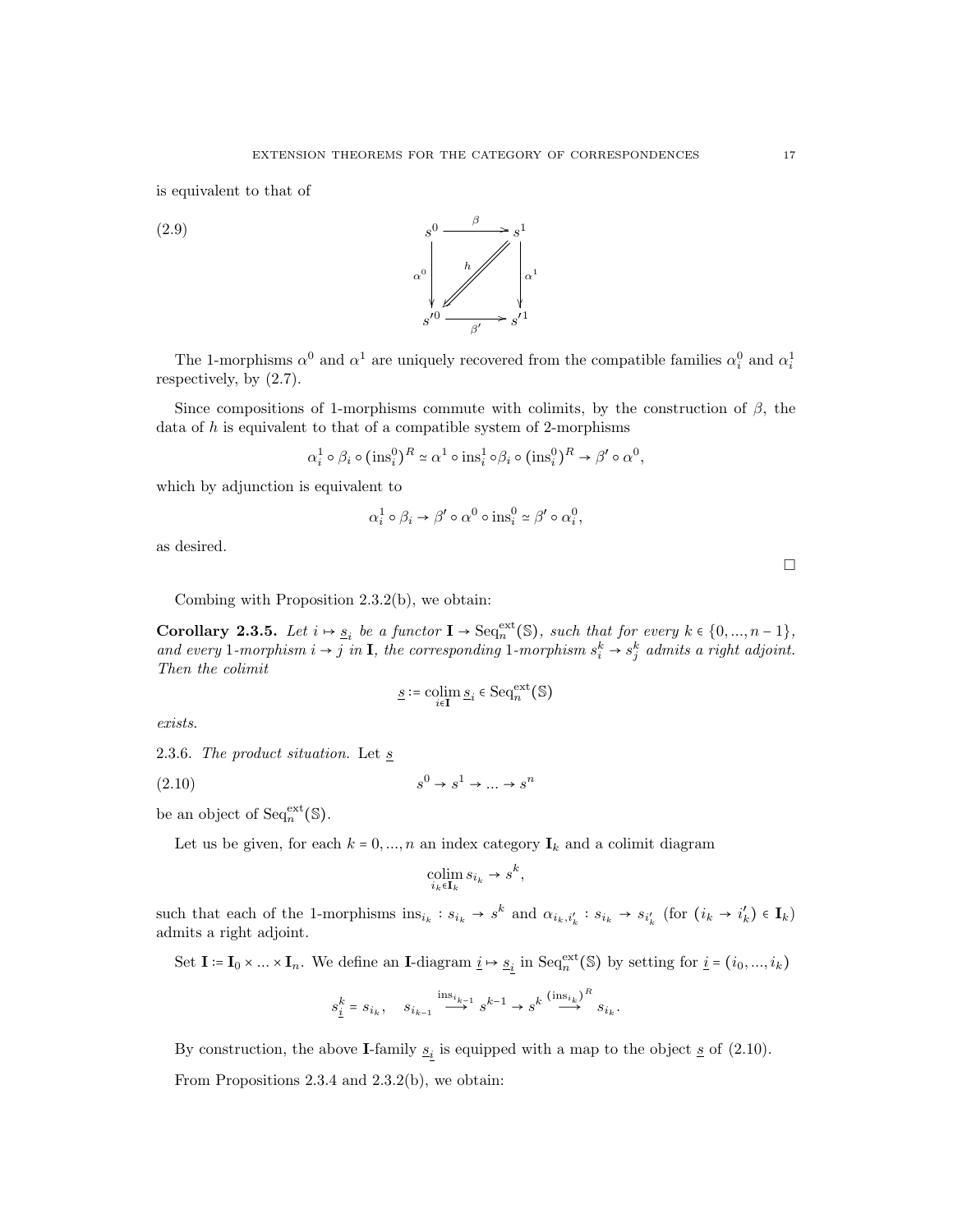Corollary 2.3.7. Assume that each of the index categories  $I_k$  is contractible. Then: (a) The map

$$
\operatornamewithlimits{colim}_{\underline{i}\in\mathbf{I}}\underline{s}_{\underline{i}}\rightarrow\underline{s}
$$

is an isomorphism.

(b) For any  $r : [m] \rightarrow [n]$ , the map

$$
r_{\mathbb{S}}^{*}(\mathop{\operatorname{colim}}_{\underline{i}\in \mathbf{I}} \underline{s}_{\underline{i}}) \to \mathop{\operatorname{colim}}_{\underline{i}\in \mathbf{I}} (r_{\mathbb{S}}^{*}(\underline{s}_{\underline{i}})).
$$

is an isomorphism.

3. The core of the proof

3.1. Calculation of  $LKE_{F_1}(\Phi_1)$ . Recall the notation

$$
\Psi \coloneqq \mathrm{LKE}_{F_{vert}}(\Phi) : \mathbf{D}_{vert} \to \mathbb{S}
$$

and

$$
\Psi^! := \text{RKE}_{(F_{horiz})^{\text{op}}}(\Phi^!) : (\mathbf{D}_{horiz})^{\text{op}} \to \mathbb{S}.
$$

Note that we can identify the values of  $\Psi$  and  $\Psi^!$  on objects of **D** by Proposition 2.2.7 and the conditions  $(2)$  and  $(4)$  in Sect. 1.1.6, i.e., that

$$
\text{LKE}_{F_{adm}}(\Phi|_{\mathbf{C}_{adm}}) \simeq \Psi|_{\mathbf{D}_{adm}}
$$

and

$$
\Psi^!|_{(\mathbf{D}_{adm})^{\mathrm{op}}}\simeq \mathrm{RKE}_{(F_{adm})^{\mathrm{op}}}(\Phi^!|_{(\mathbf{C}_{adm})^{\mathrm{op}}}).
$$

Let an object  $\underline{\mathbf{d}} \in \text{Seq}_1^{\text{ext}}(\text{Corr}(\mathbf{D})_{vert,loriz}^{adm})$  be given by a diagram

(3.1) 
$$
\begin{array}{c}\n \mathbf{d}_{0,1} \xrightarrow{\alpha_{\mathbf{d}}} \mathbf{d}_{0,0} \\
 \beta_{\mathbf{d}} \downarrow \\
 \mathbf{d}_{1,1}.\n \end{array}
$$

The goal of this subsection is to construct a canonical identification of  $LKE_{F_1}(\Psi_1)(\underline{\mathbf{d}}_1)$ , which is a 1-morphism

$$
\Psi(\mathbf{d}_{0,0})\rightarrow \Psi(\mathbf{d}_{1,1}),
$$

with  $\Psi(\beta_{\mathbf{d}}) \circ \Psi^{\mathbf{\dagger}}(\alpha_{\mathbf{d}})$ .

3.1.1. The 1-morphism

$$
\mathrm{LKE}_{F_n}(r^*_\mathbb{S} \circ \Phi_n)(\underline{\mathbf{d}})
$$

is the colimit in  $Seq_1^{ext}(\mathbb{S})$  over

$$
(\underline{\gamma}:\underline{\mathbf{c}}\to \underline{\mathbf{d}})\in ({}'{\bf Grid}_1^{\ge \operatorname{dgnl}}({\bf C})^{adm}_{vert;horiz})_{/\underline{\mathbf{d}}}
$$

of

$$
\Phi(\beta_{\mathbf{c}}) \circ \Phi^! (\alpha_{\mathbf{c}}),
$$

for the morphisms

$$
\begin{array}{ccc}\n\mathbf{c}_{0,1} & \xrightarrow{\alpha_{\mathbf{c}}} & \mathbf{c}_{0,0} \\
\beta_{\mathbf{c}} & & \\
\mathbf{c}_{1,1} & & \n\end{array}
$$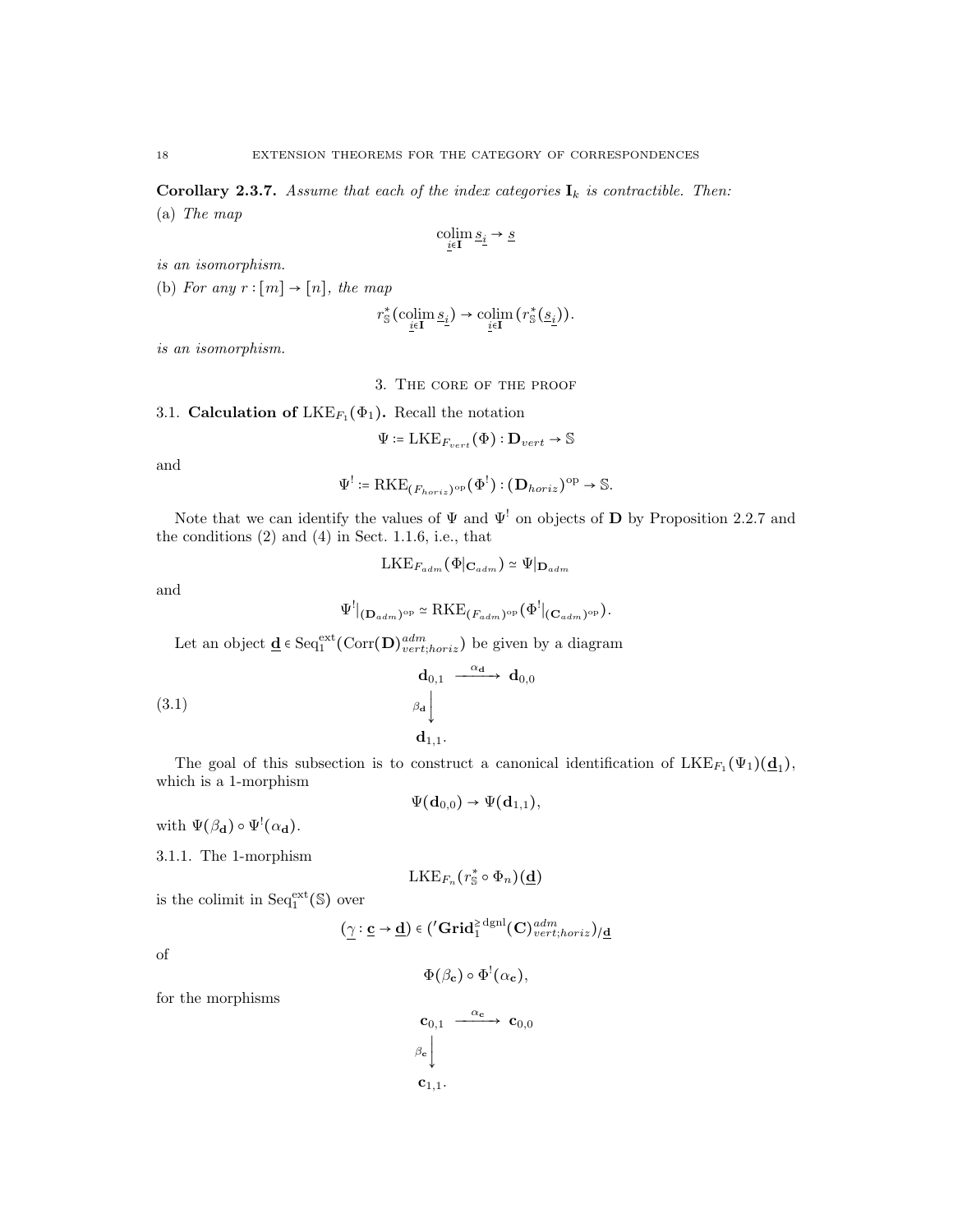We calculate this colimit using Lemma 2.3.4, and we obtain

$$
\underset{\underline{\gamma\cdot\mathbf{c}}\rightarrow\mathbf{d}}{\text{colim}}\Psi_{adm}(\gamma_{1,1})\circ(\Phi(\beta_{\mathbf{c}})\circ\Phi^!(\alpha_{\mathbf{c}}))\circ(\Psi_{adm}(\gamma_{0,0}))^R,
$$

which can be rewritten as

(3.2) 
$$
\underset{\underline{\gamma:} \mathbf{c} \to \underline{\mathbf{d}}}{\text{colim}} \Psi(\gamma_{1,1}) \circ \Psi(\beta_{\mathbf{c}}) \circ \Psi^{!}(\alpha_{\mathbf{c}}) \circ \Psi^{!}(\gamma_{0,0}).
$$

3.1.2. Consider the following diagram:



We rewrite the expression in (3.2) as the colimit over

$$
\{\underline{\gamma} : \underline{\mathbf{c}} \to \underline{\mathbf{d}}\} \in (\mathbf{Grid}_1^{\ge \mathrm{dgnl}}(\mathbf{C})_{vert;horiz})_{/\underline{\mathbf{d}}}
$$

of

$$
(3.3) \qquad \Psi(\gamma_{1,1}) \circ \Psi(\beta'_{\mathbf{d}}) \circ \Psi(\beta''_{\mathbf{d}}) \circ \Psi(\beta_{\mathbf{c}} \underset{\gamma_{0,1}}{\times} \alpha_{\mathbf{c}}) \circ \Psi^{!}(\beta_{\mathbf{c}} \underset{\gamma_{0,1}}{\times} \alpha_{\mathbf{c}}) \circ \Psi^{!}(\alpha'_{\mathbf{d}}) \circ \Psi^{!}(\alpha'_{\mathbf{d}}) \circ \Psi^{!}(\gamma_{0,0}).
$$

3.1.3. The forgetful functor

$$
(\mathbf{Grid}_{1}^{\geq \mathrm{dgnl}}(\mathbf{C})_{vert;horiz}^{adm})_{/\underline{\mathbf{d}}} \rightarrow (\mathbf{C}_{adm})_{/\mathbf{d}_{0,0}} \times (\mathbf{C}_{adm})_{/\mathbf{d}_{1,1}}
$$

is a co-Cartesian fibration. For a fixed object

$$
\gamma_{0,0} : \mathbf{c}_{0,0} \to \mathbf{d}_{0,0}
$$
 and  $\gamma_{1,1} : \mathbf{c}_{1,1} \to \mathbf{d}_{1,1}$ ,

the fiber of  $(\mathbf{Grid}_{1}^{\geq \text{dgnl}}(\mathbf{C})_{vert;horiz})_{/\underline{\mathbf{d}}}$  over it is canonically equivalent to

$$
(\mathbf{C}_{adm})_{/\mathbf{c}_{1,1}}_{\mathbf{d}_{1,1}}{_{\mathbf{d}_{0,1}}_{\mathbf{d}_{0,0}}^{ \times}}_{\mathbf{c}_{0,0}}.
$$

Hence, by Proposition 2.2.5(b), the colimit of the expressions (3.3) over the above fiber is canonically isomorphic to

$$
\Psi(\gamma_{1,1}) \circ \Psi(\beta'_{\mathbf{d}}) \circ \Psi(\beta''_{\mathbf{d}}) \circ \Psi^!(\alpha''_{\mathbf{d}}) \circ \Psi^!(\alpha'_{\mathbf{d}}) \circ \Psi^!(\gamma_{0,0}).
$$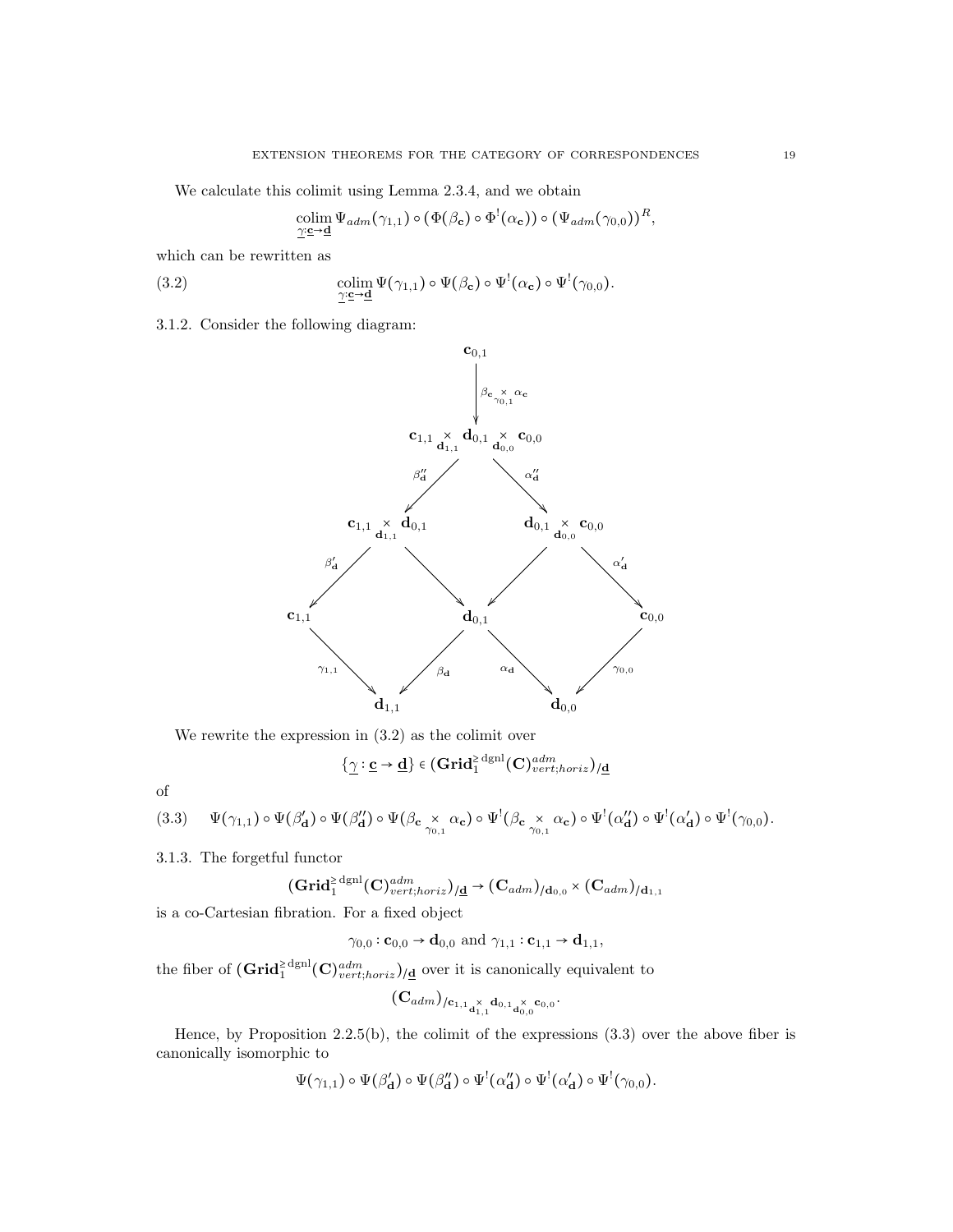3.1.4. Applying the Beck-Chevalley isomorphisms (i.e., Conditions (1) and (3) from Sect. 1.1.6), we rewrite the latter expression as

(3.4) 
$$
\Psi(\gamma_{1,1}) \circ \Psi^{!}(\gamma_{1,1}) \circ \Psi(\beta_{\mathbf{d}}) \circ \Psi^{!}(\alpha_{\mathbf{d}}) \circ \Psi(\gamma_{0,0}) \circ \Psi^{!}(\gamma_{0,0}).
$$

We obtain that the colimit over  $\underline{\mathbf{c}} \in (\mathbf{Grid}_1^{\ge \text{dgnl}}(\mathbf{C})_{vert;loriz})_{/\underline{\mathbf{d}}}$  is isomorphic to the colimit over

$$
(\mathbf{c}_{0,0}\times \mathbf{c}_{1,1})\in (\mathbf{C}_{adm})_{/\mathbf{d}_{0,0}}\times (\mathbf{C}_{adm})_{/\mathbf{d}_{1,1}}
$$

of the expressions  $(3.4)$ . Applying Proposition 2.2.5(b) again, we obtain that the latter is canonically isomorphic to

$$
\Psi(\beta_{\mathbf{d}}) \circ \Psi^! (\alpha_{\mathbf{d}}),
$$

as asserted.

3.2. Proof of uniqueness in Theorem 1.1.9. In this subsection we will continue to assume Proposition 1.2.5 and will deduce the uniqueness assertion in Theorem 1.1.9.

3.2.1. Let

$$
\widetilde{\Psi}^{adm}_{vert;horiz}: \mathrm{Corr}(\mathbf{D})^{adm}_{vert;horiz} \to \mathbb{S}
$$

be a functor.

Denote

$$
\widetilde{\Psi}\coloneqq \widetilde{\Psi}^{adm}_{vert;horiz}\big|_{\mathbf{D}_{vert}},\ \widetilde{\Psi}^! \coloneqq \widetilde{\Psi}^{adm}_{vert;horiz}\big|_{(\mathbf{D}_{horiz})^\mathrm{op}}.
$$

Let us be given a natural transformation

(3.5) 
$$
\Phi^{adm}_{vert;horiz} \to \widetilde{\Psi}^{adm}_{vert;horiz} \circ F^{adm}_{vert;horiz}.
$$

Let  $\widetilde{\Psi}_{\bullet}$  denote the functor of simplicial categories

$$
{}'\mathbf{Grid}_{\bullet}^{\geq \mathrm{dgnl}}(\mathbf{D})^{adm}_{vert;horiz} \xrightarrow{\Psi_{\bullet}} \mathrm{Seq}_{\bullet}^{\mathrm{ext}}(\mathbb{S}),
$$

corresponding to  $\widetilde{\Psi}$ .

By the construction of  $\Psi^{adm}_{vert, horiz}$ , we obtain a natural transformation between simplicial functors

$$
\Psi_\bullet \to \widetilde{\Psi}_\bullet,
$$

as functors from the simplicial category  $'Grid_{\bullet}^{\geq \text{dgm}}(D)_{vert;horiz}^{adm}$  to the simplicial category  $\mathrm{Seq}_{\bullet}^{\mathrm{ext}}(\mathbb{S}).$ 

3.2.2. Restricting along

$$
{}^{\prime\prime}\mathbf{Grid}_{\bullet}^{\geq \mathrm{dgnl}}(\mathbf{D})^{adm}_{vert, horiz} \hookrightarrow {}^{\prime}\mathbf{Grid}_{\bullet}^{\geq \mathrm{dgnl}}(\mathbf{D})^{adm}_{vert, horiz},
$$

we obtain a natural transformation between simplicial functors

$$
(3.6) \t\Psi_{\bullet}|_{''\mathbf{Grid}^{\geq \text{dgm}}_{\bullet}(\mathbf{D})^{adm}_{vert;horiz}} \to \widetilde{\Psi}_{\bullet}|_{''\mathbf{Grid}^{\geq \text{dgm}}_{\bullet}(\mathbf{D})^{adm}_{vert;horiz}}
$$

as functors from the simplicial category

$$
^{\prime\prime}\!\mathbf{Grid}_{\bullet}^{\geq \mathrm{dgnl}}(\mathbf{D})^{adm}_{vert;horiz} \simeq \mathrm{Seq}_{\bullet}(\mathrm{Corr}(\mathbf{D})^{adm}_{vert;horiz})
$$

,

to the simplicial category  $\text{Seq}_{\bullet}^{\text{ext}}(\mathbb{S})$ , while both functors take values in

$$
\mathrm{Seq}_\bullet(\mathbb{S})\subset \mathrm{Seq}_\bullet^{\mathrm{ext}}(\mathbb{S}).
$$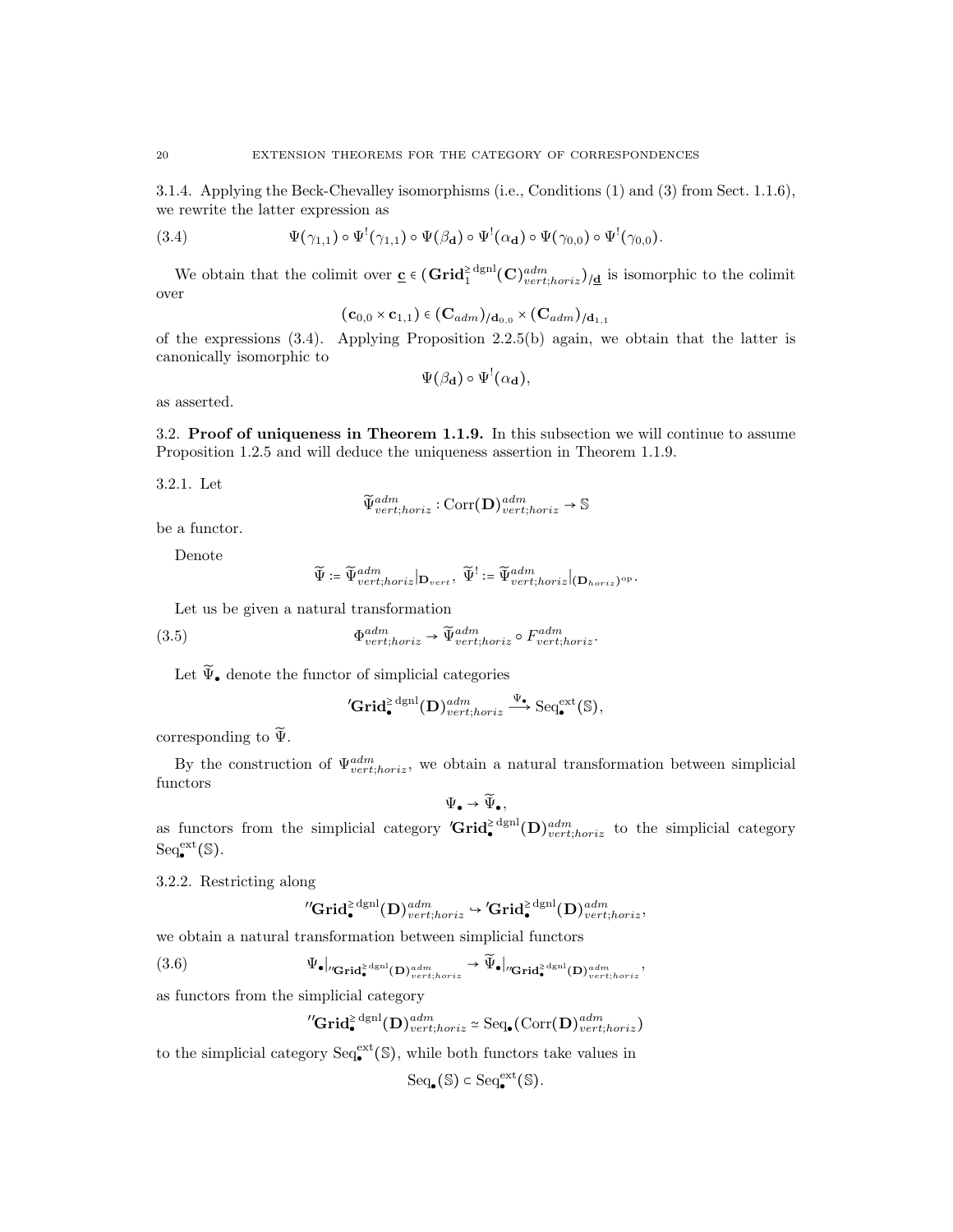3.2.3. Suppose now that (3.5) is an isomorphism, and that the natural transformation

(3.7) 
$$
LKE_{F_{adm}}(\Phi_{adm}) \rightarrow \widetilde{\Psi}^{adm}_{vert;horiz}|_{\mathbf{D}_{adm}},
$$

induced by (3.5), is also an isomorphism.

We will show that in this case, the natural transformation (3.6) is an isomorphism. By the Segal condition, it suffices to do so on 0-simplices and 1-simplices.

For 0-simplices, this is just the fact that the map (3.7) is an isomorphism. For 1-simplices, we need to show that for a 1-morphism  $f: \mathbf{d} \to \mathbf{d}'$  in  $Corr(\mathbf{D})^{adm}_{vert;horiz}$  the 2-morphism in



is an isomorphism. It is enough to consider separately the cases when  $f: \mathbf{d} \to \mathbf{d}'$  is vertical or horizontal.

3.2.4. Note that the natural transformation (3.5) gives rise to a natural transformation

$$
\Phi \rightarrow \widetilde{\Psi} \circ F_{vert},
$$

and hence to

(3.9) 
$$
\Psi \coloneqq \text{LKE}_{F_{vert}}(\Phi) \to \widetilde{\Psi}.
$$

Restricting to  $\mathbf{D}_{adm}$  we obtain the commutative diagram

(3.10)  
\n
$$
\begin{array}{ccc}\n & \text{LKE}_{F_{adm}}(\Phi_{adm}) & \xrightarrow{\text{id}} & \text{LKE}_{F_{adm}}(\Phi_{adm}) \\
 & \downarrow & & \downarrow \\
 & \Psi|_{D_{adm}} & \xrightarrow{\Psi|_{D_{adm}}} & \Psi|_{D_{adm}}.\n\end{array}
$$

Parenthetically, note that the vertical arrows in (3.10) are isomorphisms. Hence,  $\Psi|_{\mathbf{D}_{adm}} \to$  $\widetilde{\Psi}|_{\mathbf{D}_{adm}}$  is an isomorphism. Therefore, (3.9) is also an isomorphism, because it is such on objects.

3.2.5. We claim that for  $f: \mathbf{d} \to \mathbf{d}'$  being a vertical morphism  $\mathbf{d} \stackrel{\beta}{\to} \mathbf{d}'$ , the diagram (3.8) represents the natural transformation (3.9) evaluated on  $\beta$ .

Indeed, it follows from the calculation of  $\Psi_1$  in Sect. 3.1 that  $\Psi_1(\beta)$  can be written as a colimit of the category

$$
\begin{array}{ccc}\n\mathbf{c} & \xrightarrow{\beta_{\mathbf{c}}} & \mathbf{c}' \\
\gamma \downarrow & & \downarrow{\gamma'} \\
\mathbf{d} & \xrightarrow{\beta} & \mathbf{d}'\n\end{array}
$$

of the objects  $(\Phi(c) \stackrel{\Phi(\beta_c)}{\longrightarrow} \Phi(c')) \in \text{Seq}_1^{\text{ext}}(\mathbb{S})$ . Thus, to show that  $(3.8)$  is represented by

$$
\Psi(\mathbf{d}) \xrightarrow{\Psi(\beta)} \Psi(\mathbf{d}')
$$
\n
$$
\downarrow \qquad \qquad \downarrow
$$
\n
$$
\widetilde{\Psi}(\mathbf{d}) \xrightarrow{\widetilde{\Psi}(\beta)} \widetilde{\Psi}(\mathbf{d}'),
$$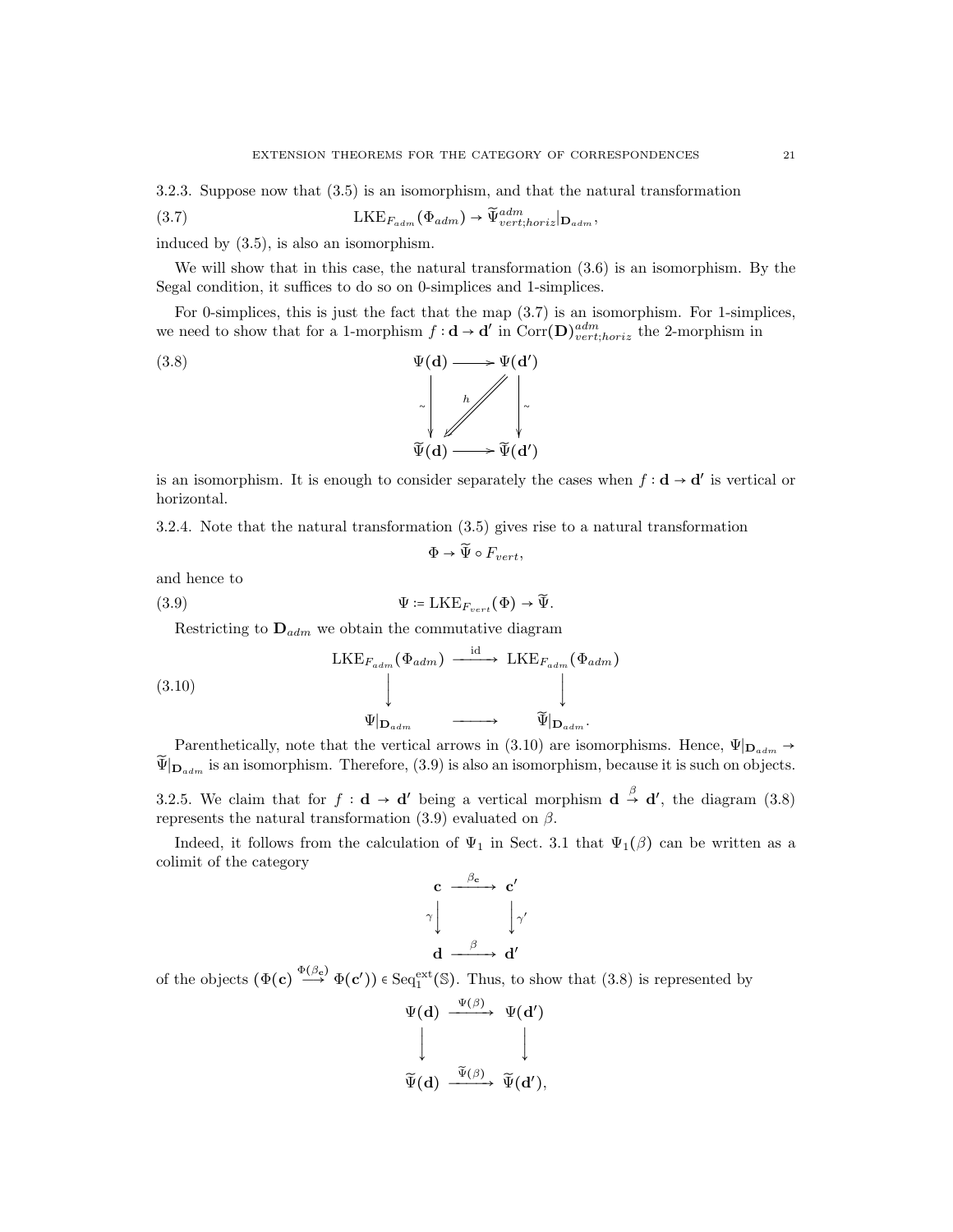we need to construct a compatible of diagrams

$$
\begin{array}{ccc}\n\Phi(\mathbf{c}) & \xrightarrow{\Phi(\beta_{\mathbf{c}})} & \Phi(\mathbf{c}') \\
\downarrow^{\Psi(\gamma)} & & \downarrow^{\Psi(\gamma')} \\
\Psi(\mathbf{d}) & \xrightarrow{\Psi(\beta)} & \Psi(\mathbf{d}') \\
 & & \downarrow & \\
 & & \widetilde{\Psi}(\mathbf{d}) & \xrightarrow{\widetilde{\Psi}(\beta)} & \widetilde{\Psi}(\mathbf{d}'),\n\end{array}
$$

in which the outer squares are identified with

$$
\begin{array}{ccc}\n\Phi(\mathbf{c}) & \longrightarrow & \Phi(\mathbf{c}') \\
\widetilde{\Psi}(\gamma) & & \downarrow \widetilde{\Psi}(\gamma') \\
& & \widetilde{\Psi}(\mathbf{d}) & \longrightarrow & \widetilde{\Psi}(\mathbf{d}').\n\end{array}
$$

However, this is given by the diagram (3.10).

3.2.6. As in Sect. 3.2.4, from the isomorphism (3.5), we obtain a natural transformation

$$
\widetilde{\Psi}^! \circ (F_{horiz})^{\mathrm{op}} \to \Phi^!,
$$

and hence a natural transformation

$$
(3.11) \t\t \widetilde{\Psi}^! \to \Psi^!,
$$

which is also an isomorphism by the same logic.

We claim that for a 1-morphism  $f: \mathbf{d} \to \mathbf{d}'$  in Corr $(D)_{vert;horiz}^{adm}$ , given by a horizontal morphism  $\alpha : \mathbf{d}' \to \mathbf{d}$ , the diagram (3.8) represents the *inverse* of the natural transformation  $(3.11)$  evaluated on  $\alpha$ .

Indeed, using the calculation of  $\Psi_1$  in Sect. 3.1, we obtain  $\Psi_1(f)$  can be written as a colimit of the category

$$
\begin{array}{ccc}\n\mathbf{c} & \xleftarrow{\alpha_{\mathbf{c}}} & \mathbf{c}' \\
\gamma \Big| & & \Big| \gamma' \\
\mathbf{d} & \xleftarrow{\alpha} & \mathbf{d}'\n\end{array}
$$

of the objects  $(\Phi(\mathbf{c}) \stackrel{\Phi^!(\alpha_c)}{\longrightarrow} \Phi(\mathbf{c}')) \in \text{Seq}_1^{\text{ext}}(\mathbb{S}).$ 

Thus, to show that (3.8) is represented by

$$
\begin{array}{ccc}\Psi({\bf d}) & \xrightarrow{\Psi^!(\alpha)} & \Psi({\bf d}') \\
\sim & & \Big\downarrow \\
& & & \Big\downarrow \\
& & & \Big\downarrow \\
\widetilde{\Psi}({\bf d}) & \xrightarrow{\widetilde{\Psi}^!(\alpha)} & \widetilde{\Psi}({\bf d}'),\n\end{array}
$$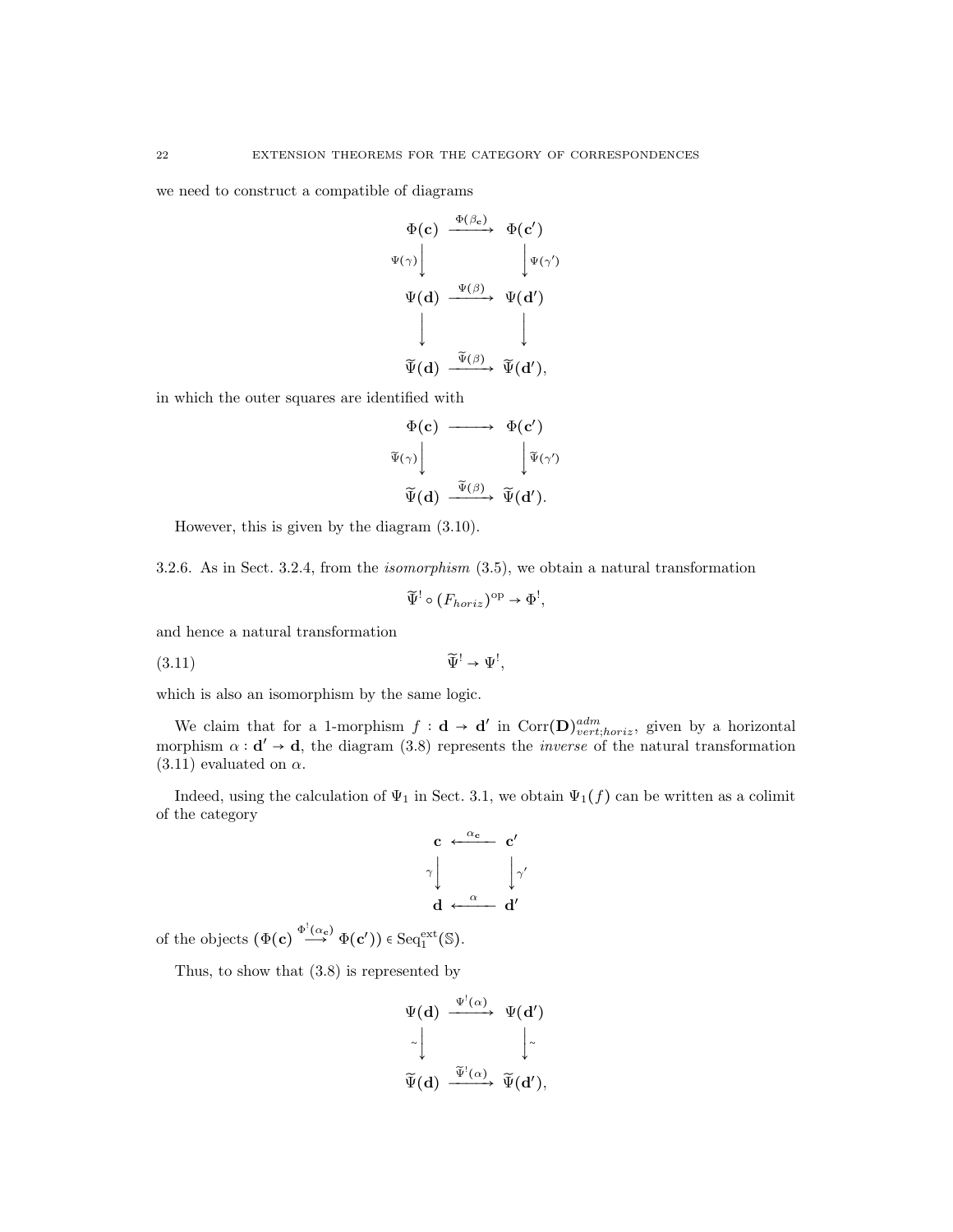$\Psi(\mathbf{d}')$ 



we need to construct a compatible family of diagrams

 $\leq$ 

Now, the required family of diagrams is obtained by passing to left adjoints along the  $\gamma$ -arrows in the family of commutative diagrams

 $\Psi(d)$ .  $\leq$   $\qquad \qquad \longrightarrow \Psi(d)$ 

 $\Psi^!(\alpha)$ 



4. Proof of Proposition 1.2.5: easy reduction steps

## 4.1. Reductions for Proposition 1.2.5(a).

4.1.1. We claim that the map (1.3) is an isomorphism if r is of the form  $i \mapsto i+k$  for  $0 \le k \le n-m$ (in particular, it is an isomorphism for  $m = 0$ ).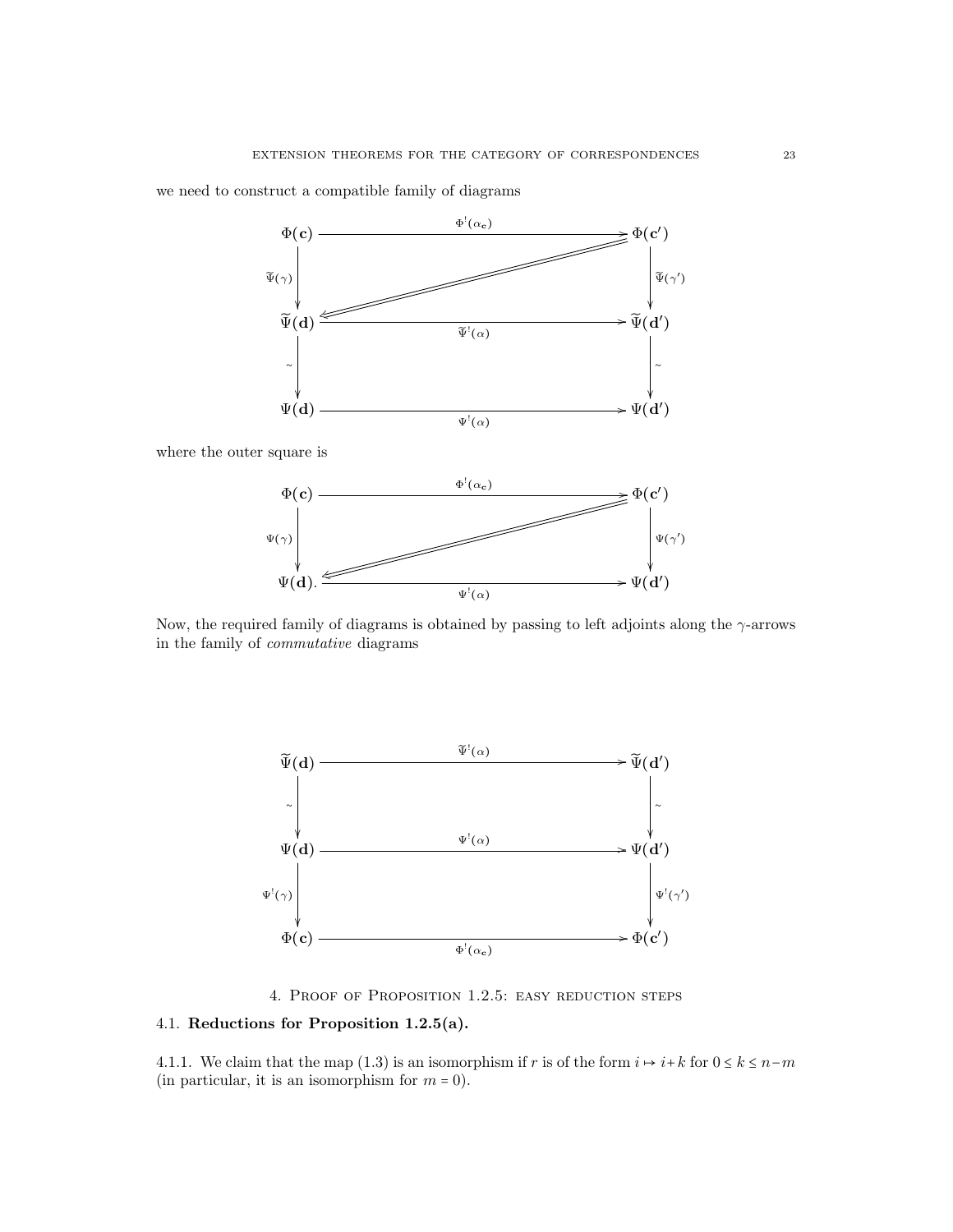In fact, we claim that in this case, the map

$$
\mathrm{LKE}_{F_n}(G \circ r_{\mathbf{C}}^*) \to \mathrm{LKE}_{F_m}(G) \circ r_{\mathbf{D}}^*
$$

is an isomorphism for any functor G out of  $'\mathbf{Grid}_{m}^{\geq \text{dgm}}(\mathbf{C})^{adm}_{vert;horiz}$ .

Note that if the latter statement holds for  $r : [m] \to [n]$  and  $q : [l] \to [m]$ , then it holds for the composition  $r \circ q : [l] \to [n]$ . This reduces the assertion to the case of r being a map  $[n-1] \rightarrow [n]$ , which is either  $i \mapsto i$  or  $i \mapsto i+1$ .

Fix an object  $\underline{\mathbf{d}}_n \in {}'Grid_n^{\geq \text{dgnl}}(\mathbf{D})^{adm}_{vert;horiz}$ . We need to show that the map

$$
\underset{\mathbf{c}_n, F_n(\mathbf{c}_n) \to \mathbf{d}_n}{\text{colim}} G(r^*_{\mathbf{C}}(\mathbf{c}_n)) \to \underset{\mathbf{c}_m, F_m(\mathbf{c}_m) \to r^*_{\mathbf{D}}(\mathbf{d}_n)}{\text{colim}} G(\mathbf{c}_m)
$$

is an isomorphism.

We will show that in each of the above cases, the functor of index categories, i.e.,

(4.1) 
$$
\{\underline{\mathbf{c}}_n, F_n(\underline{\mathbf{c}}_n) \to \underline{\mathbf{d}}_n\} \to \{\underline{\mathbf{c}}_m, F_m(\underline{\mathbf{c}}_m) \to r^*_{\mathbf{D}}(\underline{\mathbf{d}}_n)\}, \quad \underline{\mathbf{c}}_n \mapsto r^*_{\mathbf{C}}(\underline{\mathbf{c}}_n)
$$

is cofinal. By symmetry, it is sufficient to consider the case of r being the map  $i \mapsto i$ .

The functor  $(4.1)$  is (obviously) a co-Cartesian fibration. Hence, it is enough to show that it has contractible fibers.

For a given

$$
\underline{\mathbf{c}}_{n-1} \to r_{\mathbf{D}}^{*}(\underline{\mathbf{d}}),
$$

the fiber over it is the category of diagrams

$$
\{\mathbf c_{n,n}\rightarrow \mathbf d_{n,n}, \mathbf c_{n-1,n}\rightarrow \mathbf c_{n-1,n-1}\underset{\mathbf d_{n-1,n-1}}{\times} \mathbf d_{n-1,n} \underset{\mathbf d_{n,n}}{\times} \mathbf c_{n,n}\},
$$

where both maps are in  $adm$ .

This category is a co-Cartesian fibration over the category of

$$
\{\mathbf c_{n,n}\to \mathbf d_{n,n}\}.
$$

We claim that this category is contractible. Indeed, this follows from Lemma 4.1.2 below.

So, it is enough to show that each fiber of this co-Cartesian fibration , i.e.,

$$
\{\mathbf c_{n-1,n}\to\mathbf c_{n-1,n-1}\underset{\mathbf d_{n-1,n-1}}{\times}\mathbf d_{n-1,n}\underset{\mathbf d_{n,n}}{\times}\mathbf c_{n,n}\}
$$

is contractible. However, this also follows from Lemma 4.1.2.

**Lemma 4.1.2.** For a given  $d \in D$ , the category  $C_{adm} \underset{D_{adm}}{\times} (D_{adm})_{/d}$  is contractible.

*Proof.* We claim that  $\mathbf{C}_{adm}$   $\underset{\mathbf{D}_{adm}}{\times}$   $(\mathbf{D}_{adm})_{/\mathbf{d}}$  is in fact cofiltered (i.e., its opposite category is filtered).

Indeed, the category  $(D_{adm})/d$  has products, and therefore is cofiltered. Note now that every object of  $(D_{adm})_{/d}$  admits a map from an object in  $C_{adm}$   $\underset{D_{adm}}{\times}$   $(D_{adm})_{/d}$ , by Sect. 1.1.3.

Now, we have the following general assertion: let  $E' \rightarrow E$  be a fully faithful embedding with **E** filtered. Assume that every object of **E** admits a morphism to an object of  $E'$ . Then  $E'$  is also filtered (and its embedding into  $E$  is cofinal).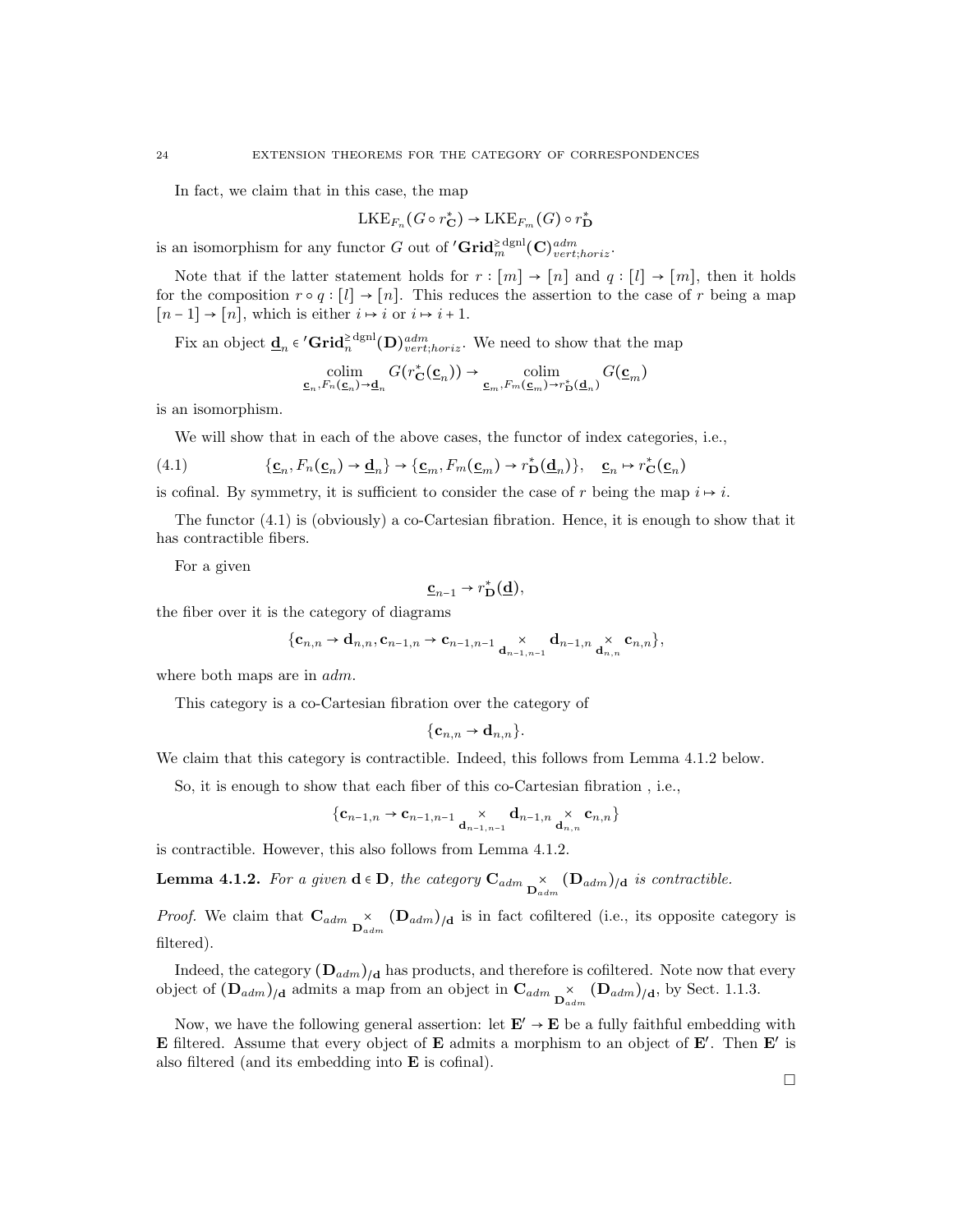$$
\mathrm{LKE}_{F_n}(\Phi_m \circ r_{\mathbf{C}}^*) \to \mathrm{LKE}_{F_m}(\Phi_m) \circ r_{\mathbf{D}}^*
$$

is an isomorphism, it is enough to show that the induced natural transformation

$$
q^*_{\mathbb{S}}\circ\text{LKE}_{F_n}(\Phi_m\circ r^*_{\mathbf{C}})\rightarrow q^*_{\mathbb{S}}\circ\text{LKE}_{F_m}(\Phi_m)\circ r^*_{\mathbf{D}}
$$

is an isomorphism for every  $m \geq 1$  and  $q : [1] \rightarrow [m]$  of the form

$$
0 \mapsto i, 1 \mapsto i + 1.
$$

We have a commutative diagram

$$
q_{\mathbb{S}}^{*} \circ \text{LKE}_{F_{n}}(\Phi_{m} \circ r_{\mathbf{C}}^{*}) \longrightarrow q_{\mathbb{S}}^{*} \circ \text{LKE}_{F_{m}}(\Phi_{m}) \circ r_{\mathbf{D}}^{*}
$$
\n
$$
\downarrow \qquad \qquad \downarrow
$$
\n
$$
\text{LKE}_{F_{n}}(q_{\mathbb{S}}^{*} \circ \Phi_{m} \circ r_{\mathbf{C}}^{*}) \longrightarrow \text{LKE}_{F_{m}}(q_{\mathbb{S}}^{*} \circ \Phi_{m}) \circ r_{\mathbf{D}}^{*}
$$
\n
$$
\downarrow \qquad \qquad \downarrow
$$
\n
$$
\text{LKE}_{F_{n}}(\Phi_{1} \circ q_{\mathbf{C}}^{*} \circ r_{\mathbf{C}}^{*}) \qquad \qquad \text{LKE}_{F_{m}}(\Phi_{1} \circ q_{\mathbf{C}}^{*}) \circ r_{\mathbf{D}}^{*}
$$
\n
$$
= \downarrow \qquad \qquad \downarrow
$$
\n
$$
\text{LKE}_{F_{n}}(\Phi_{1} \circ (r \circ q)_{\mathbf{C}}^{*}) \qquad \qquad \text{LKE}_{F_{m}}(\Phi_{1}) \circ q_{\mathbf{D}}^{*} \circ r_{\mathbf{D}}^{*}
$$
\n
$$
\downarrow \downarrow
$$
\n
$$
\text{LKE}_{F_{n}}(\Phi_{1} \circ (r \circ q)_{\mathbf{C}}^{*}) \longrightarrow \text{LKE}_{F_{1}}(\Phi_{1}) \circ (r \circ q)_{\mathbf{D}}^{*}.
$$

By assumption, the bottom horizontal arrow is an isomorphism. The second-from-thebottom right vertical arrow is an isomorphism by Sect. 4.1.1. The upper left and upper right vertical arrows are isomorphisms by Proposition 2.3.2(b).

Hence, the top horizontal arrow is also an isomorphism, as required.

4.1.4. We will now show that it is enough to show that the map (1.3) is an isomorphism for  $r : \lceil 1 \rceil \to \lceil n \rceil$  of the form  $0 \mapsto 0$  and  $1 \mapsto n.$ 

Indeed, given a map  $r : [1] \rightarrow [n]$  decompose it as  $p \circ q$ , where  $q : [1] \rightarrow [m]$  is of the form  $0 \mapsto 0$  and  $1 \mapsto m$  and p is of the form  $i \mapsto i + k$  for  $0 \le k \le n - m$ .

We have a commutative diagram

$$
\begin{array}{ccc}\n\text{LKE}_{F_n}(\Phi_1 \circ (p \circ q)_\mathbf{C}^*) & \longrightarrow & \text{LKE}_{F_1}(\Phi_1) \circ (p \circ q)_\mathbf{D}^* \\
= & \Big\downarrow & \Big\downarrow = \\
\text{LKE}_{F_n}(\Phi_1 \circ q_\mathbf{C}^* \circ p_\mathbf{C}^*) & \text{LKE}_{F_1}(\Phi_1) \circ q_\mathbf{D}^* \circ p_\mathbf{D}^* \\
\downarrow & & \Big\downarrow_{\text{id}} \\
\text{LKE}_{F_m}(\Phi_1 \circ q_\mathbf{C}^*) \circ p_\mathbf{D}^* & \longrightarrow & \text{LKE}_{F_1}(\Phi_1) \circ q_\mathbf{D}^* \circ p_\mathbf{D}^*.\n\end{array}
$$

By assumption, the bottom horizontal map is an isomorphism. The lower left vertical is an isomorphism by Sect. 4.1.1. This implies that the top horizontal map is an isomorphism, as required.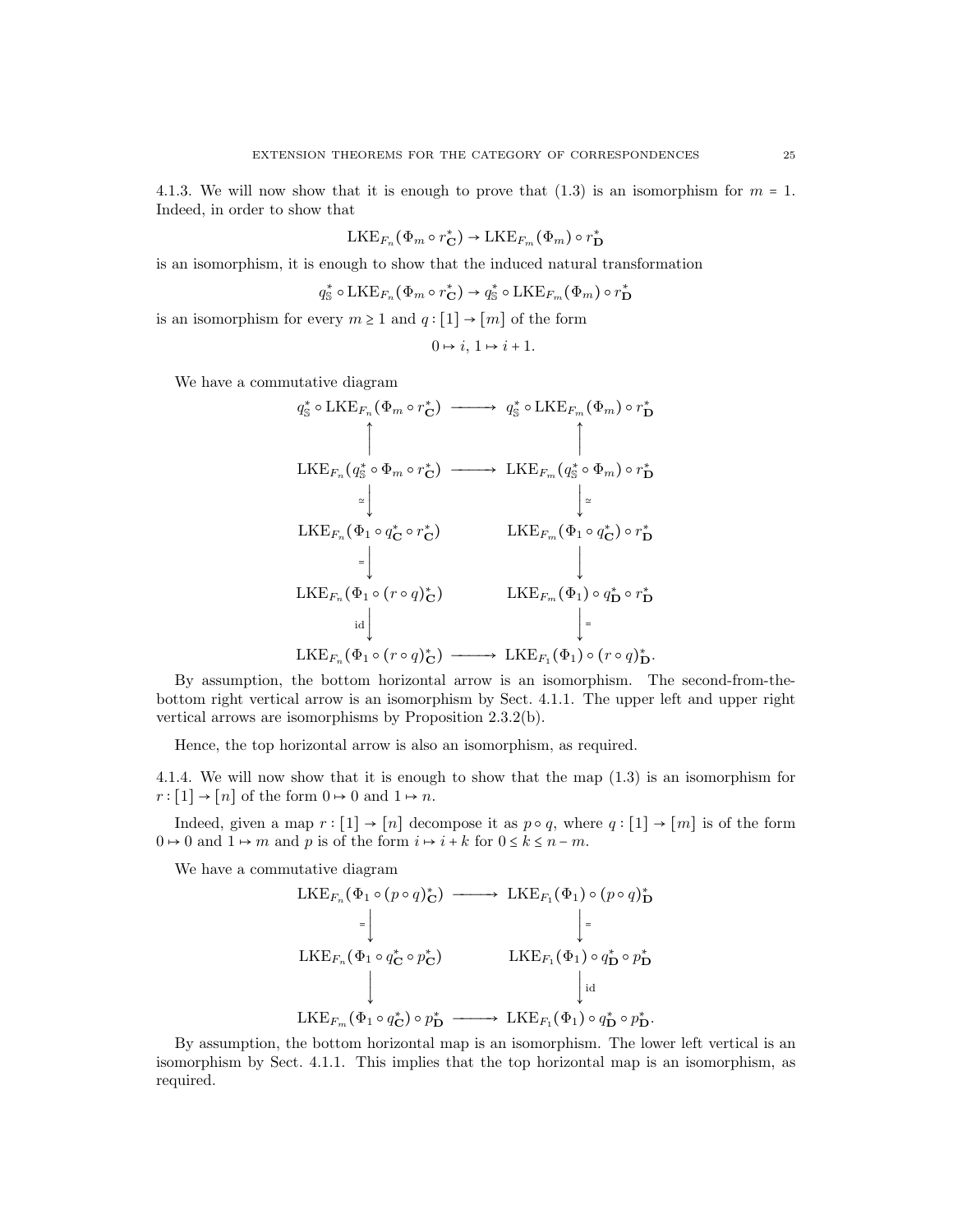4.1.5. To summarize, in order to prove Proposition 1.2.5(a) it remains to consider the following two cases:

(I) r is the map  $[1] \rightarrow [n]$  given by  $0 \mapsto 0$  and  $1 \mapsto n$  with  $n > 1$ .

(II)  $r$  is the degeneracy map  $[1] \to [0].$ 

## 4.2. Reductions for Proposition 1.2.5(b).

4.2.1. First, we note that the map  $(1.4)$  is an isomorphism for  $m = 0$ , by Proposition 2.3.2(a).

4.2.2. We will show that it is sufficient it is sufficient to prove that the map (1.4) is an isomorphism for  $m = 1$ .

Indeed, in order to show that (1.4) is an isomorphism, it is sufficient to show that the induced natural transformation

$$
q_{\mathbb{S}}^* \circ \text{LKE}_{F_n}(r_{\mathbb{S}}^* \circ \Phi_n) \to q_{\mathbb{S}}^* \circ r_{\mathbb{S}}^* \circ \text{LKE}_{F_n}(\Phi_n)
$$

is an isomorphism, for every  $m \geq 1$  and  $q : [1] \rightarrow [m]$  of the form

$$
0 \mapsto i, 1 \mapsto i + 1.
$$

We have a commutative diagram

$$
q_{\mathbb{S}}^* \circ \text{LKE}_{F_n}(r_{\mathbb{S}}^* \circ \Phi_n) \longrightarrow q_{\mathbb{S}}^* \circ r_{\mathbb{S}}^* \circ \text{LKE}_{F_n}(\Phi_n)
$$
\n
$$
\downarrow \qquad \qquad \downarrow \qquad \qquad \downarrow \qquad \qquad \downarrow \qquad \qquad \downarrow \qquad \qquad \downarrow \qquad \qquad \downarrow \qquad \qquad \downarrow \qquad \downarrow \qquad \downarrow \qquad \downarrow \qquad \downarrow \qquad \downarrow \qquad \downarrow \qquad \downarrow \qquad \downarrow \qquad \downarrow \qquad \downarrow \qquad \downarrow \qquad \downarrow \qquad \downarrow \qquad \downarrow \qquad \downarrow \qquad \downarrow \qquad \downarrow \qquad \downarrow \qquad \downarrow \qquad \downarrow \qquad \downarrow \qquad \downarrow \qquad \downarrow \qquad \downarrow \qquad \downarrow \qquad \downarrow \qquad \downarrow \qquad \downarrow \qquad \downarrow \qquad \downarrow \qquad \downarrow \qquad \downarrow \qquad \downarrow \qquad \downarrow \qquad \downarrow \qquad \downarrow \qquad \downarrow \qquad \downarrow \qquad \downarrow \qquad \downarrow \qquad \downarrow \qquad \downarrow \qquad \downarrow \qquad \downarrow \qquad \downarrow \qquad \downarrow \qquad \downarrow \qquad \downarrow \qquad \downarrow \qquad \downarrow \qquad \downarrow \qquad \downarrow \qquad \downarrow \qquad \downarrow \qquad \downarrow \qquad \downarrow \qquad \downarrow \qquad \downarrow \qquad \downarrow \qquad \downarrow \qquad \downarrow \qquad \downarrow \qquad \downarrow \qquad \downarrow \qquad \downarrow \qquad \downarrow \qquad \downarrow \qquad \downarrow \qquad \downarrow \qquad \downarrow \qquad \downarrow \qquad \downarrow \qquad \downarrow \qquad \downarrow \qquad \downarrow \qquad \downarrow \qquad \downarrow \qquad \downarrow \qquad \downarrow \qquad \downarrow \qquad \downarrow \qquad \downarrow \qquad \downarrow \qquad \downarrow \qquad \downarrow \qquad \downarrow \qquad \downarrow \qquad \downarrow \qquad \downarrow \qquad \downarrow \qquad \downarrow \qquad \downarrow \qquad \downarrow \qquad \downarrow \qquad \downarrow \qquad \downarrow \qquad \downarrow \qquad \downarrow \qquad \downarrow \qquad \downarrow \qquad \downarrow \qquad
$$

where the upper left vertical arrow is an isomorphism by Proposition 2.3.2(b).

This establishes the announced reduction step.

4.2.3. We will now further reduce the verification of the fact that (1.4) is an isomorphism to the case when  $r : [1] \rightarrow [n]$  sends  $0 \mapsto 0$  and  $1 \mapsto n$ .

Given a map  $r : [1] \rightarrow [n]$  we can factor it as

$$
[1] \stackrel{p}{\rightarrow} [m] \stackrel{q}{\rightarrow} [n],
$$

where q is of the form  $i \mapsto i + k$  for  $0 \le k \le n - m$ , and p sends  $0 \mapsto 0$  and  $1 \mapsto m$ .

We claim that if the map

$$
\mathrm{LKE}_{F_n}(p^*_{\mathbb{S}} \circ \Phi_m) \to p^*_{\mathbb{S}} \circ \mathrm{LKE}_{F_n}(\Phi_m)
$$

is an isomorphism, then so is the map

$$
\mathrm{LKE}_{F_n}(r^*_{\mathbb{S}} \circ \Phi_m) \to r^*_{\mathbb{S}} \circ \mathrm{LKE}_{F_n}(\Phi_m).
$$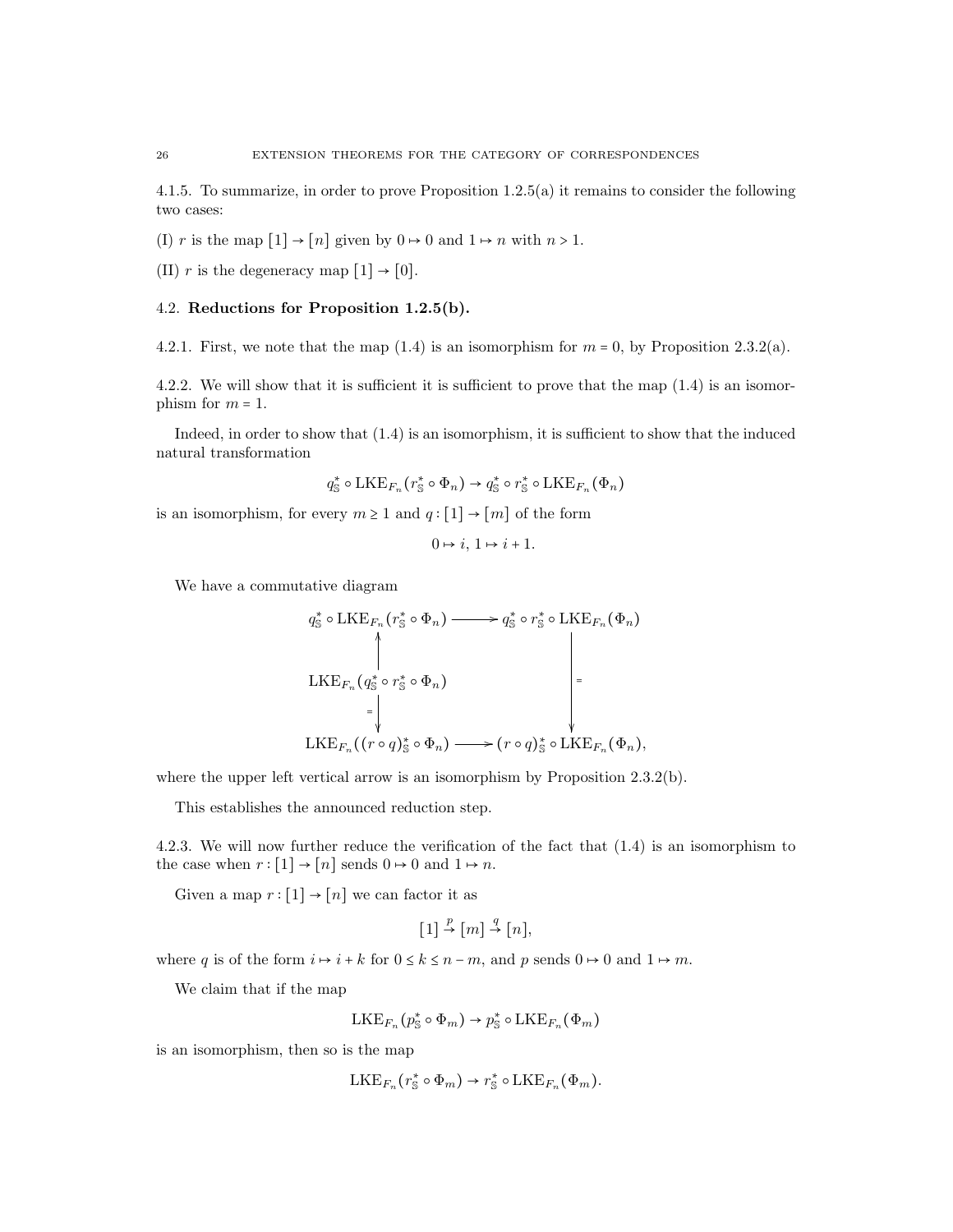Indeed, we have a commutative diagram

$$
LKE_{F_n}(r_s^* \circ \Phi_n) \longrightarrow r_s^* \circ LKE_{F_n}(\Phi_n)
$$
\n
$$
= \uparrow \qquad \qquad \uparrow
$$
\n
$$
LKE_{F_n}(p_s^* \circ q_s^* \circ \Phi_n) \longrightarrow p_s^* \circ q_s^* \circ LKE_{F_n}(\Phi_n)
$$
\n
$$
\downarrow \qquad \qquad \downarrow
$$
\n
$$
LKE_{F_n}(p_s^* \circ \Phi_m \circ q_c^*) \longrightarrow p_s^* \circ LKE_{F_n}(q_s^* \circ \Phi_n)
$$
\n
$$
LKE_{F_m}(p_s^* \circ \Phi_m) \circ q_D^* \longrightarrow p_s^* \circ LKE_{F_n}(\Phi_m \circ q_c^*)
$$
\n
$$
= \downarrow \qquad \qquad \downarrow
$$
\n
$$
LKE_{F_m}(p_s^* \circ \Phi_m) \circ q_D^* \longrightarrow p_s^* \circ LKE_{F_m}(\Phi_m) \circ q_D^*
$$

By assumption, the bottom horizontal map is an isomorphism, and we wish to deduce that so is the top horizontal map. We claim that all the vertical maps are isomorphisms.

The second-from-the-bottom left vertical map and the lower right vertical map are isomorphisms by Sect. 4.1.1. The second-from-the-top right vertical map is an isomorphism by Proposition 2.3.2(c).

5. End of the proof of Proposition 1.2.5

5.1. Proof of Proposition 1.2.5(b); the main case. We need to show that the map

(5.1) 
$$
LKE_{F_n}(r_s^* \circ \Phi_n) \to r_s^* \circ LKE_{F_n}(\Phi_n)
$$

is an isomorphism for r being the map  $[1] \rightarrow [n]$ ,  $0 \mapsto 0$  and  $1 \mapsto n$ .

Fix an object  $\underline{\mathbf{d}}_n \in {}'Grid_n^{\geq \text{dgnl}}(\mathbf{D})^{adm}_{vert;horiz}$ . We need to show that the map

(5.2) 
$$
\underset{\underline{\mathbf{c}}_n}{\text{colim}} r^*_{\mathbb{S}} \circ \Phi_n(\underline{\mathbf{c}}_n) \to r^*_{\mathbb{S}}(\underset{\underline{\mathbf{c}}_n}{\text{colim}} \Phi_n(\underline{\mathbf{c}}_n))
$$

is an isomorphism, where  $\underline{\mathbf{c}}_n$  runs over the category

$$
('Grid_n^{\geq \text{dgnl}}(\mathbf{C})^{adm}_{vert;horiz})_{/\underline{\mathbf{d}}_n}.
$$

5.1.1. We first calculate the colimit

(5.3) 
$$
\underset{\underline{\mathbf{c}}_n}{\text{colim}} \Phi_n(\underline{\mathbf{c}}_n) \in \text{Seq}_n(\mathbb{S}),
$$

which is a string

$$
\Psi(\mathbf{d}_{0,0})\rightarrow \Psi(\mathbf{d}_{1,1})\rightarrow...\rightarrow \Psi(\mathbf{d}_{n,n}).
$$

We claim that (5.3) is given by

(5.4) 
$$
\Psi(\mathbf{d}_{i-1,i-1}) \stackrel{\Psi(\beta_{i-1,i}) \circ \Psi^{\dagger}(\alpha_{i,i-1})}{\longrightarrow} \Psi(\mathbf{d}_{i,i})
$$

 $i = 1, ..., n$ .

For  $i = 1, ..., n$ , let q denote the map  $[1] \rightarrow [n]$ , given by  $0 \rightarrow i - 1, 1 \rightarrow i$ . We will identify  $q_{\mathbb{S}}^*(\operatornamewithlimits{colim}_{\mathbf{S}_n} \Phi_n(\underline{\mathbf{c}}_n))$ 

with (5.4).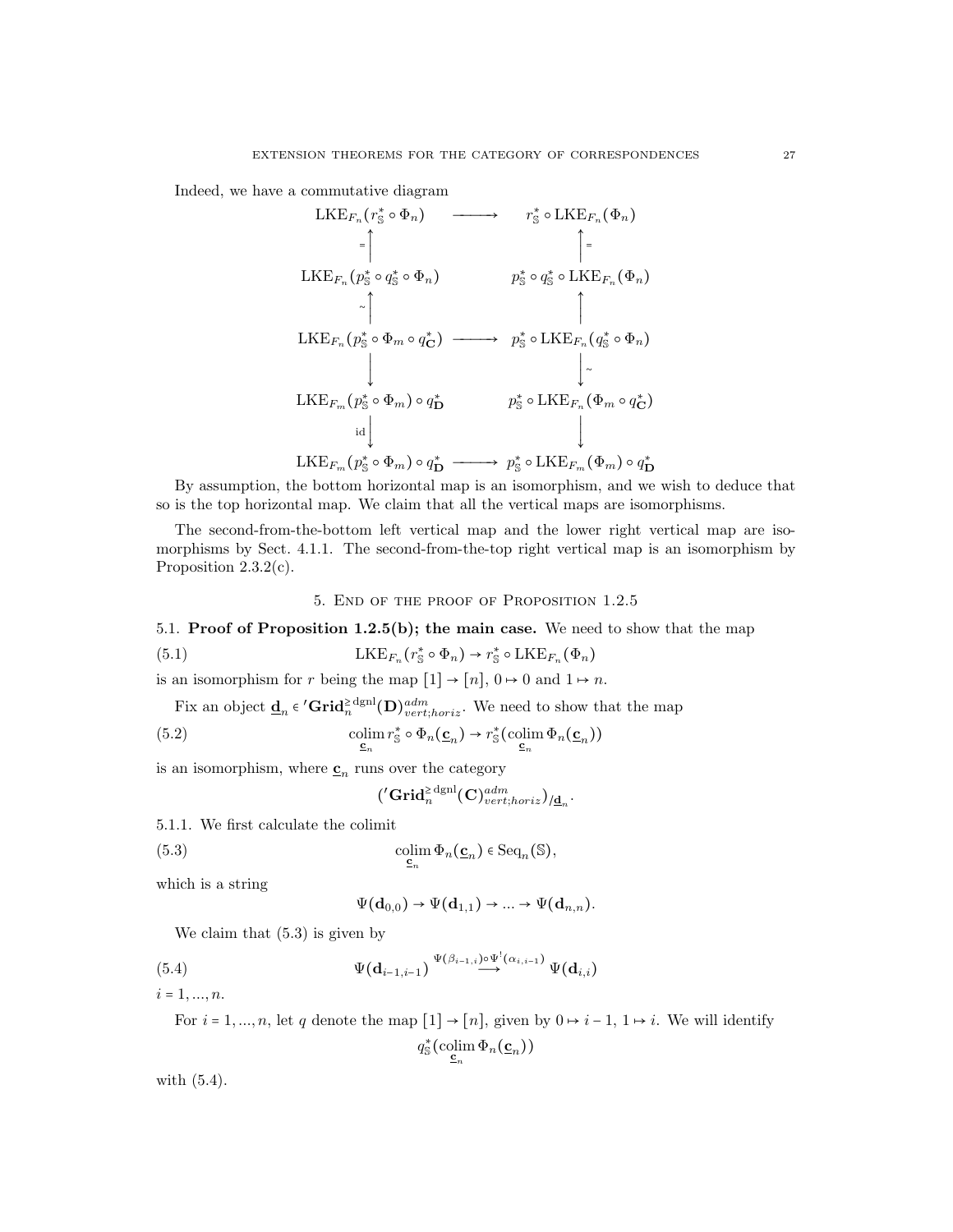Note that by Proposition 2.3.2(b), we have

(5.5) 
$$
q_{\mathbb{S}}^{*}(\operatorname{colim}_{\underline{\mathbf{c}}_{n}} \Phi_{n}(\underline{\mathbf{c}}_{n})) \simeq \operatorname{colim}_{\underline{\mathbf{c}}_{n}} q_{\mathbb{S}}^{*} \circ \Phi_{n}(\underline{\mathbf{c}}_{n}).
$$

For  $i = 1, ..., n$ , let  $\underline{\mathbf{d}}_n^i$  be the object of ' $\mathbf{Grid}_1^{\geq \text{dgm}}(\mathbf{D})_{vert;horiz}^{adm}$  given by

$$
\begin{array}{ccc} \mathbf{d}_{i-1,i} & \xrightarrow{\hspace*{1cm}} & \mathbf{d}_{i-1,i-1} \\ & \downarrow \cr & & \mathbf{d}_{i,i} . \end{array}
$$

We have a natural restriction functor

(5.6) 
$$
r_{\mathbf{C}}^* : ({}^{\prime}\mathbf{Grid}_n^{\geq \text{dgnl}}(\mathbf{C})_{vert;horiz}^{adm})_{/\underline{\mathbf{d}}_n} \rightarrow ({}^{\prime}\mathbf{Grid}_1^{\geq \text{dgnl}}(\mathbf{C})_{vert;horiz}^{adm})_{/\underline{\mathbf{d}}_n^i}
$$

The functor

$$
r_{\mathcal{S}}^* \circ \Phi_n : ({}'\mathbf{Grid}_n^{\geq \text{dgnl}}(\mathbf{C})^{adm}_{vert;horiz})_{/\underline{\mathbf{d}}_n} \to \text{Seq}_1(\mathcal{S})
$$

.

identifies with  $\Phi_1 \circ r_{\mathbf{C}}^*$ .

Now, it is easy to see that the functor (5.6) is a co-Cartesian fibration. Moreover, it follows from Lemma 4.1.2 that its fibers are contractible. Hence, the functor (5.6) is cofinal.

Therefore, the colimit in (5.5) identifies with

$$
\underset{\underline{\mathbf{c}}_1}{\operatorname{colim}}\,\Phi_1(\underline{\mathbf{c}}_1),
$$

where  $\underline{\mathbf{c}}_1$  runs over the category  $({'}\mathbf{Grid}_1^{\geq \text{dgnl}}(\mathbf{C})_{vert;horiz}^{adm})_{/\underline{\mathbf{d}}_n^i}$ .

Now, the fact that the latter colimit identifies with (5.4) is the calculation carried out in Sect. 3.1.

5.1.2. Consider the index category in (5.2), i.e.,  $(\mathbf{Grid}_n^{\geq \mathrm{dgnl}}(\mathbf{C})_{vert,horiz}^{adm})_{\mathbf{d}_n}$ . It is a co-Cartesian fibration over

$$
\underline{\gamma}\coloneqq\big(\mathbf{c}_{0,0}\overset{\gamma_{0,0}}{\longrightarrow}\mathbf{d}_{0,0}\big),...,\big(\mathbf{c}_{n,n}\overset{\gamma_{n,n}}{\longrightarrow}\mathbf{d}_{n,n}\big).
$$

Hence, the map in (5.2) can be written as a composite of

(5.7) colim colim 
$$
r_{\mathbb{S}}^* \circ \Phi_n(\underline{\mathbf{c}}_n) \to \operatorname{colim} r_{\mathbb{S}}^*(\operatorname{colim} \Phi_n(\underline{\mathbf{c}}_n))
$$
  
\n $\underline{\gamma} \quad \underline{\mathbf{c}}_n$ 

and

(5.8) 
$$
\underset{\underline{\gamma}}{\text{colim}} r_{\mathbb{S}}^{*}(\underset{\underline{\mathbf{c}}_{n}}{\text{colim}} \Phi_{n}(\underline{\mathbf{c}}_{n})) \rightarrow r_{\mathbb{S}}^{*}(\underset{\underline{\gamma}}{\text{colim}} \underset{\underline{\mathbf{c}}_{n}}{\text{colim}} \Phi_{n}(\underline{\mathbf{c}}_{n})),
$$

where now  $\underline{\mathbf{c}}_n$  runs over the fiber category

$$
(('Gridn≥n'vert;horiz)/dn)2.
$$

We will show that each of the maps (5.7) and (5.8) is an isomorphism.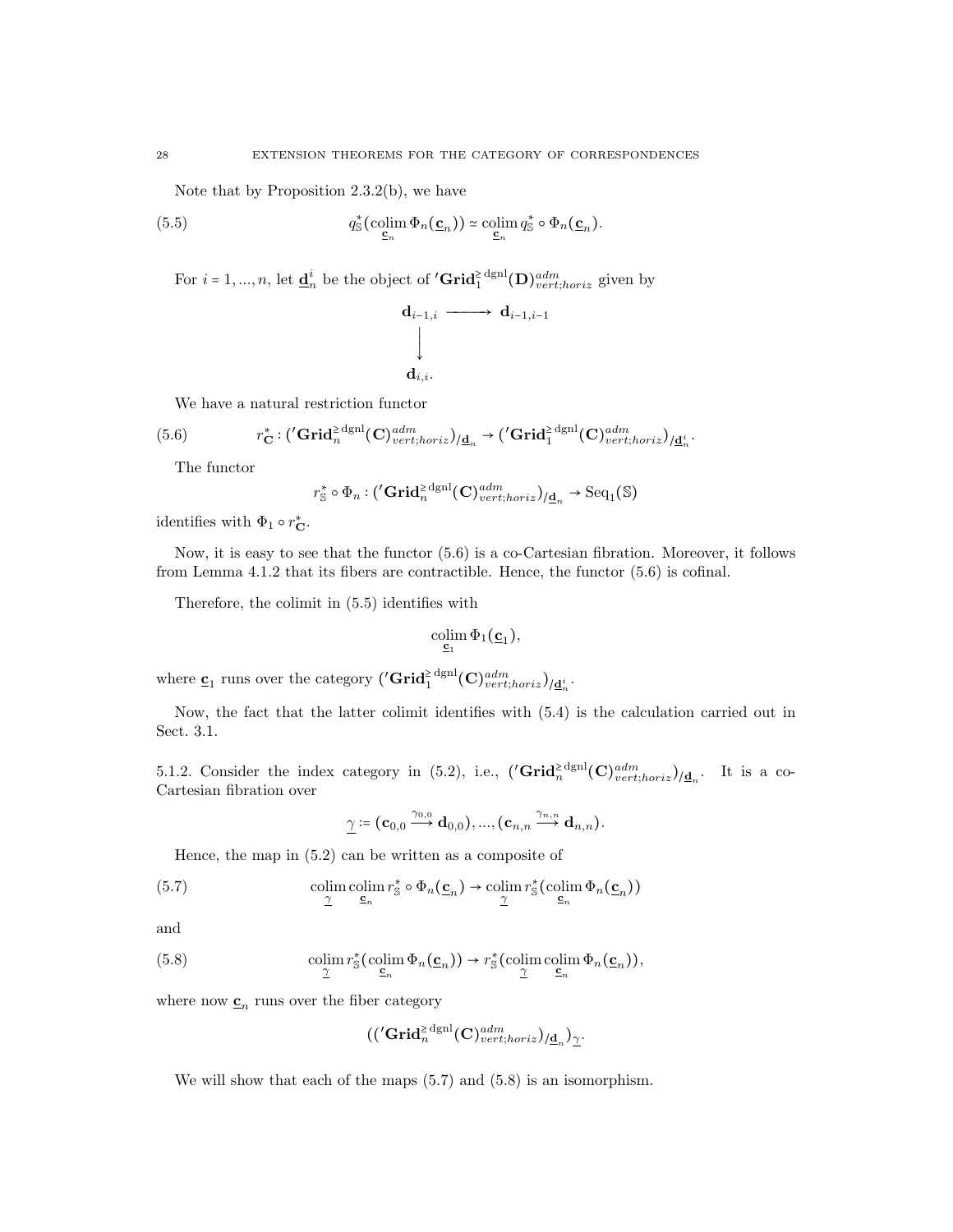5.1.3. We start with the following observation:

For a given  $\gamma$ , let  $\underline{\mathbf{d}}'_n$  be the object of ' $\mathbf{Grid}_n^{\geq \text{dgnl}}(\mathbf{D})_{vert,loriz}^{adm}$  with

$$
\mathbf{d}'_{i,i} = \mathbf{c}_{i,i} \text{ and } \mathbf{d}'_{i,i+1} = \mathbf{c}_{i+1,i+1} \underset{\mathbf{d}_{i+1,i+1}}{\times} \mathbf{d}_{i,i+1} \underset{\mathbf{d}_{i,i}}{\times} \mathbf{c}_{i,i};
$$

the other coordinates of  $\underline{d}'$  are uniquely determined by the condition that the inner squares should be Cartesian.

Consider the category  $(\text{Grid}_n^{\geq \text{dgnl}}(\mathbf{C})_{vert,loriz})_{\mathbf{\underline{d}}'_n}$ . Note, however, that cofinal in this category is the full subcategory consisting of  $\underline{\mathbf{c}}'_n \to \underline{\mathbf{d}}'_n$  with  $\mathbf{c}'_{i,i} = \mathbf{c}_{i,i}$  for  $i = 0, ..., n$ . And note that this subcategory identifies tautologically with the fiber category  $((\prime\textbf{Grid}_n^{\geq\text{dgnl}}(\textbf{C})_{vert;horiz}^{adm})_{\underline{\textbf{d}}_n})_{\underline{\textbf{d}}}$ appearing in the colimits (5.7) and (5.8).

Hence, we need to show that the maps

(5.9) colim colim 
$$
r_{\mathbb{S}}^* \circ \Phi_n(\underline{\mathbf{c}}_n) \to \operatorname{colim} r_{\mathbb{S}}^*(\operatorname{colim} \Phi_n(\underline{\mathbf{c}}_n))
$$
  
\n $\underline{\gamma} \quad \underline{\mathbf{c}}_n$ 

and

(5.10) 
$$
\underset{\underline{\gamma}}{\text{colim}} r_{\mathbb{S}}^{*}(\underset{\underline{\mathbf{c}}_{n}}{\text{colim}} \Phi_{n}(\underline{\mathbf{c}}'_{n})) \rightarrow r_{\mathbb{S}}^{*}(\underset{\underline{\gamma}}{\text{colim}} \underset{\underline{\mathbf{c}}_{n}}{\text{colim}} \Phi_{n}(\underline{\mathbf{c}}'_{n})),
$$

are isomorphisms, where  $\underline{\mathbf{c}}'_n$  runs over the category  $({'}\mathbf{Grid}_n^{\geq \text{dgnl}}(\mathbf{C})_{vert;loriz}^{adm})_{/\underline{\mathbf{d}}'_n}$ .

5.1.4. We begin by showing that the map (5.10) is an isomorphism.

According to Sect. 5.1.1, the colimit  $\text{colim } \Phi_n(\underline{c}_n)$ , which is a string

$$
\Psi(\mathbf{c}_{0,0}) \to \Psi(\mathbf{c}_{1,1}) \to \dots \to \Psi(\mathbf{c}_{n,n}),
$$

is given by

(5.11) 
$$
\Psi(\mathbf{d}'_{i-1,i-1}) \stackrel{\Psi(\beta'_{i-1,i}) \circ \Psi^{\dagger}(\alpha'_{i,i-1})}{\longrightarrow} \Psi(\mathbf{d}'_{i,i}).
$$

Now, as in Sect. 3.1.4, by the Beck-Chevalley conditions, for each  $i = 1, ..., n$ , the composition  $\Psi(\beta'_{i-1,i}) \circ \Psi^!(\alpha'_{i,i-1})$  identifies with

$$
\Psi^!(\gamma_i) \circ \Psi(\beta_{i-1,i}) \circ \Psi^!(\alpha_{i,i-1}) \circ \Psi(\gamma_{i-1}).
$$

Hence, the fact that (5.10) is an isomorphism follows from Corollary 2.3.7(b). Here, the corresponding categories

$$
(\mathbf{c}_{i,i}\overset{\gamma_{i,i}}{\rightarrow}\mathbf{d}_{i,i})=(\mathbf{C}_{adm})_{/\mathbf{d}_{i,i}}
$$

are contractible by Lemma 4.1.2.

5.1.5. We will now show that the map (5.9) is an isomorphism. In fact, we claim that the map  $\lambda$ 

(5.12) 
$$
\underset{\underline{\mathbf{c}}_n}{\text{colim}} r^*_{\mathbb{S}} \circ \Phi_n(\underline{\mathbf{c}}_n) \to r^*_{\mathbb{S}}(\underset{\underline{\mathbf{c}}_n}{\text{colim}} \Phi_n(\underline{\mathbf{c}}_n))
$$

is already an isomorphism.

Note, however, that the map (5.12) is the map (5.2) for  $\underline{\mathbf{d}}_n$  replaced by  $\underline{\mathbf{d}}'_n$ . I.e., we have reduced the original problem to the case when  $\mathbf{d}_{i,i} \in \mathbb{C}$ .

We note that in this case the category  $(\prime \text{Grid}_{n}^{\geq \text{dgnl}}(\mathbf{C})_{vert;horiz}^{adm})_{/\underline{\mathbf{d}}_n}$  identifies with the product

$$
(\mathbf{C}_{adm})_{/ \mathbf{d}_{0,1}} \times ... \times (\mathbf{C}_{adm})_{/ \mathbf{d}_{i-1,i}} \times .... \times (\mathbf{C}_{adm})_{/ \mathbf{d}_{n-1,n}}.
$$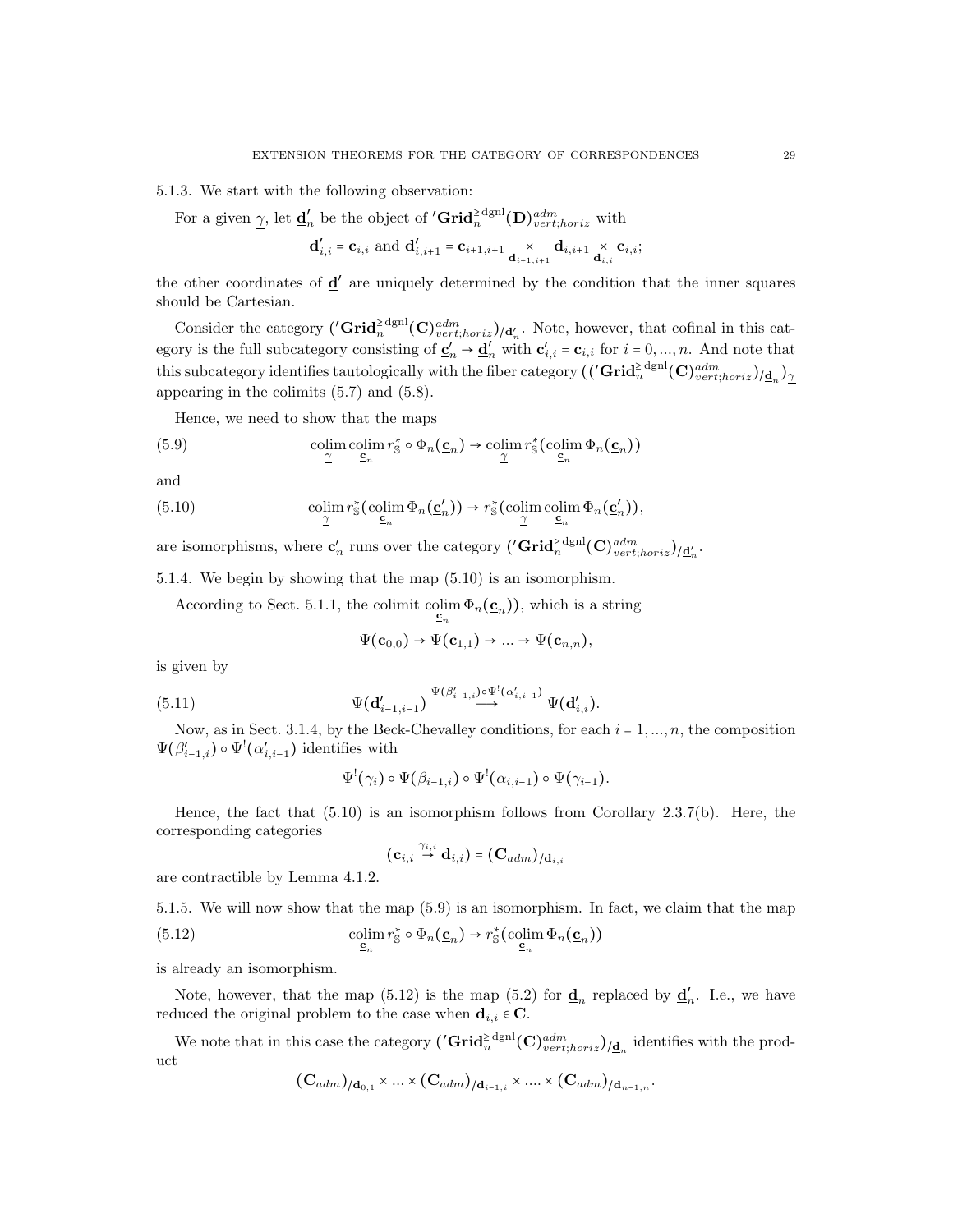For every  $\underline{\mathbf{c}} \in (\mathbf{Crid}_n^{\ge \text{dgnl}}(\mathbf{C})_{vert;horiz})_{/\underline{\mathbf{d}}_n}$ , the object  $r_{\mathbb{S}}^* \circ \Phi_n(\underline{\mathbf{c}}_n)$ , which is a map  $\Psi(\mathbf{d}_{0,0}) \rightarrow \Psi(\mathbf{d}_{n,n})$ 

equals the composite

$$
(\Psi(\beta_{n-1,n})\circ\Psi(\gamma_{n-1,n})\circ\Psi^{!}(\gamma_{n-1,n})\circ\Psi^{!}(\alpha_{n,n-1}))\circ...\circ(\Psi(\beta_{0,1})\circ\Psi(\gamma_{0,1})\circ\Psi^{!}(\gamma_{0,1})\circ\Psi^{!}(\alpha_{1,0})).
$$

Hence, as in Sect. 3.1.3, the left-hand side in (5.12) identifies with

(5.13) 
$$
(\Psi(\beta_{n-1,n}) \circ \Psi^{!}(\alpha_{n,n-1})) \circ ... \circ (\Psi(\beta_{0,1}) \circ \Psi^{!}(\alpha_{1,0})).
$$

Now, according to Sect. 5.1.1, the right-hand side in (5.12) also identifies with (5.13). By unwinding the constructions, it is easy to see that the map in (5.12) corresponds to the identity endomorphism on (5.13) in terms of the above identifications.

5.2. Proof of Proposition 1.2.5(a): the degeneracy map. To finish the proof of Proposition  $1.2.5(a)$ , we need to treat the cases specified in Sect. 4.1.5. In this subsection we will consider the degeneracy map  $[1] \rightarrow [0]$ .

5.2.1. Fix an object  $\mathbf{d} \in \mathbf{D} = \text{'}\mathbf{Grid}_{0}^{\geq \text{dgm}}(\mathbf{C})_{vert;horiz}^{adm}$ . We need to show that the map

$$
\underset{{\mathbf c},\gamma:{\mathbf c}\to{\mathbf d}}{\operatorname{colim}}\, \Phi_1(r_{\mathbf C}^*({\mathbf c}))\to \underset{{\underline{\mathbf c}}_1,{\underline{\mathbf c}}_1\to r_{\mathbf D}^*({\mathbf d})}{\operatorname{colim}}\, \Phi_1({\underline{\mathbf c}}_1)
$$

is an isomorphism.

5.2.2. We compose the above map with the isomorphism

$$
\underset{\underline{\mathbf{c}}_1, \underline{\mathbf{c}}_1 \to r_{\mathbf{D}}^*(\mathbf{d})}{\text{colim}} \Phi_1(\underline{\mathbf{c}}_1) \simeq \mathrm{id}_{\Psi(\mathbf{d})}
$$

of Sect. 3.1.

So, we need to show that the map

$$
\underset{\mathbf{c}, \gamma: \mathbf{c} \to \mathbf{d}}{\text{colim}} \Phi_1(r_{\mathbf{C}}^*(\mathbf{c})) \simeq \underset{\mathbf{c}, \gamma: \mathbf{c} \to \mathbf{d}}{\text{colim}} \text{ id}_{\Phi(\mathbf{c})} \to \text{id}_{\Psi(\mathbf{d})}
$$

is an isomorphism.

However, this follows from Proposition 2.3.4.

5.3. Proof of Proposition 1.2.5(a): the main case. The case we now need to consider is that of r being the map  $[1] \rightarrow [n]$ ,  $n > 1$ , with  $0 \rightarrow 0$  and  $1 \rightarrow n$ .

5.3.1. Fix an object  $\underline{\mathbf{d}}_n \in {}'Grid_n^{\geq \text{dgnl}}(\mathbf{D})_{vert;loriz}^{adm}$ . We need to show that the map

(5.14) 
$$
\underset{\mathbf{c}_n, F_n(\mathbf{c}_n) \to \mathbf{d}_n}{\text{colim}} \Phi_1(r^*_{\mathbf{C}}(\mathbf{c}_n)) \to \underset{\mathbf{c}_1, F_1(\mathbf{c}_1) \to r^*_{\mathbf{D}}(\mathbf{d}_n)}{\text{colim}} \Phi_1(\mathbf{c}_1)
$$

is an isomorphism.

Consider the maps

 $\alpha_{n,0} : \mathbf{d}_{n,0} \to \mathbf{d}_{0,0}$  and  $\beta_{0,n} : \mathbf{d}_{n,0} \to \mathbf{d}_{n,n}$ .

By Sect. 3.1, the right-hand side in (5.14), which is a 1-morphism  $\Psi(\mathbf{d}_{0,0}) \to \Psi(\mathbf{d}_{n,n}),$ identifies with

 $\Psi(\beta_{0,n}) \circ \Psi^! (\alpha_{n,0}).$ 

By Proposition 2.3.4, the left-hand side in (5.14) identifies with

$$
\operatorname*{colim}_{\underline{\mathbf{c}}_n, F_n(\underline{\mathbf{c}}_n) \to \underline{\mathbf{d}}_n} \Psi(\beta_{0,n}) \circ \Psi(\gamma_{n,0}) \circ \Psi^{!}(\gamma_{n,0}) \circ \Psi^{!}(\alpha_{n,0}).
$$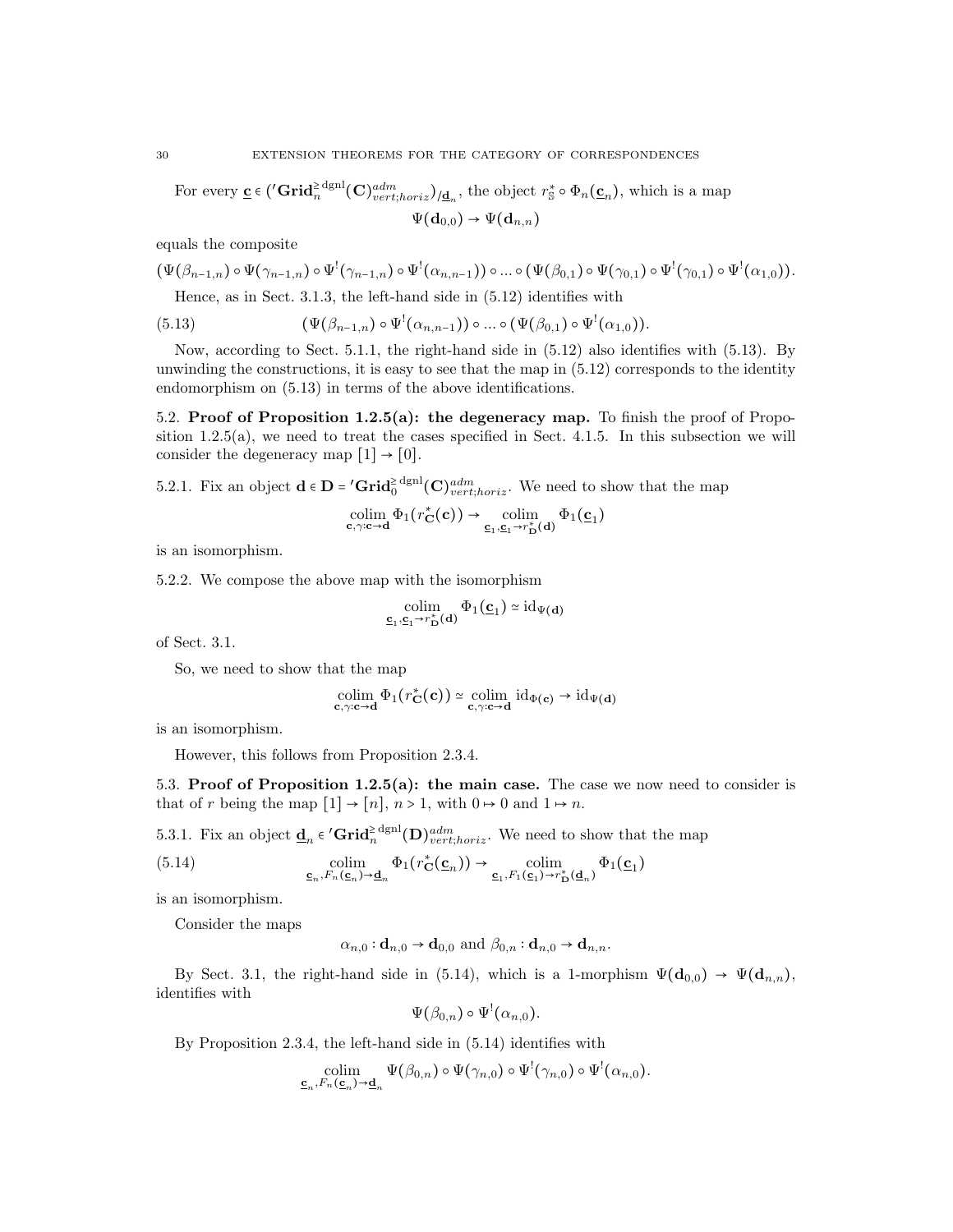5.3.2. Thus, it suffices to show that the map

$$
\operatornamewithlimits{colim}_{\underline{\mathbf{c}}_n, F_n(\underline{\mathbf{c}}_n) \to \underline{\mathbf{d}}_n} \Psi(\gamma_{n,0}) \circ \Psi^! (\gamma_{n,0}) \to \mathrm{id}_{\Psi(\mathbf{d}_{n,0})}
$$

is an isomorphism.

However, this follows by induction from Condition (∗) in Sect. 1.1.6.

### 6. Functors obtained by horizontal extension

In this section we prove the second extension result in this chapter. A typical situation that it applies to is when we start with the functor

$$
\mathrm{IndCoh}_{\mathrm{Corr}(\mathrm{Sch}_{\mathrm{aff}})_{\mathrm{all};\mathrm{all}}^{\mathrm{proper}}}:\mathrm{Corr}(\mathrm{Sch}_{\mathrm{aff}})_{\mathrm{all};\mathrm{all}}^{\mathrm{proper}}\to \mathrm{DGCat}_{\mathrm{cont}},
$$

and we want to extend it to a functor

$$
\operatorname{IndCoh}_{\operatorname{Corr}(\operatorname{PreStk}_{\operatorname{laff}})_{\operatorname{sch}^{\operatorname{al}}_{\operatorname{st}}}}\colon \operatorname{Corr}(\operatorname{PreStk}_{\operatorname{laff}})_{\operatorname{sch}^{\operatorname{al}}}^{\operatorname{sch} \&\operatorname{ proper}}\to \operatorname{DGCat}_{\operatorname{cont}}.
$$

6.1. Set up for the horizontal extension. In this subsection we formulate the main result of this section, Theorem 6.1.5.

6.1.1. Let  $(C, vert, horiz, adm)$  and  $(D, vert, horiz, adm)$  both be as in [Chapter V.1, Sect. 1.1.1], and let  $F: \mathbf{C} \to \mathbf{D}$  be a functor that preserves the corresponding classes of 1-morphisms, i.e., that it gives rise to well-defined functors

$$
F_{vert}: \mathbf{C}_{vert} \to \mathbf{D}_{vert}, F_{horiz}: \mathbf{C}_{horiz} \to \mathbf{D}_{horiz}
$$
 and  $F_{adm}: \mathbf{C}_{adm} \to \mathbf{D}_{adm}$ .

Furthermore, suppose that F takes Cartesian squares in [Chapter V.1, Diagram  $(1.1)$ ] to Cartesian squares. Hence, F induces a functor

$$
F^{adm}_{vert;horiz}: \text{Corr}(\mathbf{C})^{adm}_{vert;horiz} \to \text{Corr}(\mathbf{D})^{adm}_{vert;horiz}.
$$

6.1.2. Now, suppose we have a functor

$$
\Phi^{adm}_{vert;horiz} : \text{Corr}(\mathbf{C})^{adm}_{vert;horiz} \to \mathbb{S},
$$

where  $\mathbb S$  is a  $(\infty, 2)$ -category, and let

$$
\Phi^! := \Phi^{adm}_{vert;horiz}|_{(\mathbf{C}_{horiz})^{\mathrm{op}}} : (\mathbf{C}_{horiz})^{\mathrm{op}} \to \mathbb{S}^{1-\mathrm{Cat}}.
$$

Our interest in this section the *right Kan extension* of  $\Phi_{vert;horiz}^{adm}$  under  $F_{vert;horiz}^{adm}$ .

By definition, such a right Kan extension is a functor (if it exists)

$$
\Psi^{adm}_{vert;horiz} : \text{Corr}(\mathbf{D})^{adm}_{vert;horiz} \to \mathbb{S},
$$

universal with respect to the property of being endowed with a natural transformation

$$
\Psi^{adm}_{vert;horiz} \circ F^{adm}_{vert;horiz} \to \Phi^{adm}_{vert;horiz}.
$$

6.1.3. We make the following assumptions on S:

- The  $(\infty, 1)$ -category  $\mathbb{S}^{1-\text{Cat}}$  admits limits;
- For every  $s \in \mathbb{S}$  there exists and object  $[1] \otimes s \in \mathbb{S}$  equipped with a functorial identification

$$
Maps([1] \otimes s, s') \simeq Maps([1], Maps_{\mathbb{S}}(s, s')).
$$

respectively.

Note that in this case the conclusion of Lemma  $2.2.2(b)$  is applicable to S.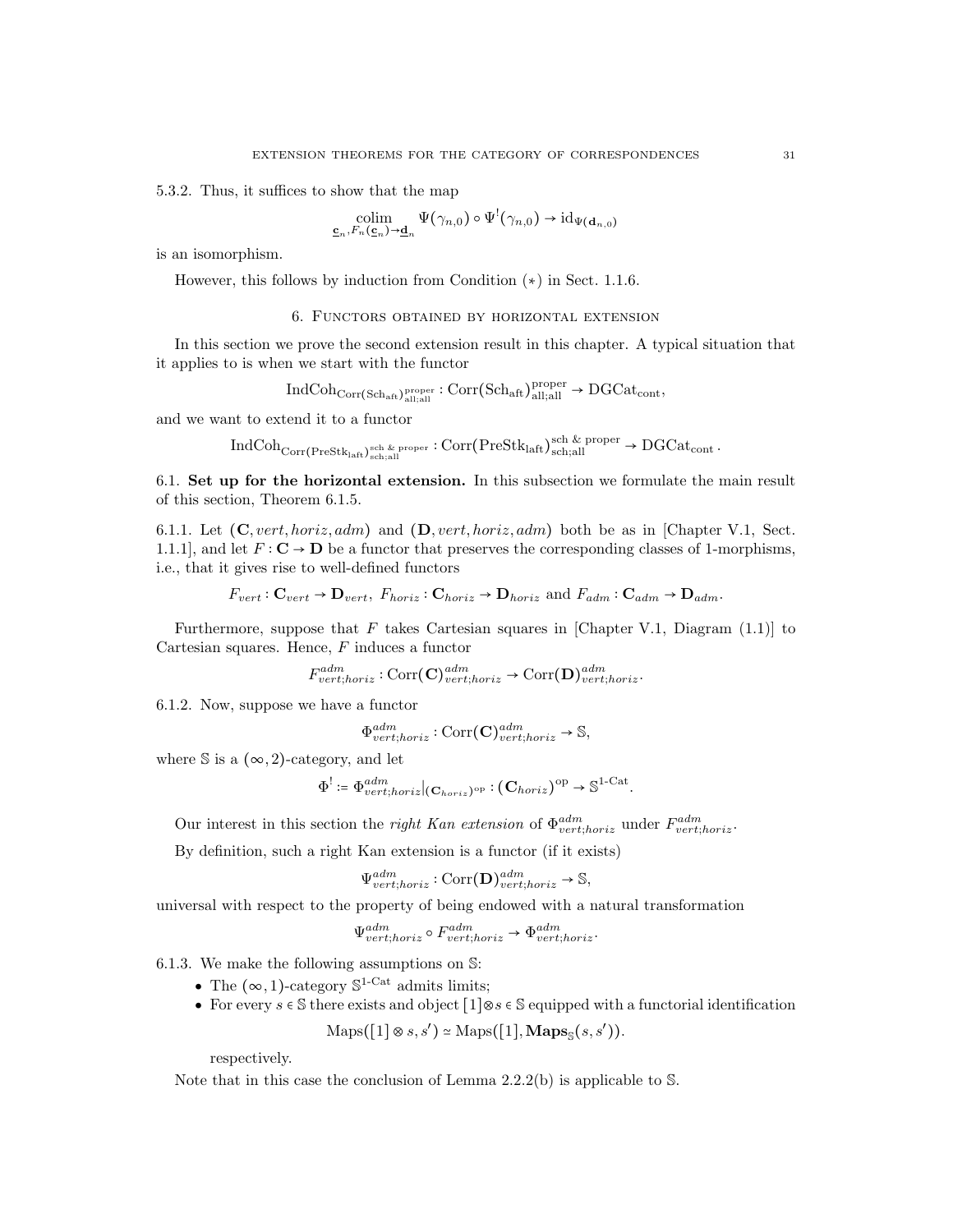6.1.4. We do not intend to develop the general theory of right Kan extensions in the 2-categorical context. However, we will prove the following result:

**Theorem 6.1.5.** Assume that for any  $c \in C$  the functor F induces an equivalencea

$$
(\mathbf{C}_{vert})_{c} \rightarrow (\mathbf{D}_{vert})_{F(\mathbf{c})} \text{ and } (\mathbf{C}_{adm})_{c} \rightarrow (\mathbf{D}_{adm})_{F(\mathbf{c})}.
$$

Then the right Kan extension

$$
\mathrm{RKE}_{F_{vert,horiz}}( \Phi_{vert;horiz}^{adm}) : \mathrm{Corr}(\mathbf{D})_{vert;horiz}^{adm} \rightarrow \mathbb{S}
$$

exists and the natural maps

$$
(6.1) \qquad \text{RKE}_{F_{vert, horiz}}(\Phi_{vert, horiz}^{adm})|_{\text{Corr}(\mathbf{D})_{vert; horiz}} \to \text{RKE}_{F_{vert; horiz}}(\Phi_{vert; horiz})
$$

and

(6.2) 
$$
RKE_{F_{vert, horiz}}(\Phi_{vert, horiz})|_{(\mathbf{D}_{horiz})^{\mathrm{op}}} \to RKE_{(F_{horiz})^{\mathrm{op}}}(\Phi^!)
$$

are isomorphisms.

The rest of this section is devoted to the proof of Theorem 6.1.5.

6.2. Proof of Theorem 6.1.5: the easy case. As a warm-up, we shall first prove the easy case of Theorem 6.1.5, namely, when  $adm =$  isom. In this case, the assertion of the theorem amounts to the isomorphism (6.2).

6.2.1. Fix an object  $\mathbf{d} \in \mathbf{D}$ . We need to show that the map

$$
\lim_{\mathbf{c}\in(\mathrm{Corr}(\mathbf{C})_{vert,horiz})_{\mathbf{d}/}}\Phi(\mathbf{c})\to \lim_{\mathbf{c}\in((\mathbf{C}_{horiz})_{\mathbf{d}})^{\mathrm{op}}}\Phi(\mathbf{c})
$$

is an isomorphism.

We claim that the functor of index categories, i.e.,

$$
(\mathbf{C}_{horiz})_{/d} \rightarrow ((\mathrm{Corr}(\mathbf{C})_{vert;horiz})_{d/})^{\mathrm{op}}
$$

is cofinal.

6.2.2. We claim that the above functor admits a left adjoint. Note that the objects of the category  $(\text{Corr}(\mathbf{C})_{vert,horiz})_{\mathbf{d}}$  are diagrams

$$
\widetilde{\mathbf{d}} \longrightarrow \mathbf{d}
$$
\n
$$
\begin{array}{c}\n\widetilde{\mathbf{d}} \\
\downarrow \\
F(\mathbf{c})\n\end{array}
$$

with  $\mathbf{c} \in \mathbf{C}$ ,  $\alpha \in horiz$  and  $\beta \in vert$ .

However, the condition of the theorem implies that the vertical arrow

$$
\widetilde{\mathbf{d}} \stackrel{\beta}{\to} F(\mathbf{c})
$$

is of the form

$$
F(\widetilde{\mathbf{c}}) \to F(\mathbf{c})
$$

for a canonically defined  $\tilde{\epsilon} \stackrel{\beta'}{\rightarrow} c$  in C. So, the above diagram has the form

$$
F(\widetilde{\mathbf{c}}) \xrightarrow{\alpha} \mathbf{d}
$$

$$
F(\beta') \Big| \qquad \qquad F(\mathbf{c}).
$$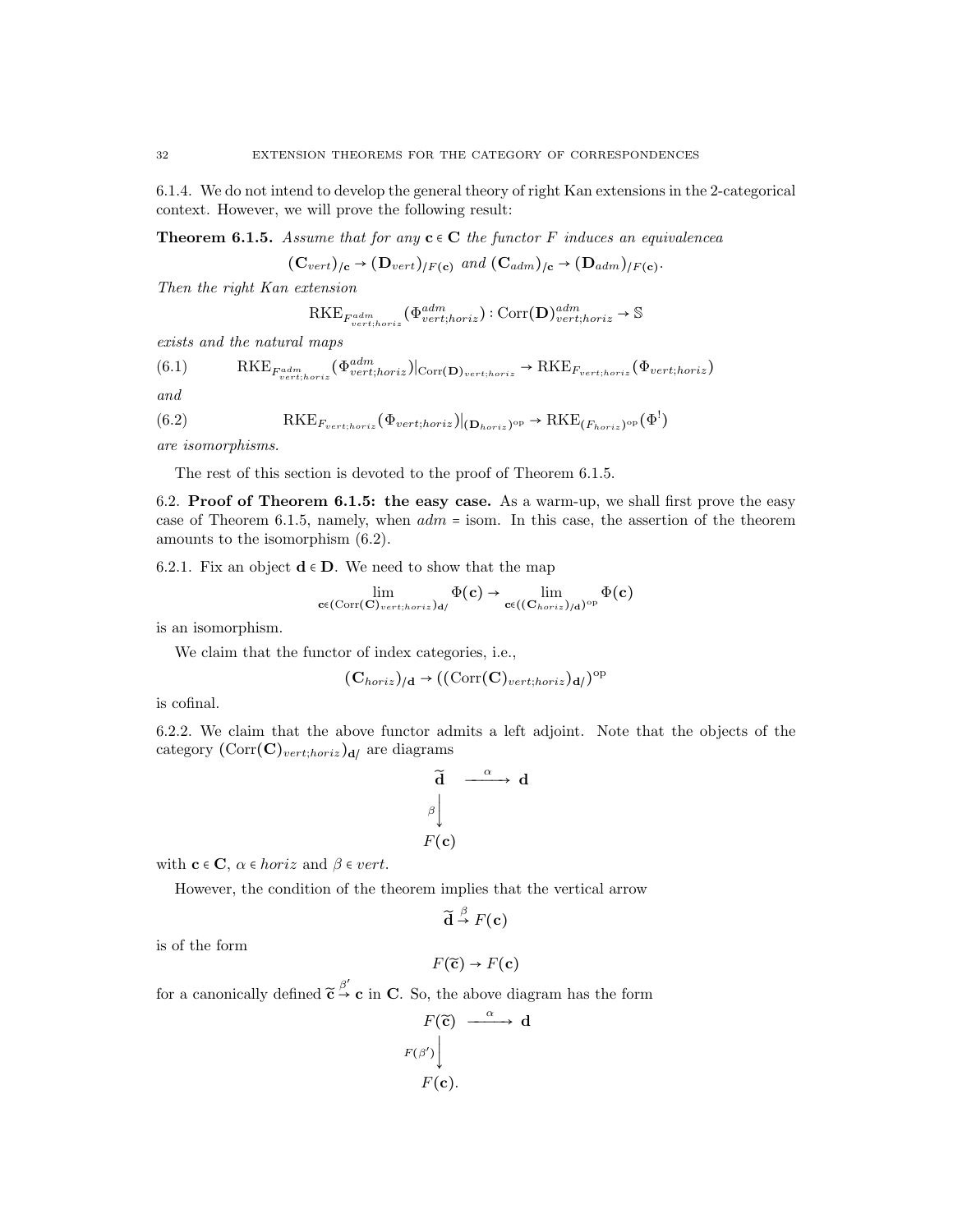The left adjoint in question sends such a diagram to

 $F(\widetilde{\mathbf{c}}) \rightarrow \mathbf{d}.$ 

6.3. Proof of Theorem 6.1.5: the principle. We do not intend to tackle the general theory of right Kan extensions in  $(\infty, 2)$ -categories. However, it turns out that under the condition of the theorem, the 2-categorical right Kan extension amounts to the 1-categorical one.

6.3.1. We consider the following general paradigm. Let

$$
F:\mathbb{T}_1\to \mathbb{T}_2
$$

be a functor between  $(\infty, 2)$ -categories, and let

$$
\Phi:\mathbb{T}_1\to \mathbb{S}
$$

be another functor, where S satisfies the assumptions of Sect. 6.1.3.

6.3.2. We now make the following assumption on the functor F. For  $t_2 \in \mathbb{T}_2$  let I denote the index category, whose objects are pairs

$$
(t'_1 \in \mathbb{T}_1, g: t_2 \to F(t'_1)),
$$

and whose morphisms are commutative diagrams (i.e., we only allow invertible 2-morphisms).

For an object  $t_1 \in \mathbb{T}_1$ , we have an **I**<sup>op</sup>-diagram of categories

$$
(t'_1 \in \mathbb{T}_1, g: t_2 \to F(t'_1)) \mapsto \mathrm{Maps}_{\mathbb{T}_1}(t'_1, t_1).
$$

We have a naturally defined functor

(6.3) 
$$
\underset{(t'_1,g)\in\Gamma^{\text{op}}}{\text{colim}}\ \mathrm{Maps}_{\mathbb{T}_1}(t'_1,t_1)\to\mathrm{Maps}_{\mathbb{T}_2}(t_2,F(t_1)),\quad (t'_1\stackrel{f}{\to}t_1)\mapsto F(f)\circ g,
$$

where the colmit is taken in 1-Cat.

We claim:

Lemma 6.3.3. Suppose that the functor (6.3) is an equivalence. Then

$$
\mathrm{RKE}_F(\Phi): \mathbb{T}_2 \to \mathbb{S}
$$

exists and the canonical map

$$
\mathrm{RKE}_F(\Phi)|_{\mathbb{T}_2^{1\textrm{-}\mathrm{Cat}}}\rightarrow \mathrm{RKE}_{F|_{\mathbb{T}_1^{1\textrm{-}\mathrm{Cat}}}}(\Phi|_{\mathbb{T}_1^{1\textrm{-}\mathrm{Cat}}})
$$

is an isomorphism.

Remark 6.3.4. Intuitively, the lemma says that 2-functoriality of

$$
\mathrm{RKE}_{F|_{\mathbb{T}_1^1\text{-}\mathrm{Cat}}}(\Phi|_{\mathbb{T}_1^1\text{-}\mathrm{Cat}}): \mathbb{T}_2^{1\text{-}\mathrm{Cat}} \to \mathbb{S}^{1\text{-}\mathrm{Cat}}
$$

is already built in, because 2-morphisms between arrows

$$
t_2 \to F(t_1)
$$

all come from 2-morphisms in  $\mathbb{T}_1$ , and thus are encoded by the 2-functoriality of  $\Phi$ .

6.4. Proof of Theorem 6.1.5: the general case. We will prove that  $(6.1)$  by applying Lemma 6.3.3 to our functor

$$
F_{vert;horiz}^{adm} : \text{Corr}(\mathbf{C})_{vert;horiz}^{adm} \rightarrow \text{Corr}(\mathbf{D})_{vert;horiz}^{adm}.
$$

6.4.1. Fix an object  $d \in D$  and  $c \in C$ . Consider the corresponding category I. First we note that as in Sect. 6.2, cofinal in  $I^{op}$  is its full subcategory  $I'^{op}$ , consisting of horizontal morphisms  $F(c') \rightarrow D.$